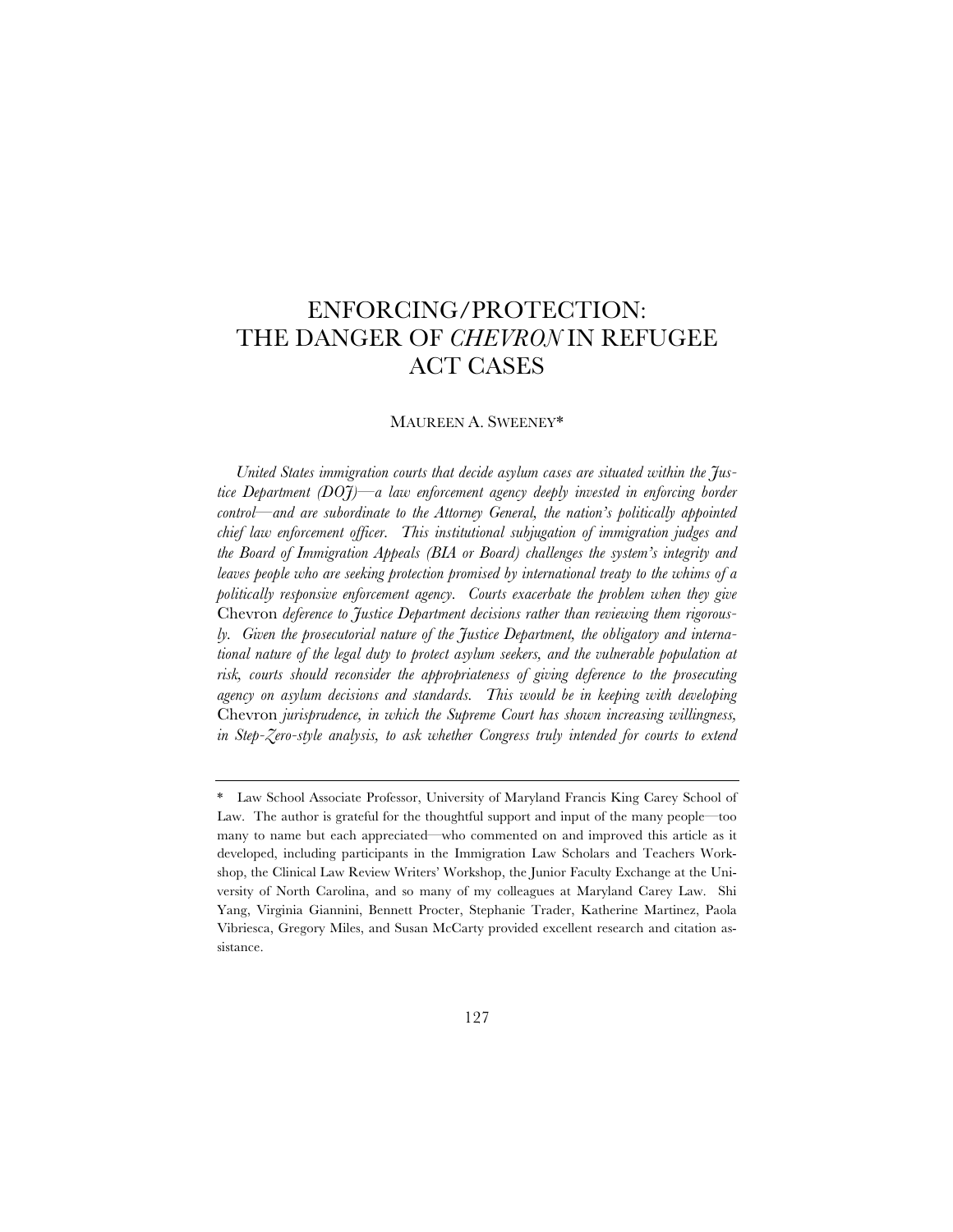*deference to a specific agency on a specific statutory question, and with case law declining deference to prosecutors.* 

*This article applies contemporary* Chevron *doctrine to the question of deference in asylum and withholding of removal cases arising under the Refugee Convention. It concludes that Congress likely intended for courts not to defer to, but rather to exercise robust review of the Board of Immigration Appeals and the Attorney General, to ensure full enforcement of all immigration law—including asylum provisions that protect individuals facing persecution.* 

|    | II. Protection and Power in a Politically Responsive Department of       |  |
|----|--------------------------------------------------------------------------|--|
|    |                                                                          |  |
|    |                                                                          |  |
| A. |                                                                          |  |
| B. | The Theoretical Underpinnings of the Doctrine151                         |  |
|    |                                                                          |  |
|    |                                                                          |  |
|    | 3. Policy Question for Which Political Accountability is                 |  |
|    |                                                                          |  |
|    | IV. Chevron Deference to the Justice Department in Asylum and            |  |
|    |                                                                          |  |
|    | V. Applying Contemporary Chevron Doctrine to Refugee Act Provisions .164 |  |
| A. | Step Zero: The Threshold Question of Deference to the Justice            |  |
|    | Department on Humanitarian Protection 166                                |  |
|    |                                                                          |  |
|    | The Department of Justice as a Politically Sensitive,<br>a.              |  |
|    | Prosecutorial Immigration Enforcement Agency 167                         |  |
|    | b.                                                                       |  |
|    | 2. Interpretive Deference in Light of Agency Expertise and               |  |
|    |                                                                          |  |
|    | 3. Fundamental Human Rights and the Question of "Policy"                 |  |
|    |                                                                          |  |
| В. | Step One: Statutory Interpretation, Congressional Intent and             |  |
|    |                                                                          |  |
|    |                                                                          |  |

# I. INTRODUCTION

Thousands of men, women, and children apply for asylum and withholding of removal in United States immigration courts each year, seeking to hold the nation to its obligation under international law to provide pro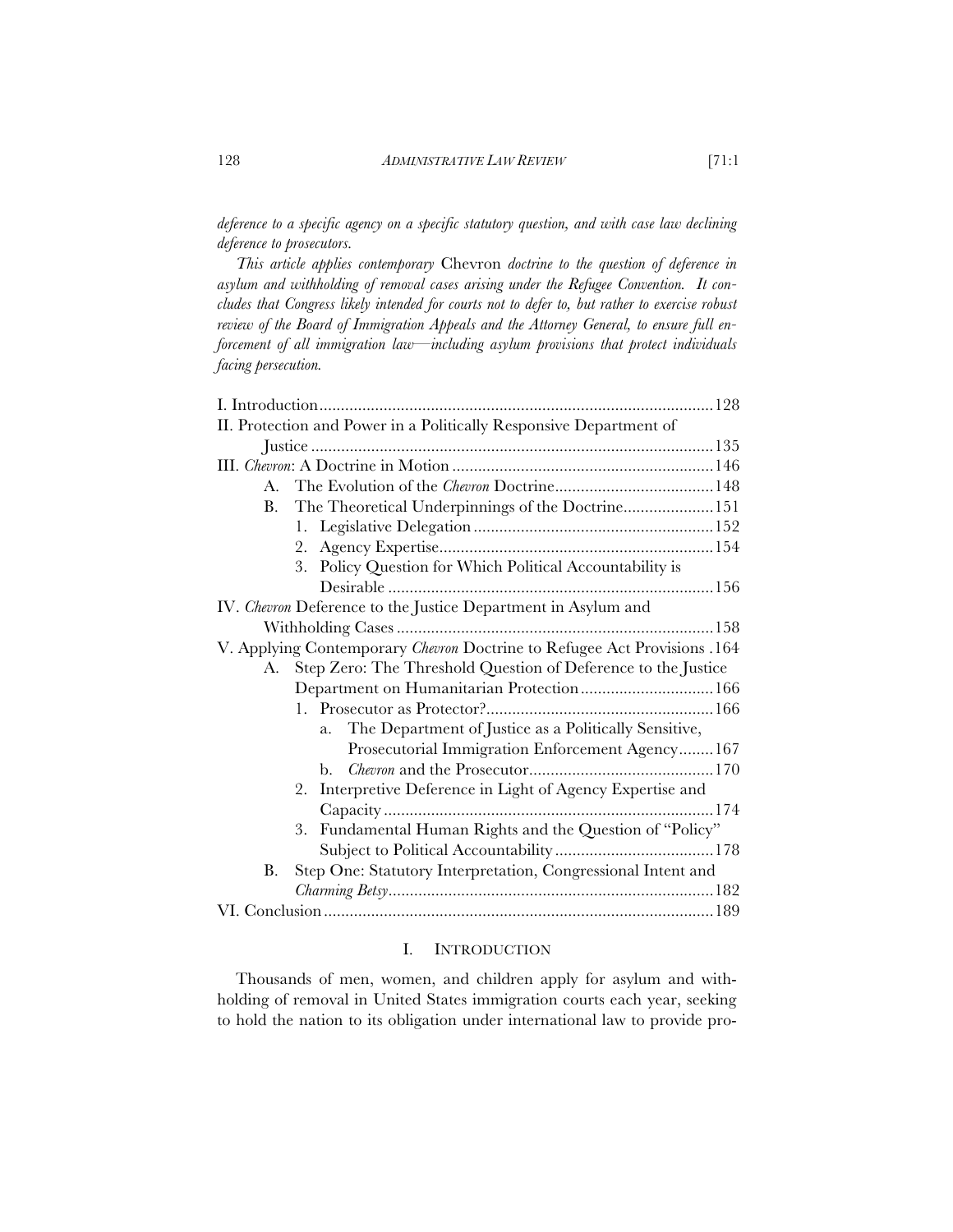tection to those fleeing persecution.<sup>1</sup> The courts where they seek this protection are administrative tribunals located within the Department of Justice under the authority of the Attorney General. This institutional position of subordination to a law enforcement agency—and to its highly placed and politically sensitive executive officer—has long been a challenge to the integrity of the immigration court system. It is particularly troublesome in a political atmosphere in which an administration may have an interest in denying asylum in favor of the highly politicized goal of protecting borders. The tenure of Jeff Sessions, an Attorney General who was openly hostile to asylum applications, highlights the danger this structure can pose to individual protection,2 but the threat is in fact institutional and not personal to any one Attorney General or specific to any one administration. As an agency with a primary mandate for and deep investment in immigration enforcement, the Justice Department is simply not a neutral institutional home for adjudication of the high-stakes asylum applications of vulnerable individuals. The president of the National Association of Immigration Judges (NAIJ) describes the problem:

<sup>1.</sup> *See* Convention Relating to the Status of Refugees, July 28, 1951, 189 U.N.T.S. 137 [hereinafter Refugee Convention]. The United States became bound to the terms of the Convention when it signed on to the 1967 Protocol Relating to the Status of Refugees, Jan. 31, 1967, 19 U.S.T. 6223, 606 U.N.T.S. 267 (entered into force Oct. 4, 1967). As of December 2016, the United States Citizenship and Immigration Service (USCIS) had 223,433 pending affirmative asylum applications. USCIS ASYLUM DIV., ASYLUM OFFICE WORKLOAD (2016), https://www.uscis.gov/sites/default/files/USCIS/Outreach/Upcom ing%20National%20Engagements/PED\_2016\_12AsylumStats.pdf. The Executive Office for Immigration Review, which administers the Immigration Courts, reported that it received 65,218 asylum applications in fiscal year 2016 (FY16). OFFICE OF PLANNING, ANALYSIS,&STATISTICS, EXEC. OFFICE FOR IMMIGRATION REVIEW, FY 2016 STATISTICS YEARBOOK (2017), https://www.justice.gov/eoir/page/file/fysb16/download.

<sup>2.</sup> *See infra* Part II; Attorney Gen. Jeff Sessions, Remarks to the Executive Office for Immigration Review (Oct. 12, 2017), https://www.justice.gov/opa/speech/attorneygeneral-jeff-sessions-delivers-remarks-executive-office-immigration-review [hereinafter Sessions Remarks to EOIR].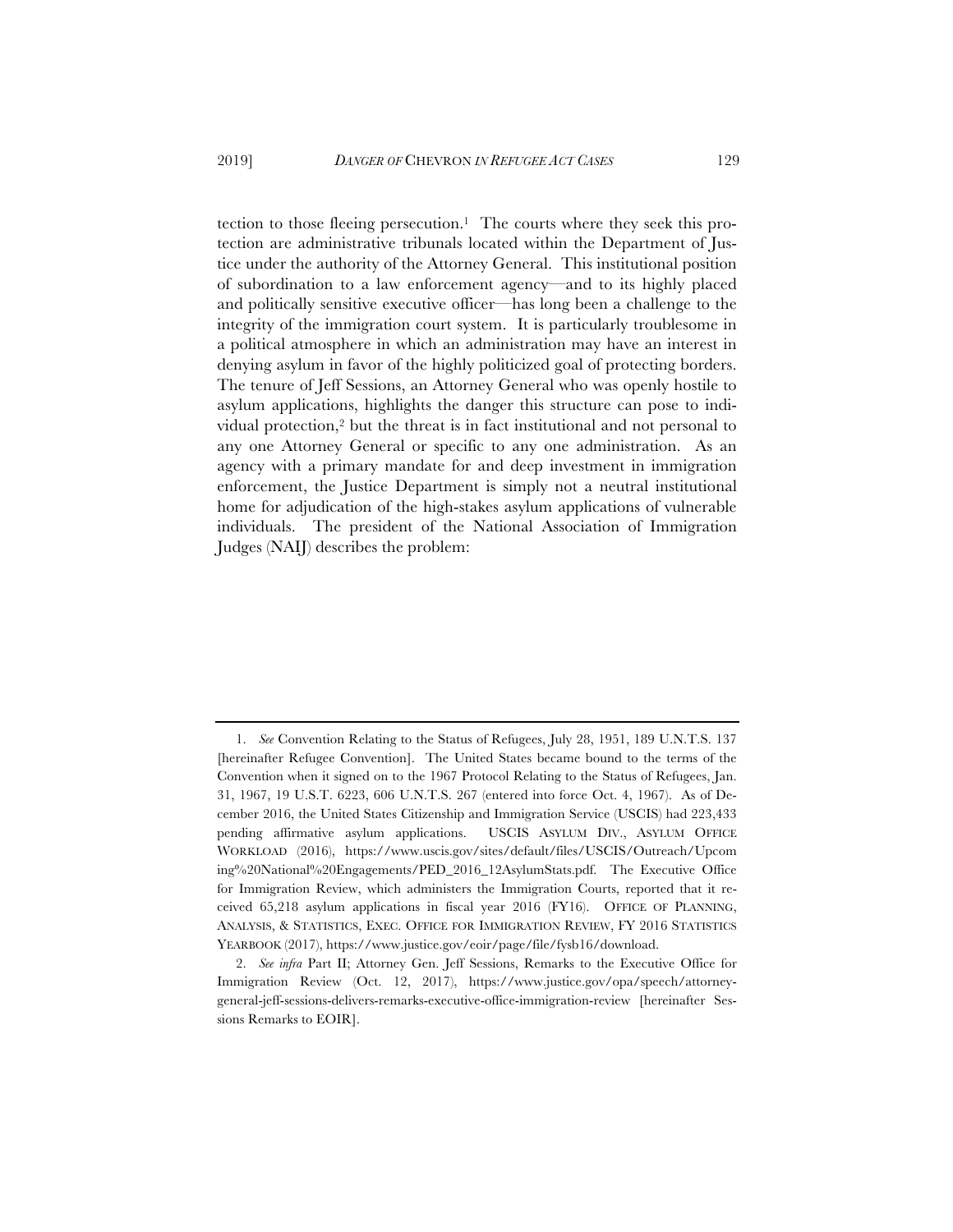The apparent conflicts of interest have time and time again proven to be actual conflicts of interest between protecting the integrity of the court and the independence of the Immigration Judges from infringement by the perspectives and positions of a law enforcement agency.3

This "inherently problematic" conflict of interest is one reason that the NAIJ advocates for Congress to create a new, truly independent immigration court system under its Article I authority, $4$  a position supported by the American Bar Association, the Federal Bar Association, and an increasing number of other organizations, jurists, and legislators.5

In the absence of such a fundamental restructuring, however, federal courts make quiet decisions every day about whether to apply a presumption of deference, under *Chevron U.S.A., Inc. v. Natural Resources Defense Council, Inc.*,<sup>6</sup> to Justice Department decisions on individual applications for asylum and withholding of removal and on the standards for granting those applications. In the context of refugee protection, the *Chevron* question dictates the rigor with which courts review published Board of Immigration Appeals (BIA or Board) and Attorney General decisions interpreting the provisions defining eligibility for protection. This question of deference can mean the difference between lifesaving protection and deportation back to danger.

<sup>3.</sup> Letter from A. Ashley Tabaddor, President, Nat'l Ass'n of Immigration Judges to Elizabeth Stevens, Fed. Bar Ass'n, Immigration Law Section (Mar. 15, 2018) (on file with the National Association of Immigration Judges) (endorsing the Federal Bar Association's proposed legislation in support of an independent Immigration Court).

<sup>4.</sup> *Id.*

<sup>5.</sup> *See, e.g.*, *Strengthening and Reforming America's Immigration Court System: Hearing Before the Subcomm. on Border Sec. & Immigration, of the S. Judiciary Comm*., 115th Cong. (2018) (statement of Hilarie Bass, President, American Bar Association); Letter from Kip T. Bollin, President, Fed. Bar Ass'n & Elizabeth Stevens, Chair, Fed. Bar Ass'n, Immigration Law Section to Senator John Cornyn & Senator Richard Durbin (Apr. 16, 2018) (on file with the Federal Bar Association) (in support of proposed Immigration Court Act for the Subcommittee Hearing of Apr. 18, 2018); AM. IMMIGRATION LAWYERS ASS'N (AILA) BD. OF GOVERNORS, RESOLUTION ON IMMIGRATION COURT REFORM (Winter 2018), https://www.aila.org/ File/DownloadEmbeddedFile/74919; *see also* Immigration Court Improvement Act of 2018, S. 2693, 115th Cong. (a bill to safeguard the judicial integrity and independence of immigration judges).

<sup>6. 467</sup> U.S. 837 (1984). The Supreme Court held that where Congress has left a policy question ambiguous, courts should generally defer to the decisions of an executive agency charged with administering a statutory scheme. *Id.* at 843. The Supreme Court then found that the EPA's interpretation of a "stationary source" of pollution was due deference by the courts and, as a reasonable interpretation, was not judicially reviewable. *Id.* at 844.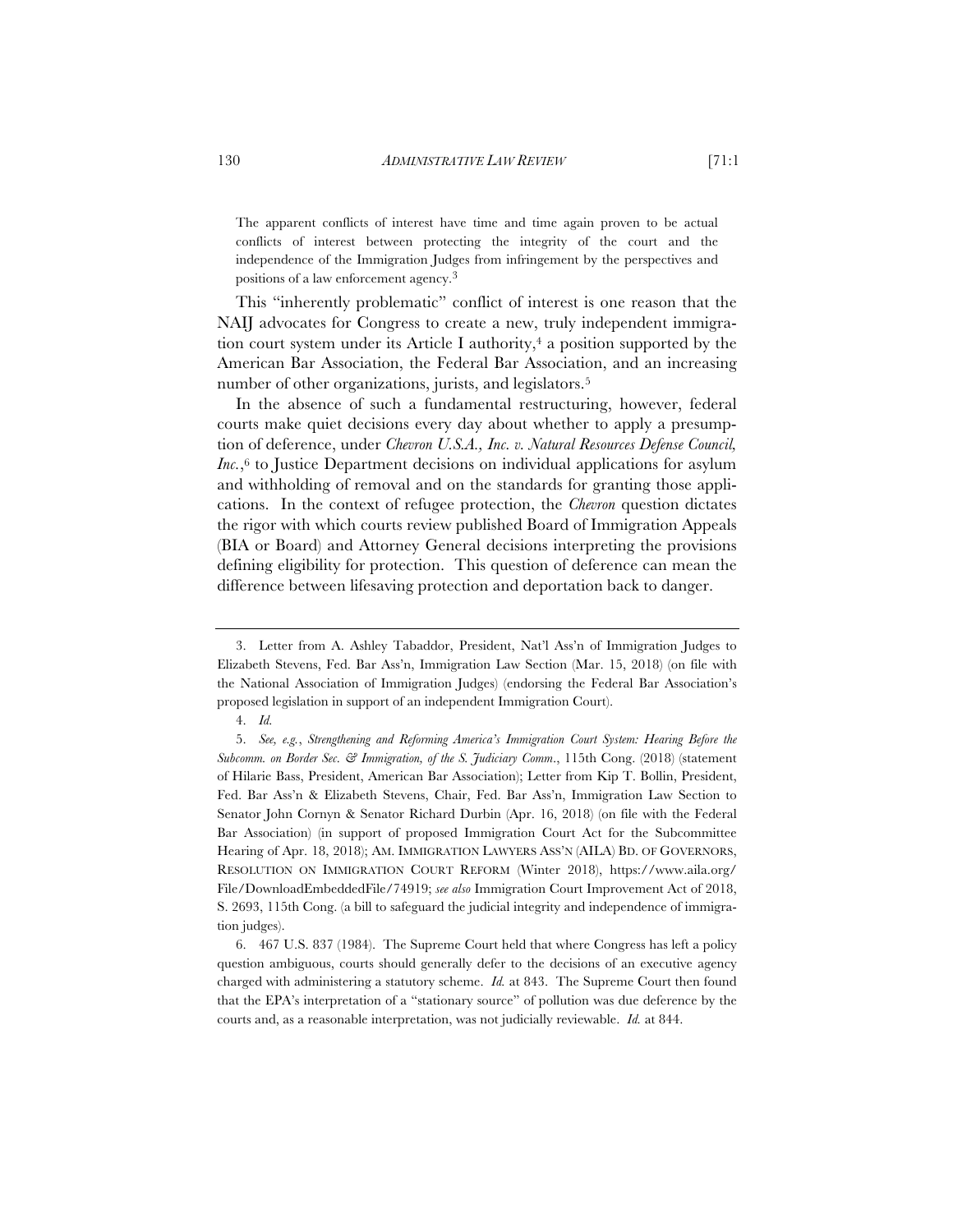Consider a potential asylum applicant.7 "Ruben" became homeless at the age of eleven when he left his abusive and neglectful father's house, having lost his mother several years earlier. He was taken in by members of a powerful criminal gang that controlled his neighborhood and whose members protected him. They provided Ruben food, shelter, and a sense of belonging, but they also gradually began demanding that he participate in their activities. He left the gang at age fourteen because his conscience did not allow him to join in on the escalating violence the gang leadership demanded of him. Shortly after making this decision of conscience, Ruben fled the country when he was "green-lighted"8 with a death sentence for having defied gang leaders. At the age of sixteen, he now applies for protection in the United States.

While there is no dispute that Ruben's life is in danger,<sup>9</sup> an applicant for asylum or withholding has the burden to show that he has been targeted on account of one of the limited number of reasons that give rise to protection under U.S. asylum law (race, religion, nationality, political opinion, or membership in a particular social group).10 This limited list of reasons comes from the 1951 Geneva Convention on the Status of Refugees, on which Congress based U.S. asylum law.11 Relevant to Ruben, the BIA has issued a series of decisions interpreting and defining the elements of the statutory phrase, "particular social group." The Board held in 2014 in *Matter of W-G-R-*<sup>12</sup> that an individual targeted for harm for having defected

<sup>7.</sup> This hypothetical case is fictional, but it includes details that are representative of actual cases.

<sup>8. &</sup>quot;Green-lighting" is a slang expression used by criminals to give the go ahead to commit a crime, or more specifically, to carry out a hit on someone.

<sup>9.</sup> *See, e.g.*, Oscar Martinez, *The Death Foretold of an El Salvador Gang Informant*, INSIGHT CRIME (Jan. 19, 2015), https://www.insightcrime.org/news/analysis/ms13-gang-informantkilled-el-salvador/; Oscar Martinez, *The Gang Informant El Salvador Failed to Protect*, INSIGHT CRIME (Jan. 16, 2015), https://www.insightcrime.org/news/analysis/the-gang-informantel-salvador-failed-to-protect/.

<sup>10. 8</sup> U.S.C. § 1158(b)(1)(B)(i) (2010); 8 U.S.C. § 1101(a)(43) (2018).

<sup>11.</sup> Refugee Convention, *supra* note 1, at 52. As discussed, *infra*, Congress incorporated the terms of the 1951 Geneva Convention on the Status of Refugees into the Immigration and Nationality Act (INA) through the Refugee Act of 1980 with the express purpose of bringing the United States into compliance with its obligations under the Convention and the 1967 Protocol. *See* Refugee Act of 1980, 8 U.S.C. §§ 1101–1525; *see also* INS v. Cardoza-Fonseca, 480 U.S. 421, 424 (1987) (finding that Congress intended the Refugee Act to bring the United States into compliance with the Refugee Convention).

<sup>12. 26</sup> I. & N. Dec. 208 (B.I.A. 2014).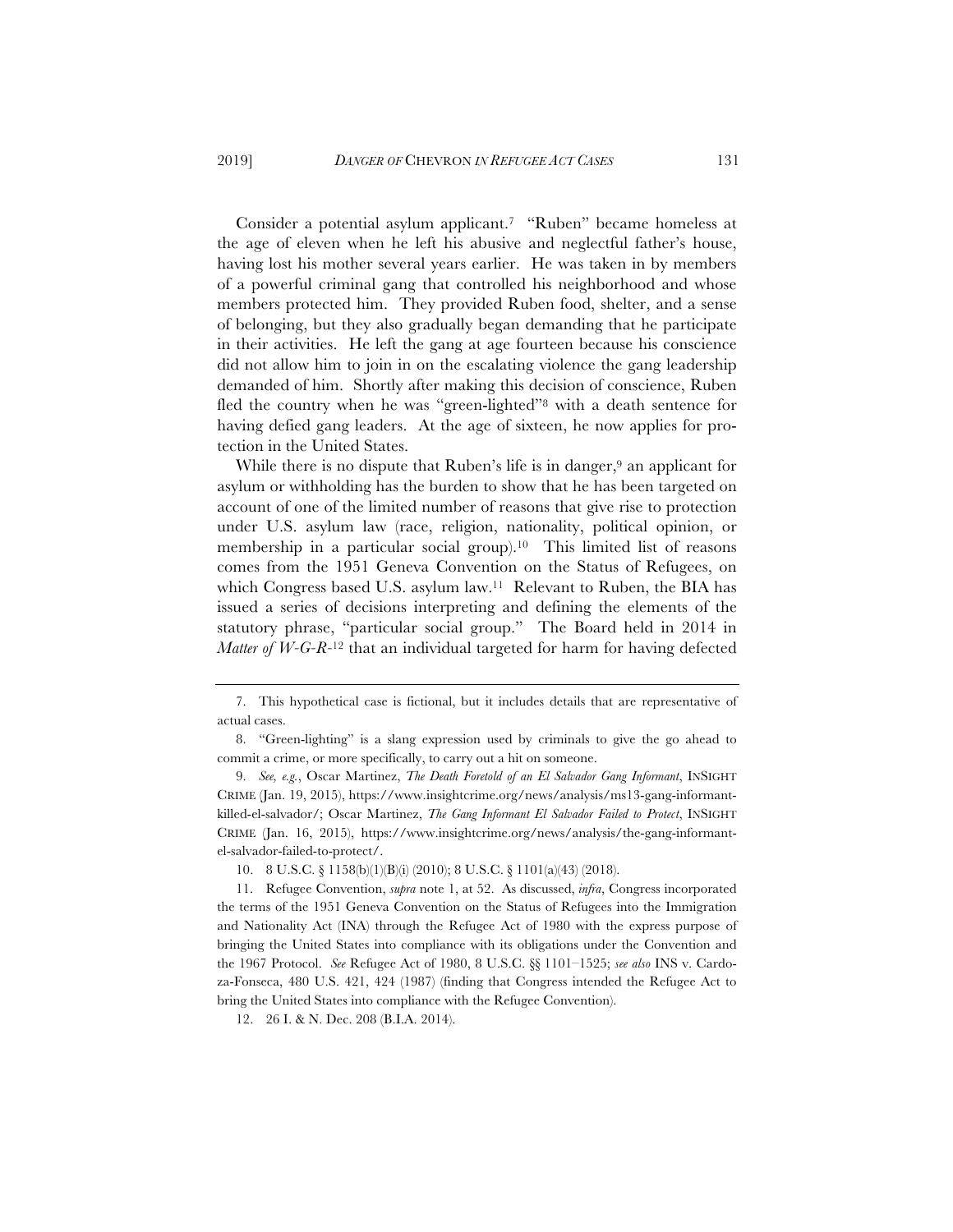from a criminal gang will not qualify for asylum or withholding because he cannot be considered a member of a "particular social group" as Congress intended that legal definition to be understood.13

As it turns out, the answer to the deference question has serious consequences for Ruben, because it can significantly limit the rigor with which the federal courts will review the Board's interpretation, with life-and-death consequences. Prior to the *W-G-R-* decision, Ruben's chances of winning asylum differed significantly depending on whether the circuit court with jurisdiction over his location had decided to give *Chevron* deference to earlier Board interpretations finding that defecting gang members could not qualify for asylum. The four circuit courts that had considered whether former gang members could constitute a "particular social group" had reached two opposite results on the basis of four different lines of reasoning regarding agency deference.14 In the wake of *W-G-R-,* federal circuit courts of appeals are faced with the question of whether to defer to the Board's conclusion about former gang members as a possible protected group and, more generally, to the standard the Board established in *W-G-R-* and its companion case for evaluating cognizable particular social groups.15 Thus, the like-

15. *See, e.g.*, S.E.R.L. v. Att'y Gen. U.S.A., 894 F.3d 535, 555 (3d Cir. 2018) (deferring

<sup>13.</sup> *See W-G-R-*, 26 I. & N. Dec. 208 (explaining that *W-G-R-* and companion case Matter of M-E-V-G-, 26 I. & N. Dec. 227 (B.I.A. 2014), changed the standard the Board of Immigration Appeals (BIA) uses to evaluate particular social groups and concluding that former gang members did not constitute a cognizable particular social group).

<sup>14.</sup> *Compare* Cantarero v. Holder, 734 F.3d 82, 86–87 (1st Cir. 2013) (deferring under *Chevron* and holding that the BIA correctly rejected former gang members as a particular social group), *with* Martinez v. Holder, 740 F.3d 902, 909–10, 913 (4th Cir. 2014) (declining to defer to the BIA's unpublished, nonprecedential decision below and holding that the BIA erred in holding that former gang membership was not an immutable characteristic of a particular social group), *and* Urbina-Mejia v. Holder, 597 F.3d 360, 367 (6th Cir. 2010) (finding the BIA "erred as a matter of law" in misconstruing the petitioner's social group and holding that he was a member of a cognizable particular social group of former gang members), *and* Benitez Ramos v. Holder, 589 F.3d 426, 431 (7th Cir. 2009) (not discussing deference but not deferring to the BIA's unpublished decision below and recognizing social group of former gang members under Circuit law). All of these circuit court decisions were issued prior to *W-G-R-* and could be susceptible to an argument under *Brand X* that the subsequent agency decision should override the earlier court holdings. *See* Nat'l Cable & Telecomms. Ass'n v. Brand X Internet Servs., 545 U.S. 967, 982 (2005) (holding that a prior court's construction of a statute that differs from an agency construction is only entitled to *Chevron* deference if the prior court decision holds its construction came from an unambiguous term of the statute).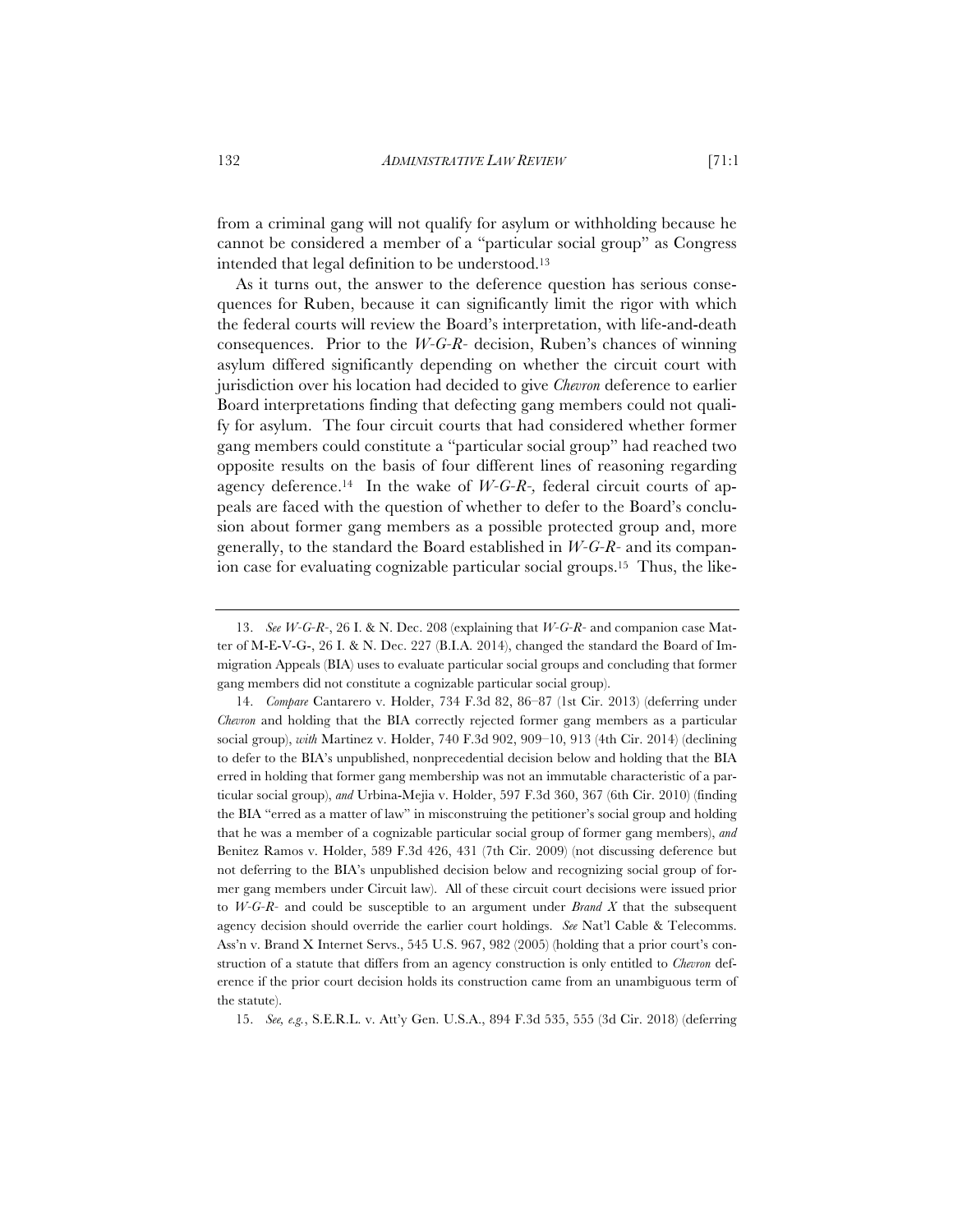lihood that our potential applicant will have a viable claim to protection flows rather directly from the courts' decisions about whether to apply *Chevron* deference to the Board's interpretation of the phrase.

The Supreme Court has indicated—but decades ago and without substantive analysis under contemporary *Chevron* jurisprudence—that the BIA should get *Chevron* deference in asylum and withholding cases. Just three years after *Chevron* was decided, in 1987, the Court stated in dictum in *INS v. Cardoza-Fonseca*<sup>16</sup> that *Chevron* deference would apply in the interpretation of the Immigration and Nationality Act's (INA's) asylum and withholding provisions, and courts have since then repeated that assertion without much analysis.17 However, in the three decades since that statement*,* courts have struggled in a wide variety of cases with how to apply *Chevron*, and the doctrine has evolved considerably.18 The case law has developed nuance as to whether, when, how, and why deference should or should not be applied to the decisions of a particular executive agency in a particular instance. From the same *Cardoza-Fonseca* decision in 1987—which highlighted the limits imposed by the statutory language and expressed intent of Congress—to *King v. Burwell*<sup>19</sup> in 2015 and other recent cases, the Supreme Court has considered the nature of both the executive agency and the question at issue to decide whether Congress likely intended to delegate a question to a particular agency and whether courts should apply *Chevron*'s presumption of deference to the agency interpretation.<sup>20</sup> The doctrine has

under *Chevron* to the BIA's standard for particular social group as established in *W-G-R-* and companion case, *M-E-V-G-*); Paloka v. Holder, 762 F.3d 191, 195 (2d Cir. 2014) (same); Perez-Rabanales v. Sessions, 881 F.3d 61, 65 (1st Cir. 2018) (applying standard established in *W-G-R-* and companion case); Reyes v. Lynch, 842 F.3d 1125, 1133–37 (9th Cir. 2016) (discussing and concluding that BIA's standard for particular social group determinations under *W-G-R-* is due *Chevron* deference).

<sup>16. 480</sup> U.S. 421 (1987).

<sup>17.</sup> *Id.* at 446–48; *see infra* Part IV.

<sup>18.</sup> *See e.g*., Gutierrez-Brizuela v. Lynch, 834 F.3d 1142, 1157 (10th Cir. 2016) (Gorsuch, J., concurring) (noting "practical problems of administration"); *see also* Peter M. Shane & Christopher J. Walker, *Foreword*, 83 FORDHAM L. REV. 475 (2014) (introducing the proceedings of the 2014 symposium, "*Chevron* at 30: Looking Back and Looking Forward," including papers by a dozen different scholars with a wide range of views on the justifications, explanations, scope and even validity of the doctrine).

<sup>19. 135</sup> S. Ct. 2480 (2015).

<sup>20.</sup> *See id.* at 2489 (holding that an agency's level of involvement and expertise in a complex subject matter and the political and economic significance of the question are relevant to the deference due agency decisions); *see also* Util. Air Regulatory Grp. v. EPA, 134 S.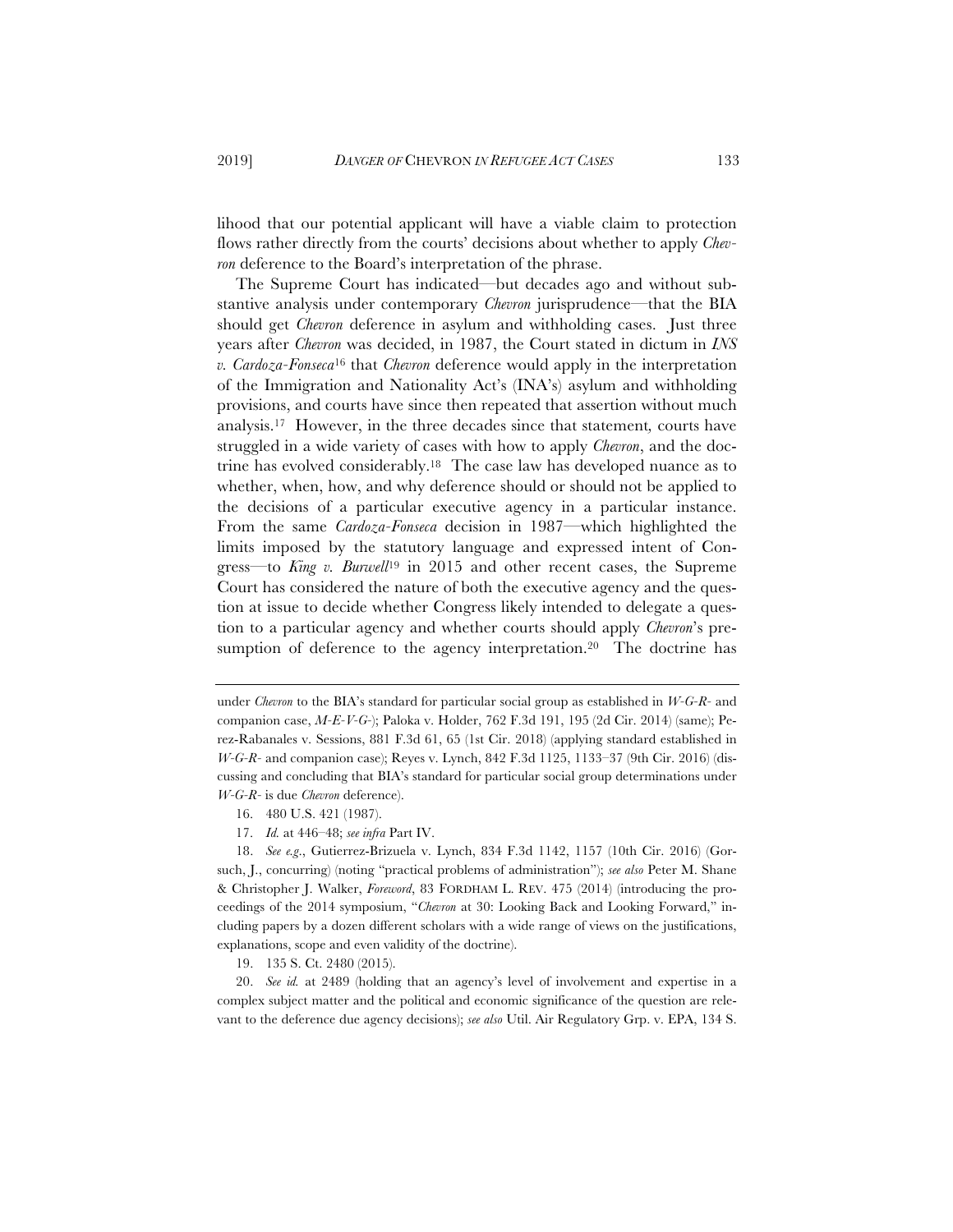evolved from a seemingly straightforward directive of deference to the articulation of a preliminary "Step One" analysis of congressional intent as revealed through statutory construction and, later, the addition of several varieties of an even more preliminary "Step Zero" consideration of whether to apply the doctrine at all.<sup>21</sup>

Despite the significance and complexity of this evolving doctrine, however, the Court has never returned to substantively consider whether it is appropriate to grant deference to the Justice Department in the context of the provisions of the Refugee Act. To the contrary, *Cardoza-Fonseca* set the case law trajectory early, before more nuanced questions were being asked about *Chevron*'s reach. In the decades since, courts have applied *Chevron* deference to asylum and withholding law (as they have to immigration law generally) without any particularized analysis of the unique institutional context of the Justice Department as a prosecutor or the origin of refugee protection as a product of international obligations.

This Article does what the courts have never done—it applies contemporary *Chevron* doctrine to the question of deference to the BIA and the Attorney General in asylum and withholding of removal cases arising under the Refugee Convention. I consider the appropriateness of deference in light of both the nature of the agency involved and the nature of the interpretive questions raised. I look at statutory construction principles arising from the international law roots of the INA's asylum and withholding provisions, as well as the fact that the Department of Justice is a law enforcement agency to which deference may not be appropriate on questions of protection from enforcement. Finally, I consider whether the interpretation of international human rights instruments can be considered a "policy" decision for which

Ct. 2427, 2454 (2014) ("That sort of decision, which involved the Agency's technical expertise and administrative experience, is the kind of decision that Congress typically leaves to the agencies to make"); City of Arlington v. FCC, 569 U.S. 290, 309–11 (2013) (Breyer, J., concurring) (explaining the role of agency expertise and the question's "distance from the agency's ordinary statutory duties" in evaluating deference); *id.* at 317 (Roberts, C.J., dissenting) ("But before a court may grant such deference, it must on its own decide whether Congress—the branch vested with lawmaking authority under the Constitution—has in fact delegated to the agency lawmaking power over the ambiguity at issue."); *infra* Section III.A.

<sup>21.</sup> *See infra* Section III.A. Individual judges and justices have also gone so far as to question the wisdom of the doctrine in any context, including, most recently, a parting suggestion by Justice Kennedy to his colleagues that it may be time to reevaluate *Chevron* as a general matter. *See also* Pereira v. Sessions, 138 S. Ct. 2105, 2120 (2018) (Kennedy, J., concurring).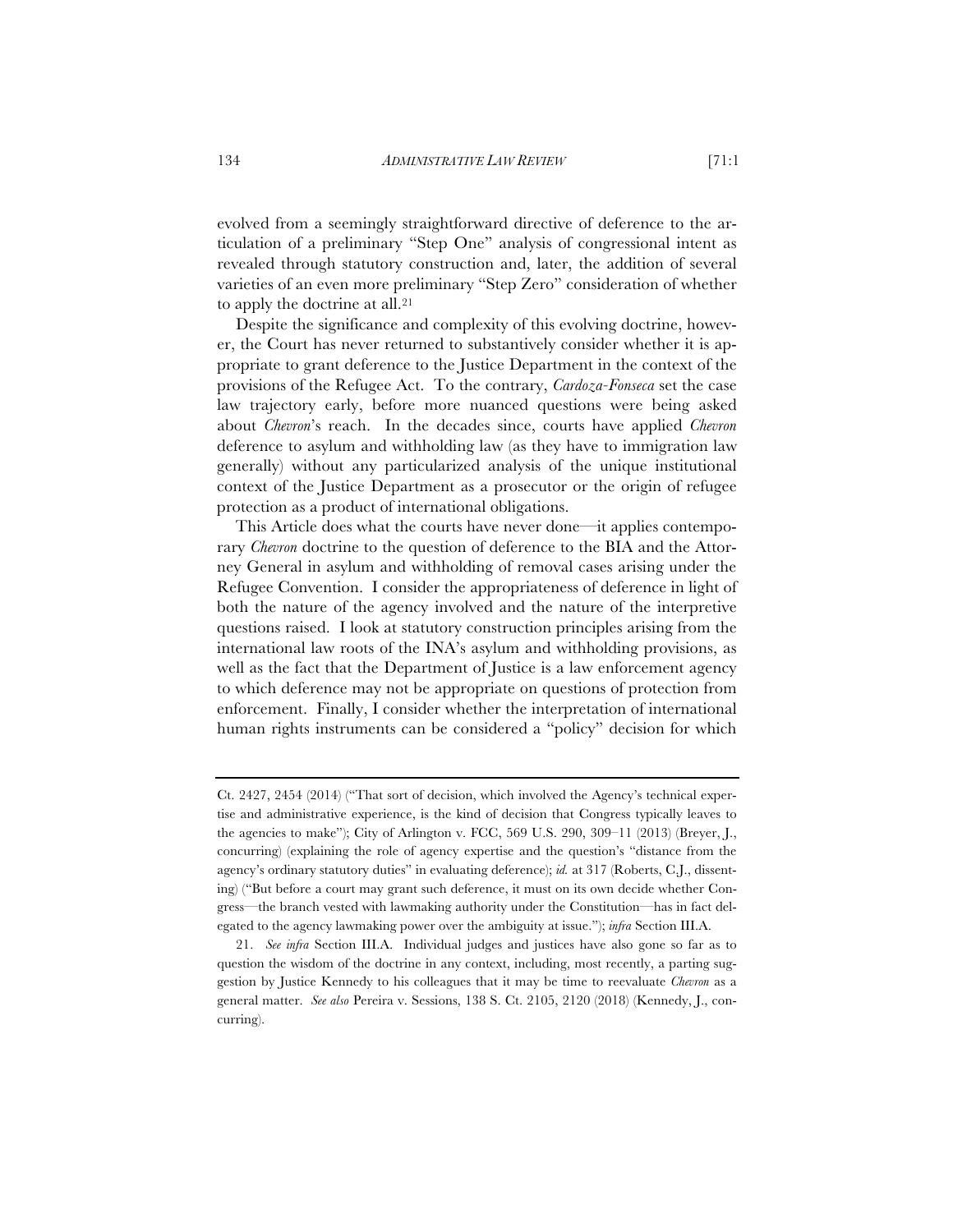political accountability is either appropriate or desirable. In the end, I conclude that contemporary *Chevron* doctrine leads to the conclusion that deference to the Board and to the Attorney General is not appropriate in cases arising under the Refugee Act because of the institutional and legal particularities of decisionmaking in this area of law.22

Following this introduction (Part I), I describe in Part II the institutional situation of the immigration courts within the Department of Justice and the ways that political influence is felt there. In Part III, I briefly review the history and theoretical underpinnings of the *Chevron* doctrine. In Part IV, I review the way that courts have applied *Chevron* to refugee protection cases. In Part V, I provide a fresh look at the appropriateness of deference to provisions that derive from the Refugee Act. I first conduct a *Chevron* Step Zero inquiry into the appropriateness of deference under recent *Chevron* case law, focusing on the nature of the Department of Justice as an enforcement agency, the capacity of the Board of Immigration Appeals, and the question of whether treaty-based humanitarian protection obligations can be considered "policy" questions on which political accountability is either appropriate or desirable. I then move on to a *Chevron* Step One exercise of statutory interpretation in light of the *Charming Betsy* canon for interpreting provisions that implicate international law. Finally, in Part VI, I conclude that a full understanding of the "lawfulness" of immigration requires courts to exercise robust review of agency decisions in asylum and withholding of removal cases, to enforce the commitments to humanitarian protection in U.S. law.

# II. PROTECTION AND POWER IN A POLITICALLY RESPONSIVE DEPARTMENT OF JUSTICE

The Trump Administration has made little effort to hide its antipathy for

<sup>22.</sup> These arguments are not just a variation of immigration exceptionalism, rooted in the idea that immigration should be treated differently than other regulated fields. For a discussion on immigration exceptionalism, see David S. Rubenstein & Pratheepan Gulasekaram, *Immigration Exceptionalism*, 111 NW. U. L. REV. 583 (2017) (discussing examples of immigration exceptionalism, such as Tuan Anh Nguyen v. INA, 533 U.S. 53, 56 (2001), where the court upheld the provision of the INA that treated unmarried mothers and fathers differently for the purpose of conferring citizenship); see also Robert S. Chang, *Whitewashing Precedent: From the* Chinese Exclusion Case *to* Korematsu *to the Muslim Travel Ban Cases*, 68 CASE W. RES. L. REV. 1183 (2018). To the contrary, they reflect an application of generally applicable developments in *Chevron* jurisprudence to the context of humanitarian protection law under the INA and as implemented by federal immigration agencies.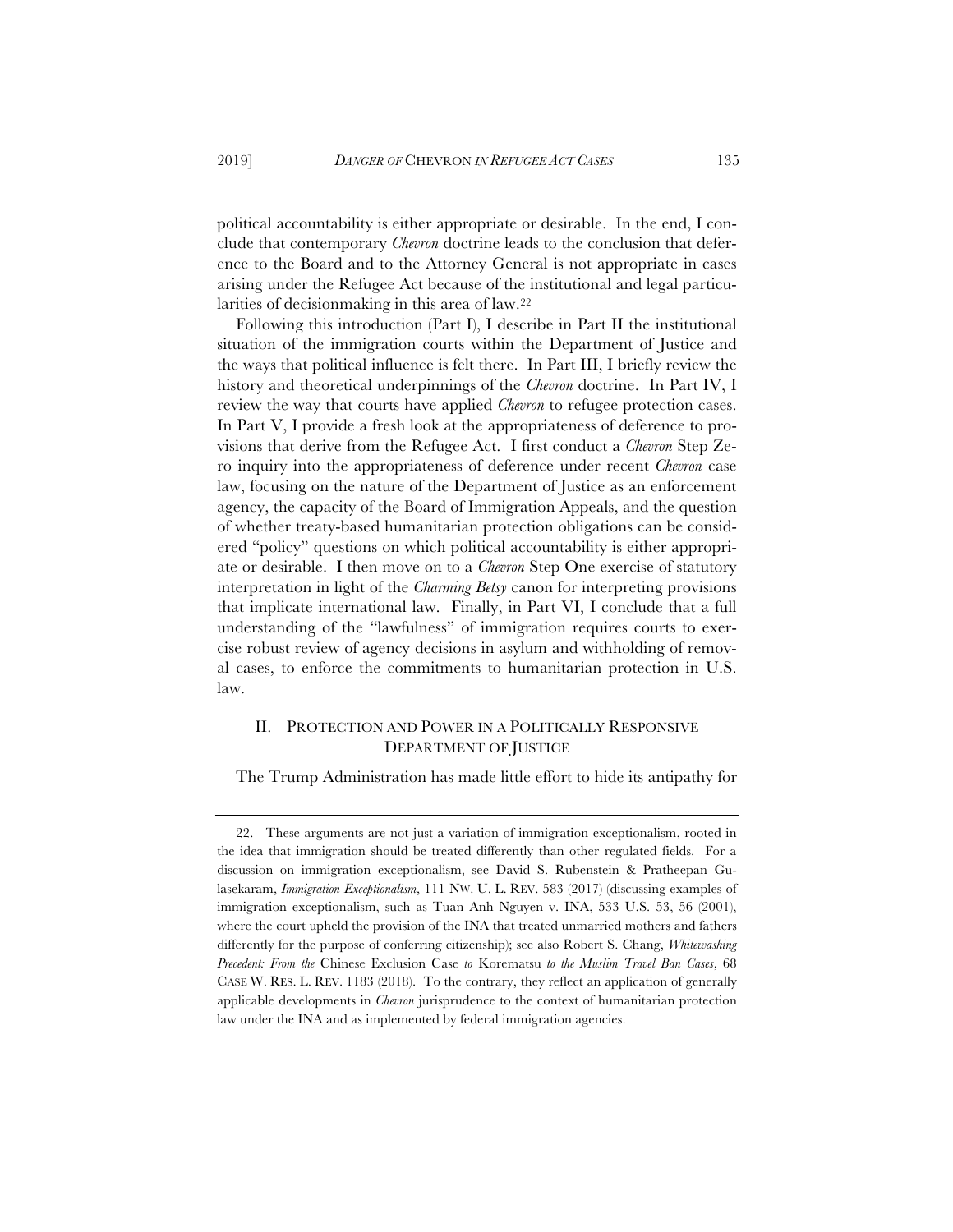the asylum and refugee system, seeing it as a loophole that complicates the task of sealing U.S. borders.23 The President issued an Executive Order within a week of his inauguration banning the entry of all Syrian refugees and temporarily suspending all refugee admissions, among other measures, for the purpose of "protect[ing] the American people from terrorist attacks by foreign nationals admitted to the United States."24 Since then, he set the lowest-ever yearly target for refugee admissions in 2018 (45,000), admitted less than half that small number in the fiscal year, and then slashed the limit for 2019 to two-thirds of the 2018 target (30,000).25 On November 9, 2018, the Administration issued a Presidential Proclamation and a Joint Interim

Final Rule designed to bar asylum eligibility for anyone who enters the country from the U.S.–Mexican border between ports of entry.26 With re-

26. *See* Presidential Proclamation Addressing Mass Migration Through the Southern

<sup>23.</sup> In this, it has good company with governments around the world, where basic human rights protections for refugees are colliding with strong claims to the executive power of governments to exclude foreigners and secure borders. The United Nations High Commissioner for Refugees estimates that there are 68.5 million people worldwide who have been involuntarily displaced across international borders because of persecution, war, or other violence. *Figures at a Glance,* U.N. HIGH COMM'R FOR REFUGEES (June 19, 2018), http:// www.unhcr.org/en-us/figures-at-a-glance.html. At the same time, proposed policies supporting restrictive immigration were and are a mainstay of Donald Trump's "America First" campaign, as well as the Brexit campaign for Britain to leave the European Union and unexpectedly strong recent showings of nationalist parties in France, Germany, the Netherlands, Austria, and Italy. *See, e.g.*, Leigh Thomas, *France's Le Pen Says National Front to be Overhauled After Election Defeat*, REUTERS (May 7, 2017), https://www.reuters.com/article/usfrance-election-lepen/frances-le-pen-says-national-front-to-be-overhauled-after-electiondefeat-idUSKBN1830VK; Melissa Eddy, *Alternative for Germany: Who Are They, and What Do They Want?*, N.Y. TIMES (Sept. 25, 2017), https://www.nytimes.com/2017/09/25/ world/europe/germany-election-afd.html; Giovanni Legorano & Marcus Walker, *Italy Shakes Europe's Establishment as Political Upstarts Form Pact to Govern*, WALL ST. J. (May 13, 2018), https://www.wsj.com/articles/italys-5-star-league-reach-deal-on-government-program-1526237962.

<sup>24.</sup> Exec. Order No. 13,769, 82 Fed. Reg. 8977 (Jan. 27, 2017) (the order is titled, "Protecting the Nation from Foreign Terrorist Entry into the United States").

<sup>25.</sup> Letter from sixty-three Members of the House of Representatives to Kirstjen Nielson, Sec'y of Homeland Sec. & Mike Pompeo, Sec'y of State (July 17, 2018), https://greateras1.org/wp-content/uploads/2018/07/FINAL\_Refugee-Admissions-Letter\_ signed.pdf (regarding the slow pace of refugee admissions); Lesley Wroughton, *U.S. to Sharply Limit Refugee Flows to 30,000 in 2019,* REUTERS (Sept. 17, 2018), https://www.reuters. com/article/us-usa-immigration-pompeo/u-s-to-sharply-limit-refugee-flows-to-30000-in-2019-idUSKCN1LX2HS.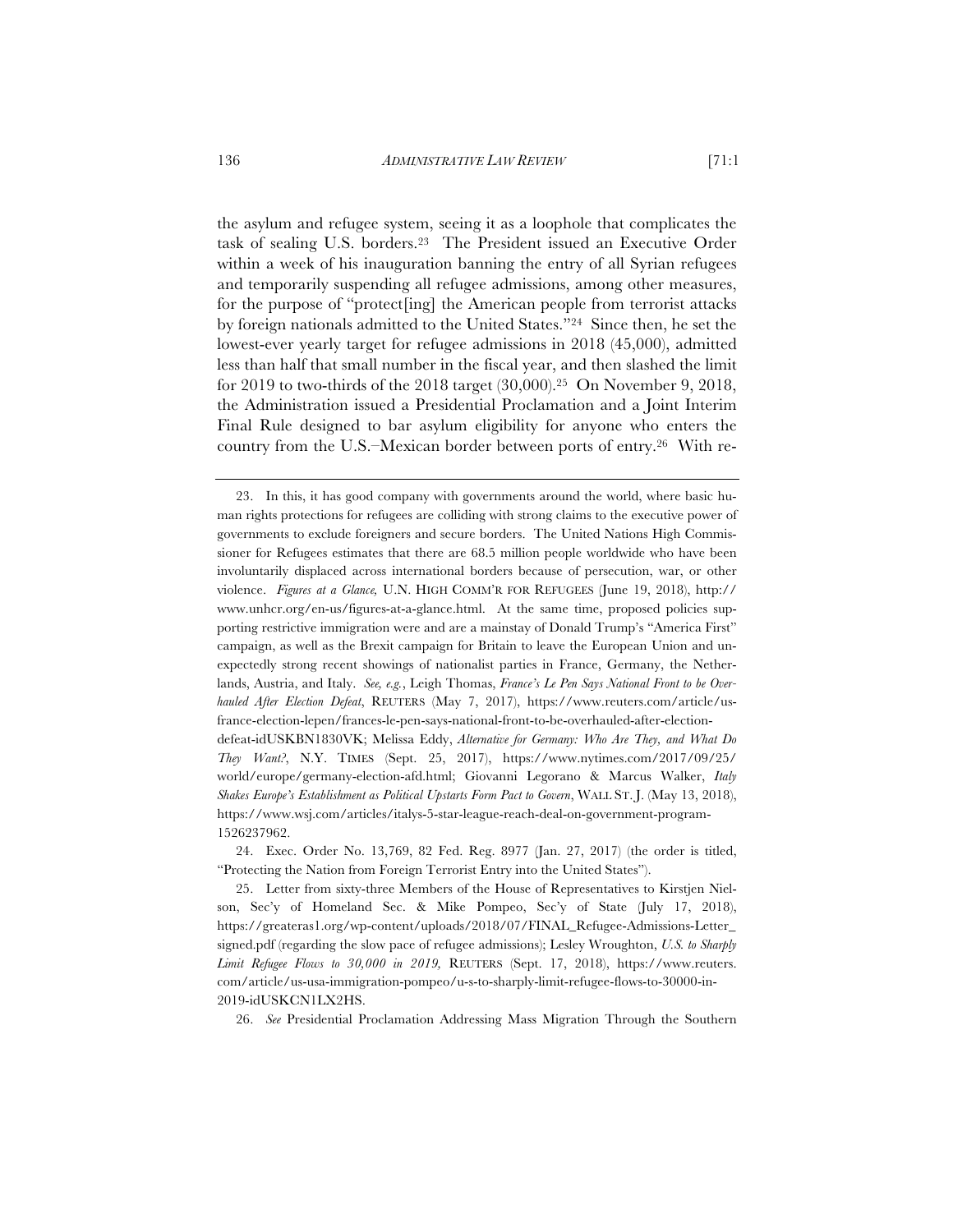gard to asylum seekers and others at the border, the President recently tweeted: "When somebody comes in, we must immediately, with no Judges or Court Cases, bring them back from where they came."27

Former Attorney General Jeff Sessions, whose restrictionist immigration positions have been one of the hallmarks of his long political career,28 likewise made it his priority to rein in what he describes as an asylum system "subject to rampant abuse and fraud," being "gamed" by "dirty immigration lawyers who are encouraging their otherwise unlawfully present clients to make false claims of asylum providing them with the magic words needed to trigger the credible fear process."29 Sessions repeatedly described a "crisis" of "lawlessness" at the border and in the immigration system, even as he cites statistics indicating that 88% of those entering illegally go on to establish a credible fear of persecution in their home countries and the legal right to seek asylum.30 His Justice Department implemented the Administration's policy of "zero tolerance" criminal prosecution of all those who cross the border illegally,31 predictably sweeping in that 88% who have come here seeking refuge. He also unilaterally struck down a BIA decision that recognized domestic violence as possible grounds for asylum, with sweeping language designed to preclude virtually all similar future claims,

Border of the United States (Nov. 9, 2018), https://www.whitehouse.gov/presidentialactions/presidential-proclamation-addressing-mass-migration-southern-border-united-

states/; Aliens Subject to a Bar on Entry Under Certain Presidential Proclamations; Procedures for Protection Claims, 83 Fed. Reg. 55,934 (Nov. 9, 2018).

<sup>27.</sup> Donald Trump (@realDonaldTrump), TWITTER (June 24, 2018, 8:02 AM), https://twitter.com/realDonaldTrump/status/1010900865602019329. The federal government has taken the position that tweets from the Twitter account "@realDonaldTrump" are official presidential statements. *See* Innovation Law Lab et al. v. Nielsen, 310 F.Supp.3d 1150, 1161 n.3 (D. Or. 2018) ("[T]he government is treating the President's statements to which plaintiffs point—whether by tweet, speech or interview—as official statements of the President of the United States.") (internal citation omitted).

<sup>28.</sup> *See, e.g.*, *Statement to the S. Judiciary Comm. for Hearing on the Nomination of Jeff Sessions U.S. Attorney General*, 115th Cong. (2017) (statement of Asian Americans Advancing Justice).

<sup>29.</sup> Sessions Remarks to EOIR, *supra* note 2.

<sup>30.</sup> *See id.*; *see, e.g.*, Attorney General Jefferson Sessions, Remarks to the Executive Office for Immigration Review Legal Training Program (June 11, 2018), https://www.justice. gov/opa/speech/attorney-general-sessions-delivers-remarks-executive-office-immigrationreview-legal [hereinafter Sessions Remarks to Legal Training Program].

<sup>31.</sup> Memorandum from the Att'y Gen. for Fed. Prosecutors along the Sw. Border (Apr. 6, 2018) (on file with the U.S. Department of Justice), https://www.justice.gov/opa/pr/at torney-general-announces-zero-tolerance-policy-criminal-illegal-entry.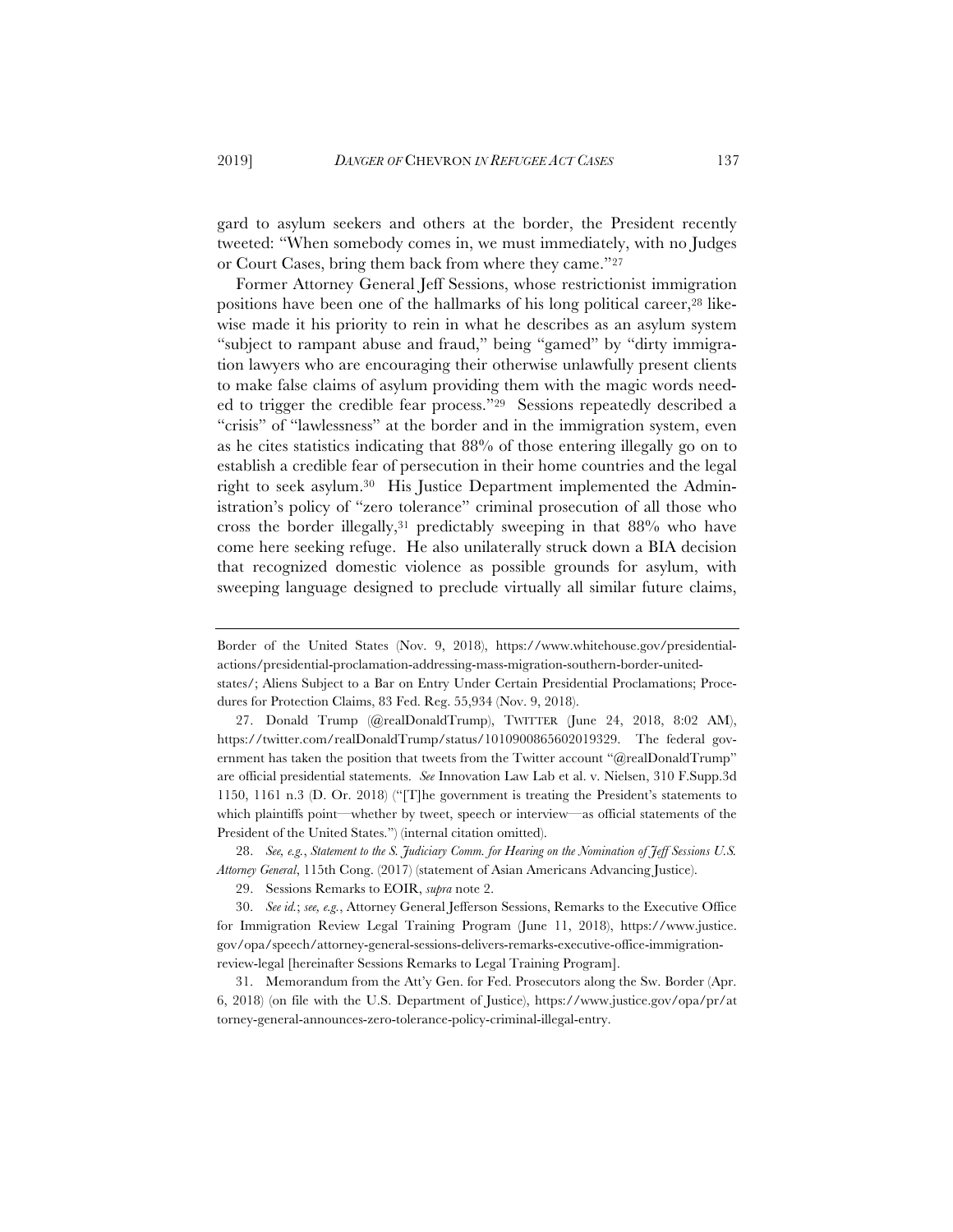as well as all those arising from persecution by gangs.32

Indeed, as the head of the Justice Department, the Attorney General has considerable power to influence the immigration court system in a number of strikingly direct ways, from the bureaucratic to the jurisprudential. The Immigration Courts and the BIA are institutionally located *within* the Justice Department, and their judges and Board Members are all considered to be "agency attorneys representing the United States government" and serving at the pleasure of the Attorney General.<sup>33</sup> As such, the Attorney General has the power to hire, assign, and fire judges and Board Members at will. Regulations also give him the authority to certify to himself and directly decide substantive questions of the interpretation of immigration law, bypassing the existing court and appeal system and overturning its decisions.34 Former BIA Member Lory Rosenberg regards these twin powers as giving the Attorney General "an exclusive level of authority over the course of immigration law and policy[.]"35

Former Attorney General Sessions used both of these powers aggressively in his twenty-one months in office,<sup>36</sup> with the apparent goals of limiting

<sup>32.</sup> *See* Matter of A-B-, 27 I. & N. Dec. 316, 320 (A.G. 2018) ("Generally, claims by aliens pertaining to domestic violence or gang violence perpetrated by non-governmental actors will not qualify for asylum."); *see also id.* at 320 n.1 ("Accordingly, few such claims would satisfy the legal standard to determine whether an alien has a credible fear of persecution."). Much of this language is dictum, but the Attorney General's intent to restrict asylum eligibility in the courts and at the border is clear.

<sup>33.</sup> Dana Leigh Marks, *Now Is the Time to Reform the Immigration Courts*, INT'L AFF. F., Winter 2016, at 47, 50, http://www.ia-forum.org/Files/QNEMHW.pdf. *See, e.g.*, 8 C.F.R. § 1003.10(a) (2012) ("The immigration judges are attorneys whom the Attorney General appoints . . . ."); *id.* § 1003.1(a)(1) (identifying Board Members as "the Attorney General's delegates").

<sup>34. 8</sup> C.F.R. § 1003.1(h)(1)(i) ("The Board shall refer to the Attorney General for review of its decision all cases that: (i) The Attorney General directs the Board to refer to him."). The INA also provides that the "determination and ruling by the Attorney General with respect to all questions of law [relating to immigration] shall be controlling." 8 U.S.C. § 1103(a)(1) (2018). Regulations also provide generally that the BIA shall be bound by decisions of the Attorney General. 8 C.F.R. § 1003.1(d)(1)(i).

<sup>35.</sup> *See* Lory Rosenberg, *The Harm That Confirmation of Jeff Sessions as Attorney General Can Do to Immigration Law and Due Process*, IMMIGR. DAILY (Jan. 10, 2017), http://blogs.ilw.com/ entry.php?9629-The-Harm-That-Confirmation-of-Jeff-Sessions-as-Attorney-General-Can-Do-to-Immigration-Law-and-Due-Process.

<sup>36.</sup> While the Attorneys General under the Obama Administration invoked this authority an average of once every two years. *See, e.g.*, Matter of Chairez-Castrejon & Sama, 26 I.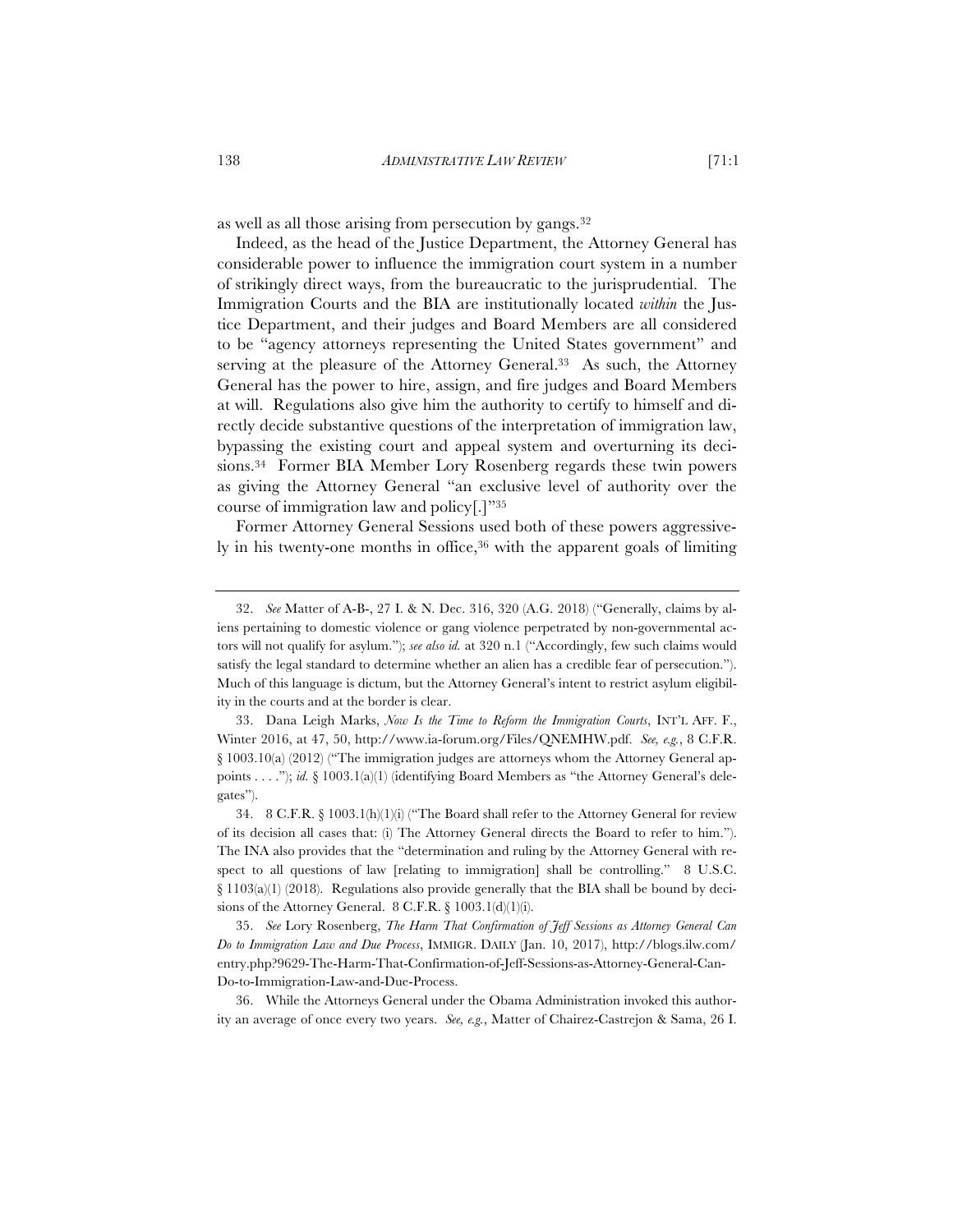both procedural rights and substantive legal claims, especially in the asylum arena.37 In a period of less than six months in early 2018, he certified to himself and decided cases that (1) gave ICE attorneys the unilateral power to keep a case from being administratively closed (to await adjudication of a petition, for example, or for other reasons); (2) struck down a published BIA case that required a full evidentiary hearing on every asylum claim; (3) overturned *Matter of A-R-C-G-*,38 the BIA case that recognized domestic violence as grounds for asylum in some circumstances; (4) drew broad conclusions in that decision purporting to restrict asylum in circumstances where the individual has been persecuted by a non-governmental actor (discussing specifically domestic violence and gang-related claims); and (5) authorized summary pretermission of asylum claims before a hearing.<sup>39</sup> The effect of these decisions has been felt throughout the system, but most acutely at the border, where asylum seekers have been turned away at record rates without so much as the chance to present a full asylum claim.40

38. 26 I. & N. Dec. 388 (B.I.A. 2014).

39. Matter of Castro-Tum, 27 I. & N. Dec. 271, 271 (A.G. 2018) (certified to the Attorney General on Jan. 4, 2018, decided May 17, 2018); Matter of E-F-H-L-, 27 I. & N. Dec. 226, 226 (A.G. 2018) (certified to the Attorney General and decided on Mar. 5, 2018, without giving the parties or amici the opportunity to brief any issues); Matter of A-B-, 27 I. & N. Dec. 316, 325 (A.G. 2018) (certified to the Attorney General on Mar. 7, 2018, decided June 11, 2018); s*ee also* Jeffrey S. Chase, *Are Summary Denials Coming to Immigration Court?*, JEFFREY S. CHASE OPINIONS/ANALYSIS ON IMMIGR. L. (June 24, 2018), https://www.jeffreyschase. com/blog/2018/6/24/are-summary-denials-coming-to-immigration-court.

40. Jeffrey S. Chase, *Attorneys and Credible Fear Review*, JEFFREY S. CHASE OPINIONS/ANALYSIS ON IMMIGR. L. (July 22, 2018), https://www.jeffreyschase.com/ blog/2018/7/22/attorneys-and-credible-fear-review. *See also Findings of Credible Fear Plummet Amid Widely Disparate Outcomes by Location and Judge*, TRAC REP. (July 30, 2018), http://trac.syr.edu/immigration/reports/523/; USCIS POLICY MEMORANDUM, PM-602-

<sup>&</sup>amp; N. Dec. 796 (A.G. 2016); Matter of Cristoval Silva-Trevino, 26 I. & N. Dec. 550 (A.G. 2015); Matter of Dorman, 25 I. & N. Dec. 485 (A.G. 2011); Matter of Compean, 25 I. & N. Dec. 1 (A.G. 2009). Sessions certified four cases to himself in the first three months of 2018.

<sup>37.</sup> Asylum, refugee status, and withholding of removal are all forms of humanitarian protection under the INA that are rooted in the 1951 Geneva Convention on the Status of Refugees. Many of their elements are drawn from the Convention and are therefore virtually identical, including the definition of "refugee," which applies to asylees and is related to the eligibility criteria for withholding of removal. *See* INS v. Cardoza-Fonseca, 480 U.S. 421, 436 (1987); *infra* note 221 and accompanying text. For simplicity, I sometimes refer to "asylum" or "refugee protection" in this Article; in many instances, those statements will also apply to the other forms of humanitarian protection.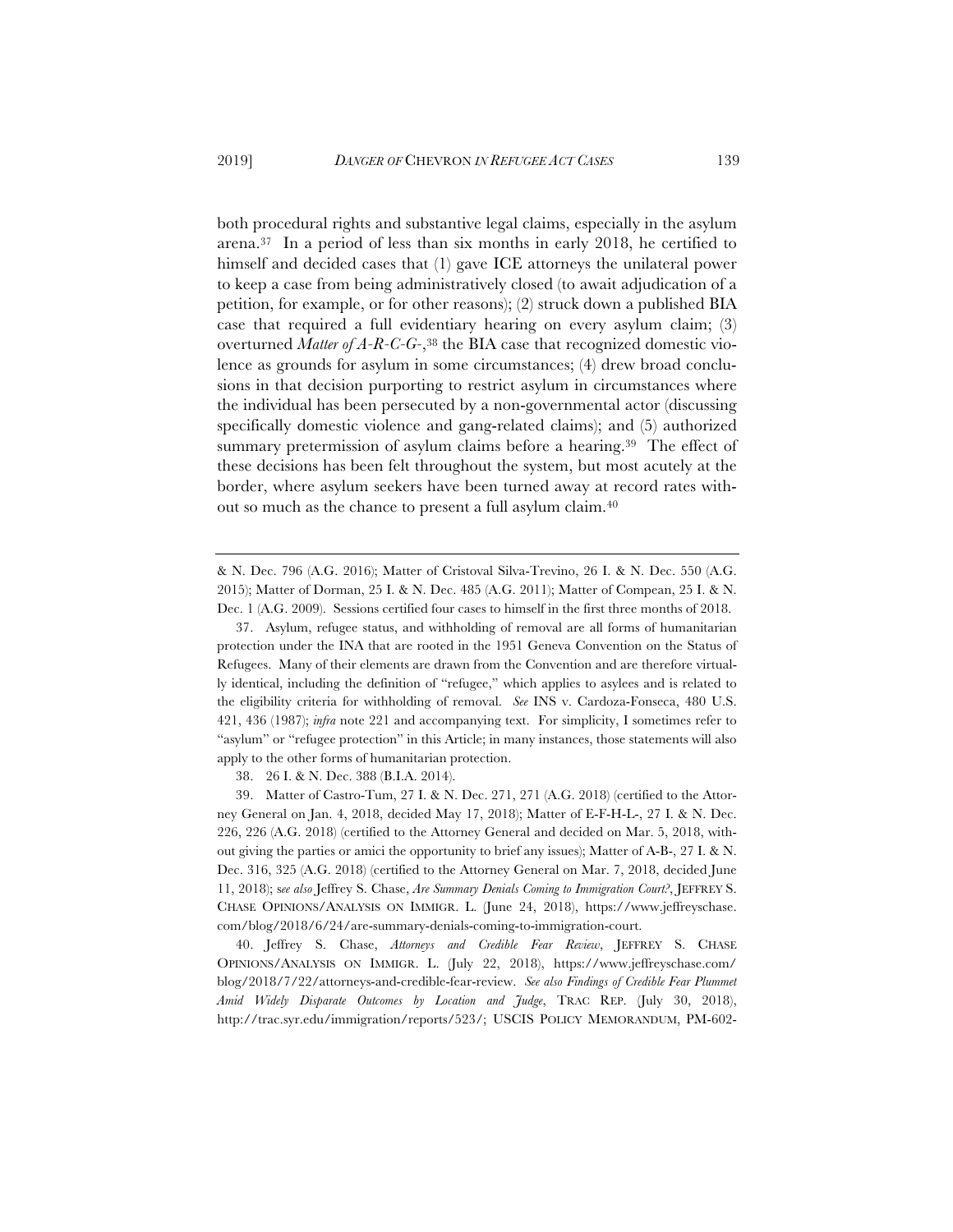On the personnel side, the Sessions Justice Department was accused of using political considerations to shape the political leanings of the immigration bench. Despite a push to increase the number of immigration judges hearing cases, the Department was accused of blocking or delaying the hiring of individuals provisionally offered immigration judge positions near the end of the Obama Administration.<sup>41</sup> At the same time, it has continued the longstanding practice of hiring judges who come overwhelmingly from the ranks of U.S. Immigration and Customs Enforcement (ICE) and DOJ prosecutors.42 In addition, the Department has tied challenging case completion requirements to performance standards for immigration judges, raising the specter that judges who spend more time hearing evidence and making findings to substantiate all the elements of eligibility for complex cases like asylum will be sanctioned or even fired.43

0162, GUIDANCE FOR PROCESSING REASONABLE FEAR, CREDIBLE FEAR, ASYLUM, AND REFUGEE CLAIMS IN ACCORDANCE WITH *MATTER OF A-B-* (July 11, 2018), https://www.uscis.gov/sites/default/files/USCIS/Laws/Memoranda/2018/2018-06-18- PM-602-0162-USCIS-Memorandum-Matter-of-A-B.pdf; Tal Kopan, *Impact of Sessions' Asylum Move Already Felt at Border*, CNN (July 14, 2018), https://www.cnn.com/2018/07/14/ politics/sessions-asylum-impact-border/index.html. On December 19, 2018, federal Judge Emmett Sullivan permanently enjoined the government from applying the guidance provided in PM-602-0162 because it was contrary to the INA. Grace v. Whitaker, No. 18-cv-01853 (EGS), 2018 WL 6628081 (D.D.C. Dec. 19, 2018).

41. *See* Letter from Representatives Elijah E. Cummings, Lloyd Doggett, Joaquin Castro, & Donald S. Beyer, Jr. to Jeff Sessions, U.S. Att'y Gen. (Apr. 17 2018), https://cummings.house.gov/sites/cummings.house.gov/files/Dems%20to%20DOJ%20re. %20EOIR%20Politicization.pdf; Tom Dart, *Jeff Sessions Accused of Political Bias in Hiring Immigration Judges*, THE GUARDIAN (June 16, 2018), https://www.theguardian.com/usnews/2018/jun/16/jeff-sessions-political-bias-hiring-immigration-judges.

42. For example, of the twenty-three new immigration judges sworn in on August 15, 2018, seventeen had served as prosecutors for U.S. Immigration and Customs Enforcement (ICE) or the U.S. Attorney's Office, an additional three had worked for the Department of Justice (DOJ) or Department of Homeland Security (DHS), and only four had any significant professional experience representing individuals in private or nonprofit law practice. *EOIR Announces 23 New Immigration Judge Appointments – Trend of Appointing Largely from Government Backgrounds Continues!*, IMMIGRATIONCOURTSIDE (Aug. 15, 2018), http://immigration courtside.com/2018/08/16/eoir-announces-23-new-immigration-judge-appointmentstrend-of-appointing-largely-from-government-backgrounds-continues/.

43. Tal Kopan, *Justice Department Rolls Out Case Quotas for Immigration Judges*, CNN (Apr. 2, 2018), https://www.cnn.com/2018/04/02/politics/immigration-judges-quota/index. html (including a link to the EOIR PERFORMANCE PLAN, ADJUDICATIVE EMPLOYEES, http://cdn.cnn.com/cnn/2018/images/04/02/immigration-judges-memo.pdf); *see also*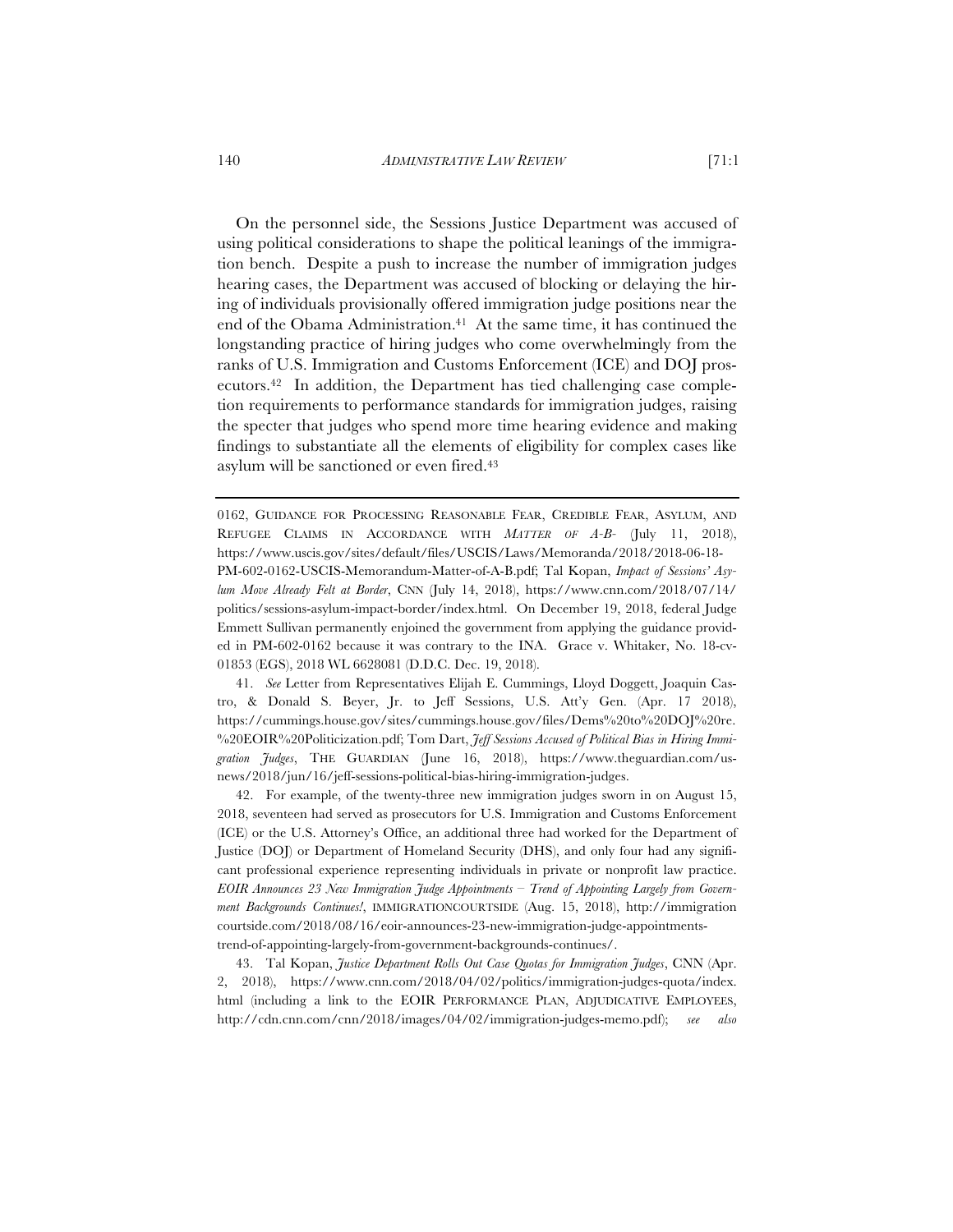And Sessions was not subtle in reminding judges and Board Members that they served at his pleasure and were expected to implement his decisions. In his certified decisions, he explicitly emphasized the "extraordinary and pervasive role" that the Attorney General has over immigration matters as "virtually unique" and the power accorded him as "an unfettered grant of authority" including "broad powers."44 On the same day that he issued *Matter of A-B-*,<sup>45</sup> the controversial domestic violence decision,<sup>46</sup> Sessions gave a speech to employees of the immigration court system and pointedly reminded them of the chains of command within the Department: "As the statute states, Immigration Judges conduct designated proceedings 'subject to such supervision and shall perform such duties as the Attorney General shall prescribe.'"47 Later in the same speech he reminded them that the Department, in turn, should serve the Administration's goal of ending illegal immigration: "All of us should agree that, by definition, we ought to have zero illegal immigration in this country. Each of us is a part of the Executive Branch, and it is our duty to 'take care that the laws be faithfully executed.'"48 The message to judges and Board Members

Russell Wheeler, *Amid Turmoil on the Border, New DOJ Policy Encourages Immigration Judges to Cut Corners*, BROOKINGS INSTITUTION (June 18, 2018), https://www.brookings.edu/blog/ fixgov/2018/06/18/amid-turmoil-on-the-border-new-doj-policy-encourages-immigrationjudges-to-cut-corners/. Retired Immigration Judge Robert Vinikoor points out that the quotas fail to take into account the varying complexity of cases. Robert Vinikoor, *Take it* 

*from a Former Judge: Quotas for Immigration Judges Are a Bad Idea*, MINSKY, MCCORMICK & HALLAGAN BLOG (Apr. 11, 2018), https://www.mmhpc.com/2018/04/take-it-from-aformer-judge-quotas-for-immigration-judges-are-a-bad-idea/. For this reason, the apparently neutral administrative push to speed up cases actually operates against asylum applicants whose cases require more time than legally and factually simpler matters, and it is likely that judges sanctioned for low case completion will be those who handle—and give sufficient attention to—significant numbers of asylum cases.

- 44. *A-B-*, 27 I. & N. Dec. at 323–24 (internal citations omitted).
- 45. 27 I. & N. Dec. 316, 325 (A.G. 2018).

46. *Id.* at 322–24, 339 (overturning Matter of A-R-C-G-, 26 I. & N. Dec. 388 (B.I.A. 2014), which recognized domestic violence as potential grounds for asylum). For a perspective on the controversial nature of the decision in the opinion of certain retired immigration judges and BIA Members, see *Retired Immigration Judges and Former Members of the Board of Immigration Appeals Statement in Response to Attorney General's Decision in* Matter of A-B-, JEFFREY S. CHASE OPINIONS/ANALYSIS ON IMMIGR. L. (June 11, 2018), https://www.jeffreyschase. com/blog/2018/6/11/statement-in-response-to-matter-of-a-b-.

47. Sessions Remarks to Legal Training Program, *supra* note 30.

<sup>48.</sup> *Id.*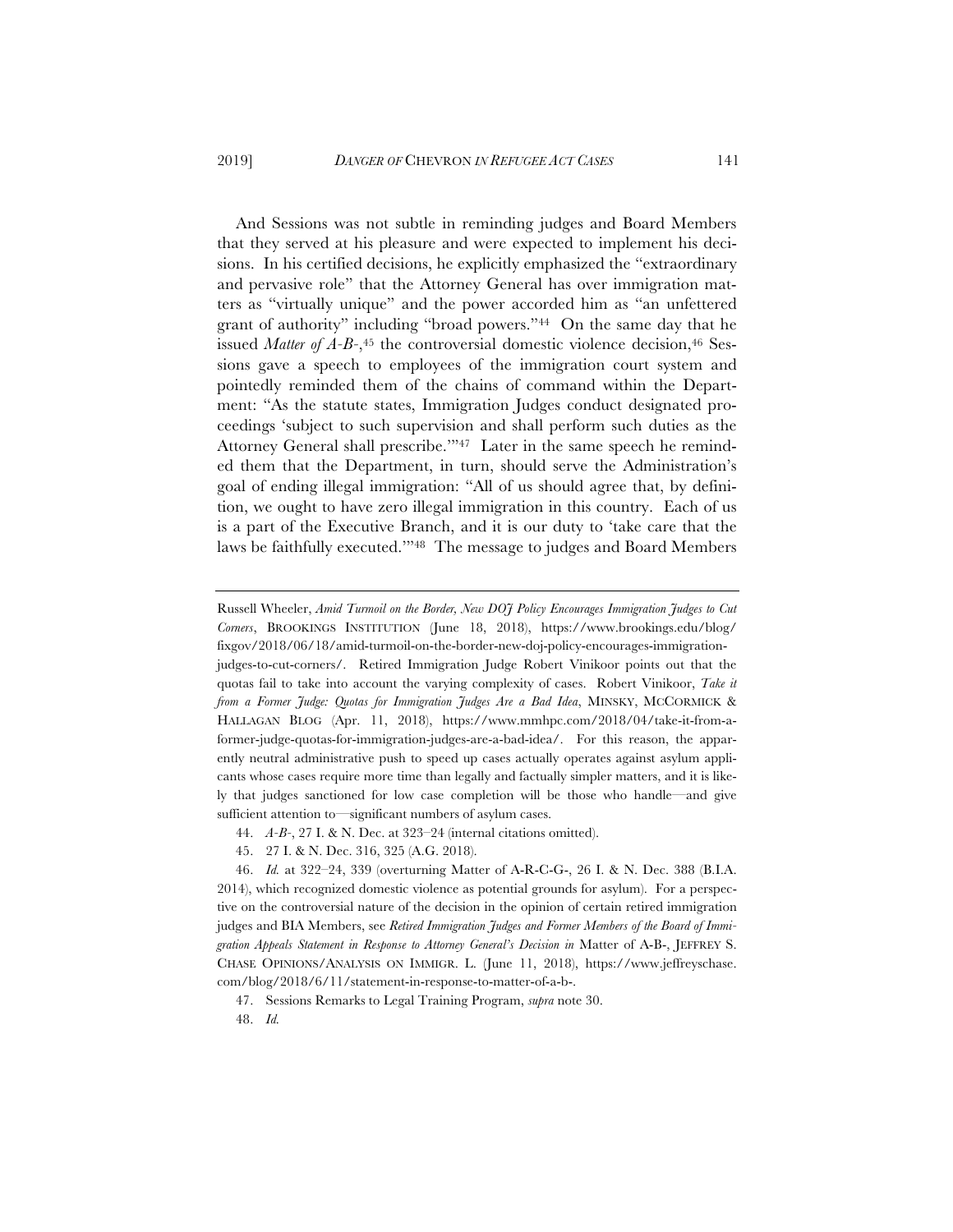appeared to be the very message that Former Board Chair and Immigration Judge Paul Schmidt says they get consistently from their superiors at the Justice Department: "You exist to implement the power of the Attorney General, you aren't 'real' independent Federal Judges."49

In fact, in 2018, Department administrators removed the judge assigned to a case that was remanded in the wake of an Attorney General decision, when the judge failed to implement the decision in precisely the way and with the speed that Department superiors expected.<sup>50</sup> The judge who was removed from the case and the NAIJ filed a grievance against the Executive Office for Immigration Review, complaining that the action violated, among other things, the law requiring immigration judges to exercise their independent judgment.<sup>51</sup>

With regard to humanitarian protection specifically, former Attorney General Sessions unilaterally set up both a legal framework and strong incentives for immigration judges to summarily deny many asylum claims quickly and without a hearing.<sup>52</sup> Immigration courts around the country are already issuing orders requiring respondents to submit briefs explaining why their cases should not be summarily denied under the new decisions.<sup>53</sup> *Matter of A-B-*, the domestic violence decision, is particularly concerning, as the case it overturned, *Matter of A-R-C-G-*, had represented the considered result of fifteen years of agency adjudication—at the immigration judge, BIA and Attorney General levels—that ended in a consensus that domestic violence claims could and should be recognized within the asylum frame-

<sup>49.</sup> Jason Dzubow, *Former BIA Chairman Paul W. Schmidt on His Career, the Board, and the Purge (Part 1)*, THE ASYLUMIST (Sept. 28, 2016), http://www.asylumist.com/2016/09/28/ former-bia-chairman-paul-w-schmidt-on-his-career-the-board-and-the-purge-part-1/.

<sup>50.</sup> Ani Ucar, *Jeff Sessions Wants To Remove Immigration Judges Who Aren't Deporting People Fast Enough*, VICE NEWS (Aug. 8, 2018), https://news.vice.com/en\_us/article/qvmeyd/jeffsessions-wants-to-remove-immigration-judges-who-arent-deporting-people-fast-enough.

<sup>51.</sup> *Id.*; *see also* Max Mitchell, *Immigration Judges' Union Files Grievance Over Phila. Judge Removal*, THE LEGAL INTELLIGENCER (Aug. 8, 2018), https://www.law.com/thelegalintelli gencer/2018/08/08/immigration-judges-union-files-grievance-over-phila-judge-removal/ ?slreturn=20190005100738.

<sup>52.</sup> *See* Chase, *supra* note 39.

<sup>53.</sup> *See, e.g.*, Notice for All Asylum/Withholding/CAT Applicants, Immigration Judge Elise Manuel, Newark, New Jersey Immigration Court; Notice for All Asylum/Withholding/CAT Applicants, Immigration Judge Shifra Rubin, Newark, New Jersey Immigration Court; Scheduling Order for *A-B-* Cases, [Respondent information redacted], June 20, 2018, Arlington, Virginia Immigration Court (on file with the author).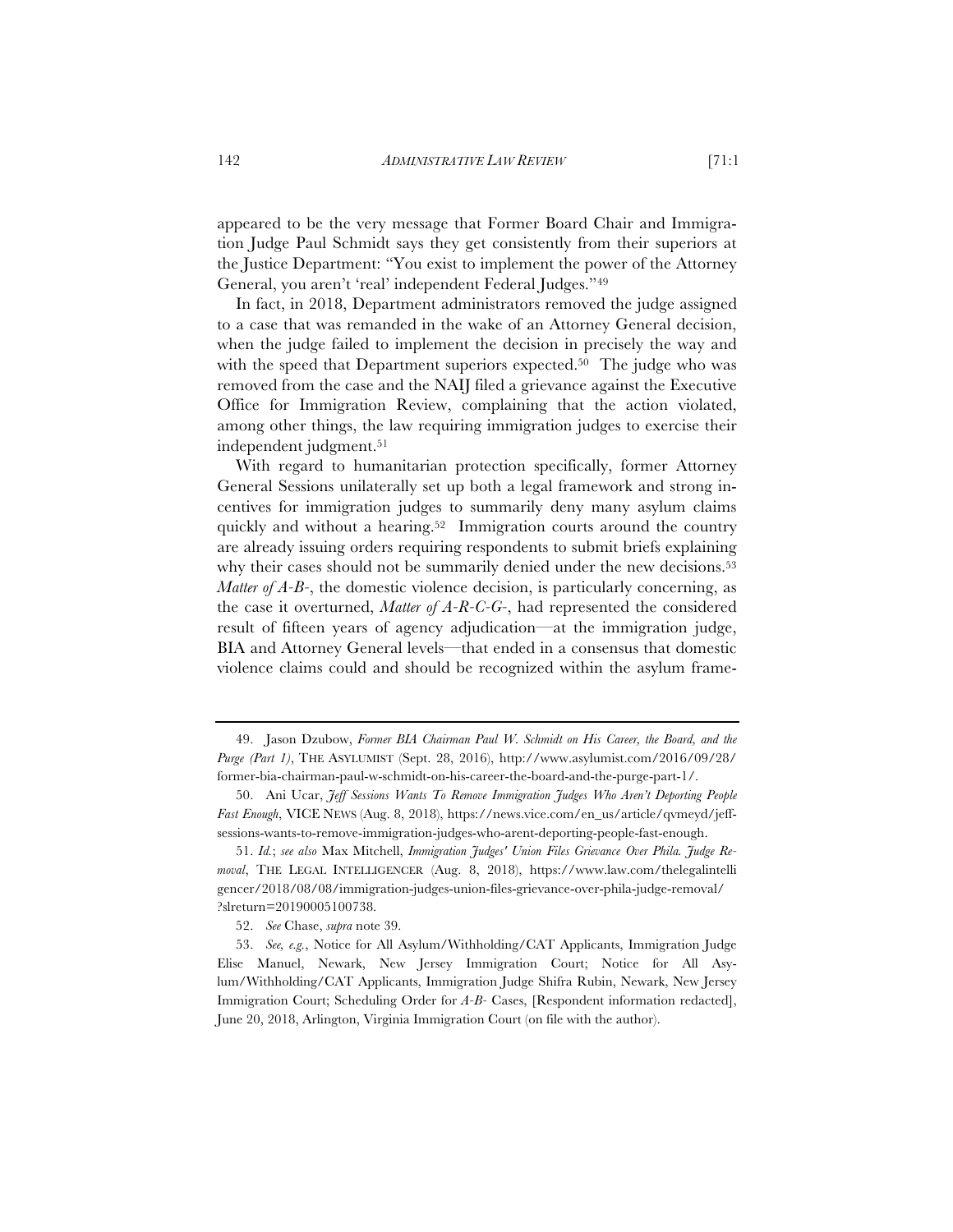work.54 And the politicized enforcement concerns that animated the decision are evident in its repeated claims to broadly limit precisely the types of Central American claims the Administration has struggled to stem at the border55—despite the fact that asylum claims must be considered on a case by case basis, on their own facts and legal claims, and the fact that domestic violence cases, of course, are not limited to Central American applicants.56 The current president of the National Association of Immigration Judges, Judge Ashley Tabaddor, expressed concern regarding the Department's efforts: "A lot of what they are doing raises very serious concerns about the integrity of the system  $\dots$  [.] [H]udges are supposed to be free from these external pressures."57

As worrisome as Sessions' actions were, however, he was not the first Attorney General to wield the power of the office to further an administration's political goals.58 Under George W. Bush, the Justice Department engaged in both politically biased hiring and changes (and demotions) of existing personnel in a bid to shape the substance of immigration decisions. Subsequent investigations by the Inspector General and the Office of Professional Responsibility found that the Bush Administration relied on im-

56. *See, e.g.*, *In re* [redacted] (B.I.A. June 24, 2016) (unpub.) (recognizing a particular social group under *A-R-C-G-* for a domestic violence victim from Ghana); *In re* [redacted*]* (B.I.A. Mar. 6, 2016) (unpub.) (remanding the case of a woman from the Dominican Republic for further consideration under *A-R-C-G-*); *In re* [redacted] (B.I.A. Sept. 21, 2017) (unpub.) (considering but denying on factual grounds the claim of a woman from Hungary); *In re* [redacted] (B.I.A. Mar. 30, 2018) (unpub.) (recognizing under *A-R-C-G-* the particular social group of "minor girls sold into marriage/sexual slavery in Cameroon"). These decisions are all on file with the author.

57. Joel Rose, *Sessions Pushes to Speed Up Immigration Courts, Deportations*, NPR (Mar. 29, 2018), https://www.npr.org/2018/03/29/597863489/sessions-want-to-overrule-judgeswho-put-deportation-cases-on-hold.

58. *See generally* Catherine Y. Kim, *The President's Immigration Courts*, 68 EMORY L.J. 1 (2018) (discussing the history of presidential influence on agency decisionmaking, including political interference in adjudication generally and in the Trump Administration).

<sup>54.</sup> Matter of A-R-C-G-, 26 I. & N. Dec. 388, 391–93 (B.I.A. 2014) (detailing history and noting DHS stipulation on the cognizability of the particular social group).

<sup>55.</sup> *See* Matter of A-B-, 27 I. & N. Dec. 320 (A.G. 2018) (claiming broadly that domestic violence and gang-related claims would generally not qualify for asylum); *id.* at 332 (complaining that *A-R-C-G-* had been read broadly to encompass claims by "most Central American domestic violence victims"). The treatment of gang-related claims was particularly gratuitous, in that the facts of *A-B-* had no gang connection whatsoever. *See, e.g.*, *A-B-*, 27 I. & N. Dec. at 322-23, 339.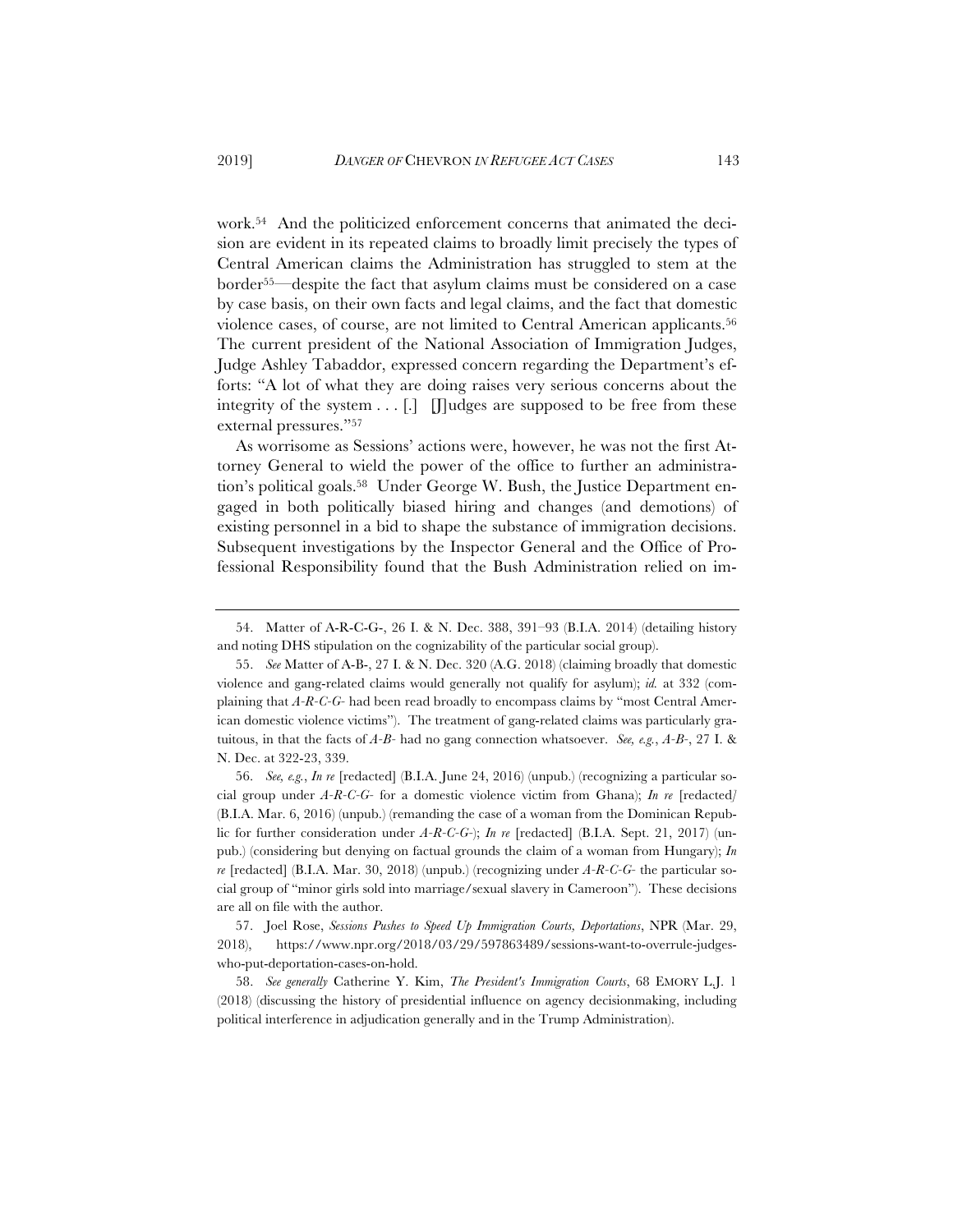proper political considerations to hire immigration judges more likely to agree with the Administration's immigration policies.59 At the same time, Attorney General John Ashcroft conducted what has been described as a "purge" of more liberal-leaning, Clinton-appointed BIA members whose views were disfavored by the incoming Administration.60 Studies have since shown that the Ashcroft "reforms" resulted in making it considerably more difficult for asylum seekers to prevail on appeal to the BIA.<sup>61</sup> They are also now generally agreed to have seriously damaged both the quality of adjudication in individual cases and the reputation of the agency. Subsequent case law developments at the Board and in the federal courts eventu-

60. Peter J. Levinson, The Façade of Quasi Judicial Independence in Immigration Appellate Adjudications 15 (2004) (conference paper delivered at the 2004 Annual Meeting of the American Political Science Association), *in* 9 BENDER'S IMMIGR. BULL. 1154 (Oct. 1, 2004). About a week after Attorney General Ashcroft arrived in office, then-BIA Chairman Paul Schmidt was informed by the director of EOIR that the DOJ leadership no longer wanted him as Chair, despite his distinguished record. In part to avoid a fight that might damage the Board, Chairman Schmidt stepped down to the position of Board Member. Within two years, Attorney General Ashcroft implemented a "reorganization" that eliminated five Board Member positions; not coincidentally, the five members who were cut were the more liberal members, including former Chairman Schmidt, who was reassigned as an immigration judge. Lest there be any doubt as to the motivation for the "reorganization," former Chairman Schmidt reports that he was told at the time that he was being cut because the DOJ leadership did not like the substance of his decisions. He stated, "The reason I was cut is because they did not like my opinions—Ashcroft apparently wanted a cowed, compliant Board where nobody would speak up against Administration policies or legal positions that unfairly hurt migrants or limited their due process." Jason Dzubow, *Former BIA Chairman Paul W. Schmidt on His Career, the Board and the Purge (Part 2)*, THE ASYLUMIST (Oct. 5, 2016), http://www.asylumist.com/2016/10/05/former-bia-chairman-paul-w-schmidt-onhis-career-the-board-and-the-purge-part-2/ [hereinafter *Schmidt (Part 2)*].

61. Jaya Ramji-Nogales et al., *Refugee Roulette: Disparities in Asylum Adjudication*, 60 STAN. L. REV. 295, 359, 377 (2007) (documenting the "sudden and lasting decline in the rate of success by asylum applicants" in the wake of the Ashcroft "reforms") (citing DORSEY & WHITNEY LLP, BOARD OF IMMIGRATION APPEALS: PROCEDURAL REFORMS TO IMPROVE CASE MANAGEMENT 19–25 (2003)).

<sup>59.</sup> *See* U.S. DEP'T OF JUSTICE OFFICE OF PROF'L RESPONSIBILITY & U.S. DEP'T OF JUSTICE OFFICE OF THE INSPECTOR GEN., AN INVESTIGATION OF ALLEGATIONS OF POLITICIZED HIRING BY MONICA GOODLING AND OTHER STAFF IN THE OFFICE OF THE ATTORNEY GENERAL 137 (2008) ("The evidence showed that the most systematic use of political or ideological affiliations in screening candidates for career positions occurred in the selection of IJs, who work in the Department's Executive Office for Immigration Review (EOIR).").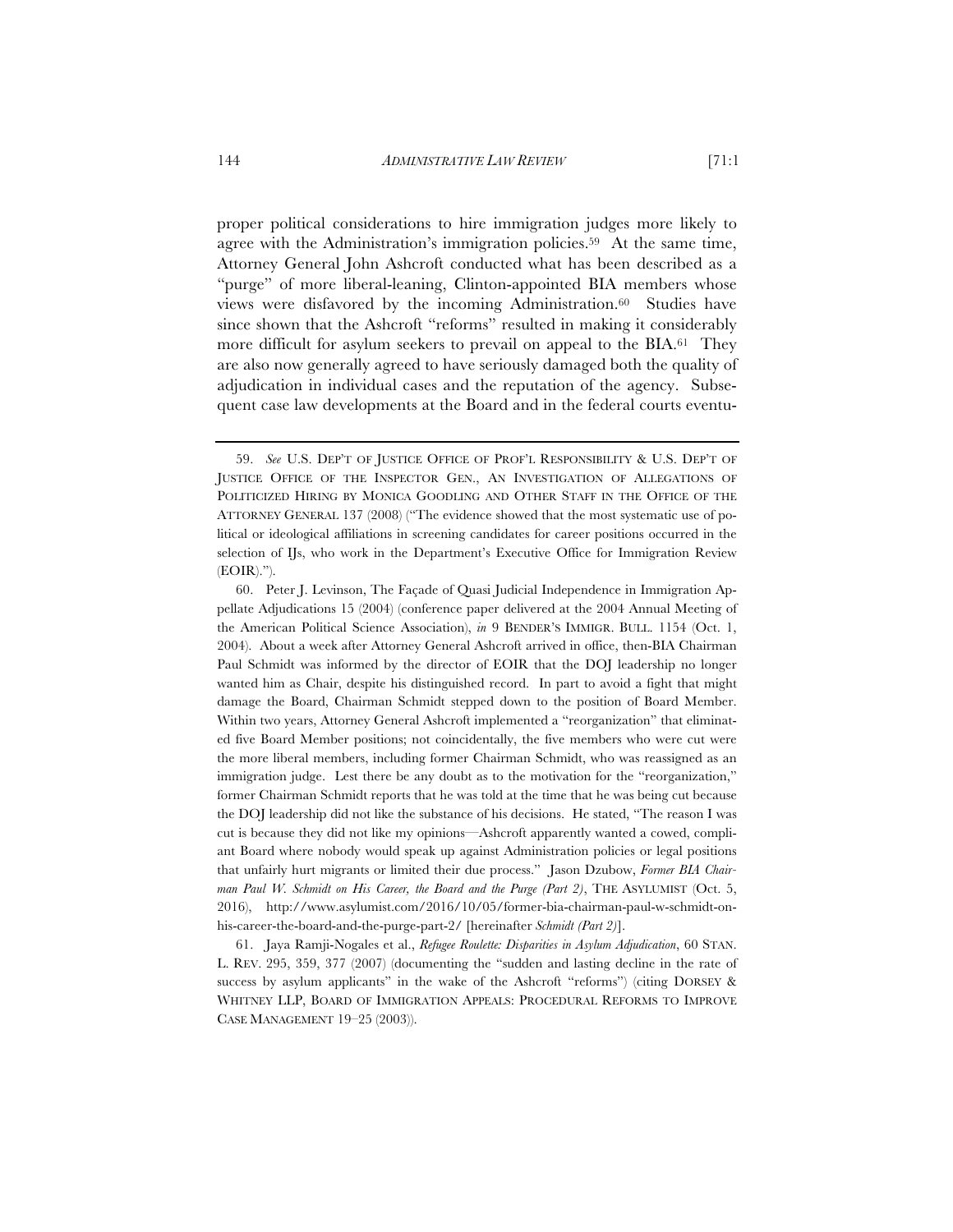ally vindicated many of the legal positions taken by the purged members of the Board on such issues as the recognition of gender-based forms of persecution as grounds for asylum and the categorical analysis used to deport someone for a conviction.<sup>62</sup>

Beyond hiring and firing, the immigration courts have long been subject to a range of politically motivated bureaucratic pressures within the Department of Justice. Judge Dana Leigh Marks, former president of the National Association of Immigration Judges (NAIJ), gave the example of the upending of the system's dockets in response to Administration enforcement priorities, which began under the Obama Administration.63 That Administration first prioritized the cases of Central American women and children asylum seekers following the "surge" of entrants in 2014, in an attempt to deter future illegal entry.64 But the move served no positive purpose within the court system; to the contrary, it cast the system into considerable chaos.65

Attorneys General have also used their power to intervene and overturn BIA case law on a number of important legal questions, including asylum claims based on domestic violence (in this and previous administrations), coercive family planning policies, and female genital mutilation; as well as the bars to eligibility for withholding of removal and the standard for protection under the Convention Against Torture.66 These decisions have of-

- 63. Marks, *supra* note 33, at 50.
- 64. *Id.*
- 65. *Id.*

<sup>62.</sup> *Schmidt (Part 2)*, *supra* note 60; *see e.g.*, Mathis v. United States, 136 S. Ct. 2243 (2016) (affirming proper categorical analysis of convictions); Descamps v. United States, 570 U.S. 254 (2013) (affirming proper categorical analysis of convictions); Matter of Cristoval Silva-Trevino (*Silva-Trevino III*), 26 I. & N. Dec. 826 (B.I.A. 2016) (confirming categorical analysis of crimes involving moral turpitude analysis); Redacted, 2016 BIA LEXIS (B.I.A. Nov. 1, 2016) (recognizing the proposed particular social group of Salvadoran women unable to leave a domestic relationship as cognizable); Matter of A-R-C-G, 26 I. & N. Dec. 388 (B.I.A. 2014) (finding that married women in Guatemala who are unable to leave their relationship constitute a particular social group); Matter of R-A-, 24 I. & N. Dec. 629 (A.G. 2008) (granting asylum to Guatemalan woman who fled severe domestic abuse).

<sup>66.</sup> *See, e.g.*, Matter of A-B-, 27 I. & N. Dec. 316 (A.G. 2018) (domestic violence); *In re* R-A-, 22 I. & N. Dec. 906 (B.I.A. 1999), *vacated*, 22 I. & N. Dec. 906 (A.G. 2001), *remanded*, 23 I. & N. Dec. 694 (A.G. 2005), *remanded*, 24 I. & N. Dec. 629 (domestic violence); Matter of J-S-, 24 I. & N. Dec. 520 (A.G. 2008) (coercive family planning); *In re* A-T-, 24 I. & N. Dec. 296 (A.G. 2007), *vacated*, 24 I. & N. Dec. 617 (A.G. 2008), *remanded*, 25 I. & N. Dec. 4 (B.I.A. 2009) (female genital mutilation); *In re* Y-L-, 23 I. & N. Dec. 270 (A.G. 2002) (drug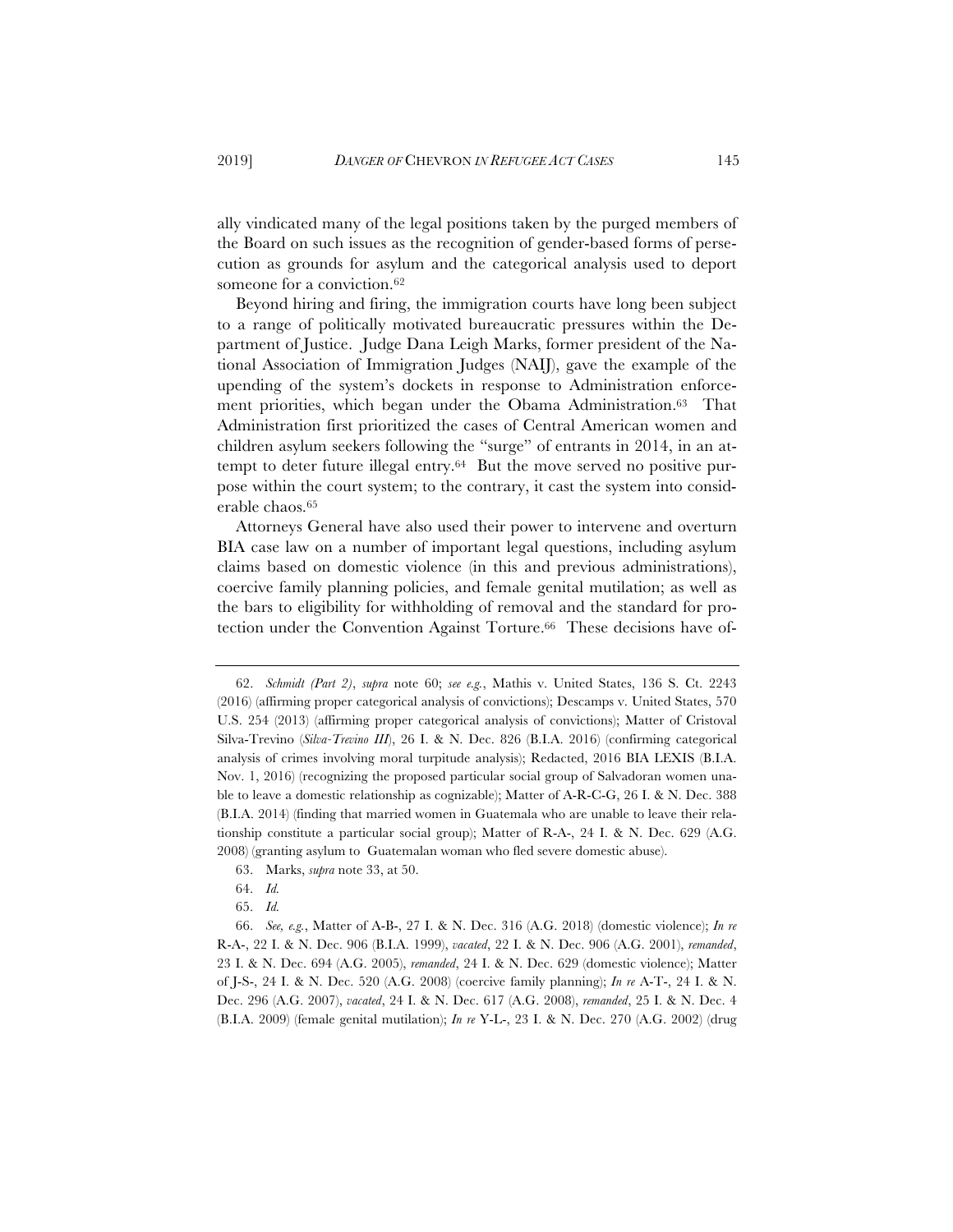ten been responsive to political imperatives within a presidential administration. For example, Attorney General Michael Mukasey notoriously used this power in the waning days of the George W. Bush Administration in an attempt to overturn decades of BIA and federal court case law in the *Matter of Silva-Trevino*<sup>67</sup> and broaden the range of convictions that would trigger deportation for "a crime involving moral turpitude."68 After eight years of chaos and inconsistent rulings in the courts (often contingent on whether or not the controlling federal circuit court deferred to the Attorney General's decision), the traditional analysis was vindicated and reinstated.<sup>69</sup> But thousands of people were improperly deported during those years, illustrating the very serious human consequences of giving the nation's chief law enforcement officer the power to unilaterally shape the interpretation of immigration law, even if the courts can eventually restore a legally proper interpretation.

A presidential administration thus has considerable power to influence and even direct the Justice Department's interpretation of asylum law through the Attorney General and the Board of Immigration Appeals, for political or other purposes. Successive administrations have indeed taken advantage of that power. With this context, I will turn now to the question of *Chevron* deference in this asylum context, beginning with a discussion of the evolution of the *Chevron* doctrine itself, especially in recent years.

## III. *CHEVRON*: A DOCTRINE IN MOTION

In its 1984 *Chevron* decision, the Supreme Court both acknowledged and further enabled the broad exercise of power by administrative agencies in the modern regulatory state.70 The case required the Court to consider the

trafficking offenses as "particularly serious crimes"); *In re* J-F-F-, 23 I. & N. Dec. 912 (A.G. 2006) (standard for likelihood of torture upon return).

<sup>67. 24</sup> I. & N. Dec. 687 (A.G. 2008), *writ of habeas corpus denied*, *without prejudice*, *motion granted by* Silva-Trevino v. Watkins, 2009 U.S. Dist. LEXIS 8423 (S.D. Tex. Feb. 5, 2009), *vacated*, *petition granted*, *and remanded*, Silva-Trevino v. Holder, 742 F.3d 197 (5th Cir. 2014), *vacated and remanded*, Matter of Cristoval Silva-Trevino, 26 I. & N. Dec. 550 (B.I.A. 2015); *Silva-Trevino III*, 26 I. & N. Dec. 826.

<sup>68.</sup> *Silva-Trevino III*, 26 I. & N. Dec. at 827.

<sup>69.</sup> *Id.* (holding that "the categorical and modified categorical approaches provide the proper framework for determining when a conviction is for a crime involving moral turpitude.").

<sup>70.</sup> *See, e.g.*, Peter L. Strauss, *"Deference" Is Too Confusing-Let's Call Them "*Chevron *Space" and* "Skidmore *Weight*," 112 COLUM. L. REV. 1143, 1149 (2012) (discussing the history of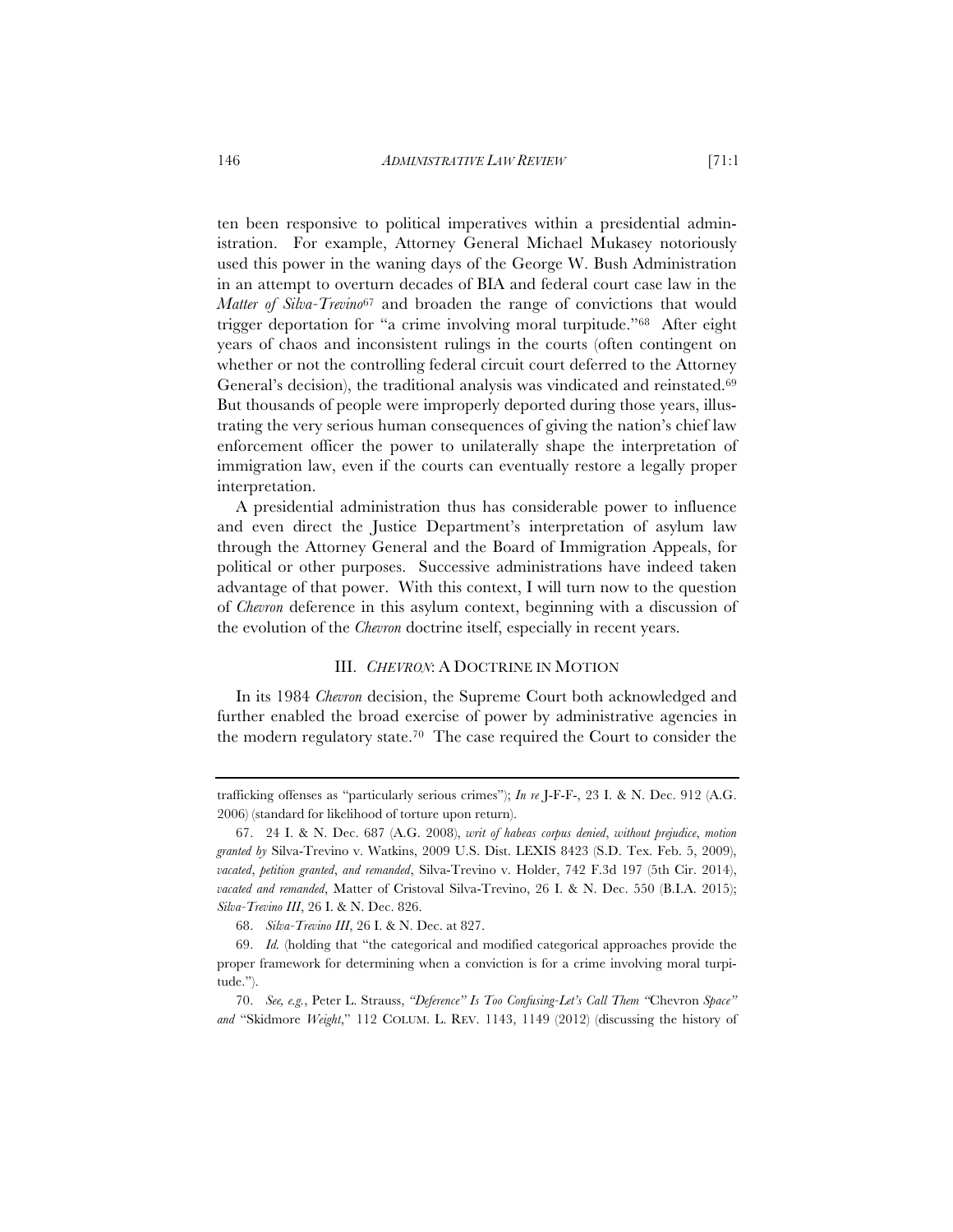appropriateness of the Environmental Protection Agency's (EPA's) implementation of a provision of the Clean Air Act allowing all pollution emitting devices to be grouped into a single category.71 Faced with this technical policy question and with a lack of indication in the statute of how Congress intended to resolve it, the Court institutionalized, for cases where Congress left ambiguous certain policy details for the implementation of a statute, a flat preference for the decisions of politically accountable executive agencies over reviewing courts.72

The Court was concerned with incursions by the judiciary into policy questions about which it had no particular expertise and for which it did not have any political accountability. The decision was framed in terms of separation of powers principles and established a hierarchy of government authority for policy questions arising in the implementation of statutory programs: legislative intent trumps executive implementation which in turn is given deference over judicial interpretation. In the words of Michael Herz, "Properly understood and sensibly applied, [*Chevron*] is a salutary recognition that Congress delegates broad authority to agencies and courts must respect those delegations."73 *Chevron* was an enormously important decision in the development of the administrative law principles that govern our increasingly administrative state,74 and a brief review of its history and theoretical bases is helpful to understanding its texture and the nuances

deference to agencies since the controversies of the New Deal in response to "Congress's increasing tendency to allocate primary responsibility for implementing new statutory schemes away from the courts and into administrative agencies."); *see also* Linda D. Jellum, *The Impact of the Rise and Fall of* Chevron *on the Executive's Power to Make and Interpret Law*, 44 LOY. U. CHI. L.J. 141, 146 (2012) ("Put simply, *Chevron* and its ensuing reformulation dramatically altered the executive's power to create and interpret law."); Antonin Scalia, *Judicial Deference to Administrative Interpretations of Law*, 1989 DUKE L.J. 511, 516 (1989) ("Broad delegation to the Executive is the hallmark of the modern administrative state").

<sup>71.</sup> Chevron U.S.A., Inc. v. Nat. Res. Def. Council, Inc., 467 U.S. 837, 840 (1984).

<sup>72.</sup> *Id.* at 843–45.

<sup>73.</sup> Michael Herz, Chevron *Is Dead; Long Live* Chevron, 115 COLUM. L. REV. 1867, 1879 (2015).

<sup>74.</sup> *See* INS v. Cardoza-Fonseca, 480 U.S. 421, 454 (1987) (Scalia, J., concurring) (recognizing *Chevron* as "an extremely important and frequently cited opinion, not only in this Court but in the Court of Appeals") (citations omitted). According to Westlaw, the *Chevron* holding has been cited by 16,088 cases, indicating the increased importance of administrative agencies. Citing References for Chevron U.S.A., Inc. v. Nat. Res. Def. Council, Inc., WESTLAW, https://1.next.westlaw.com/ (search *Chevron*, 467 U.S. 837, then click the heading titled "Citing References") (last visited Jan. 12, 2019).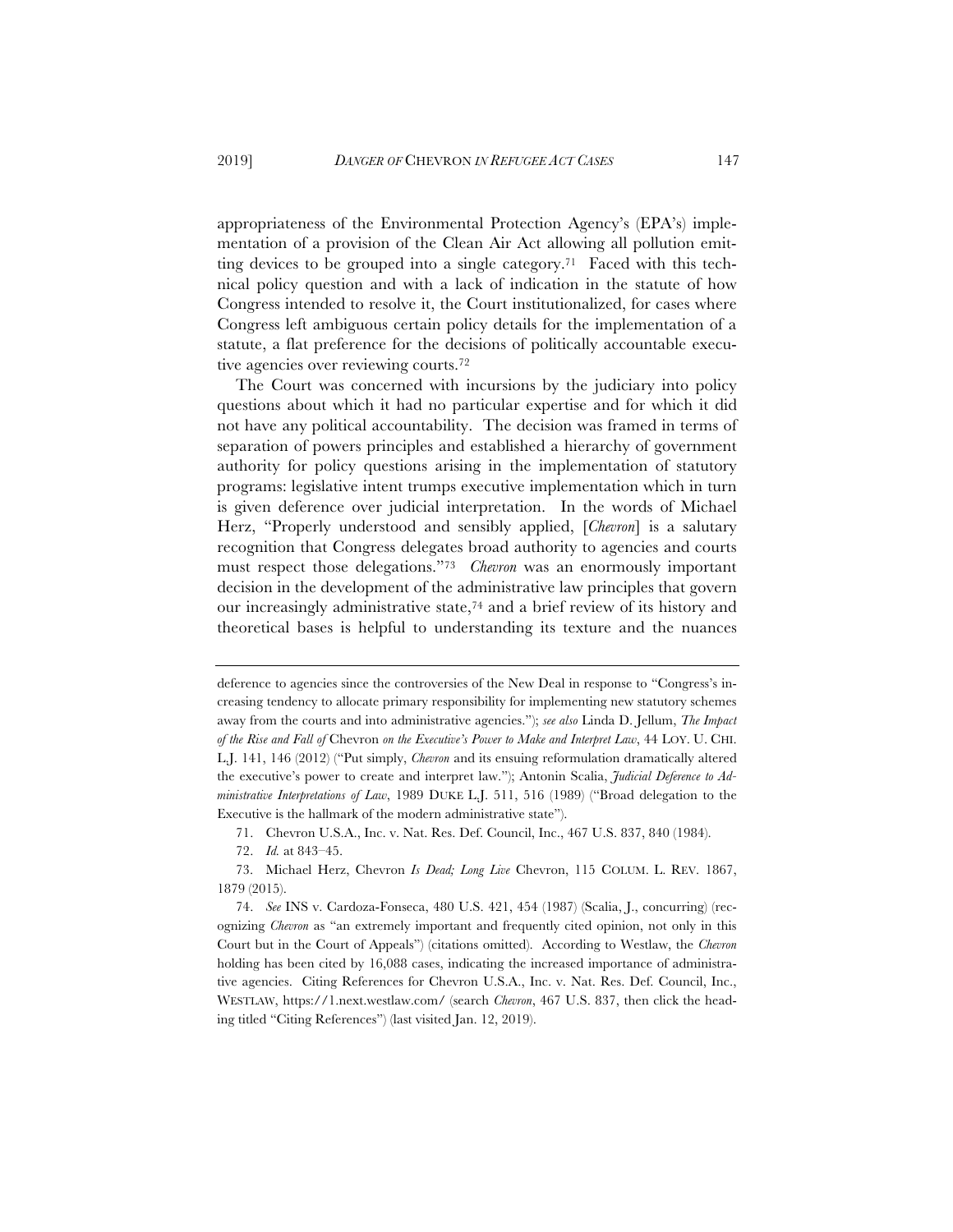with which it has been implemented.

### *A. The Evolution of the* Chevron *Doctrine*

While the holding of *Chevron* can be stated relatively simply, its implementation has been anything but straightforward. As administrative agencies have grown in size and power, the Supreme Court and lower courts have struggled for thirty years to discern the proper limits to deference and balance of power between the branches of government in agency decisionmaking. Courts at all levels have wrangled with how and where and to what extent to apply this seemingly straightforward preference for executive policymaking, and scholars have struggled to explain the doctrine's theoretical underpinnings. Indeed, *Chevron* seems to be "both an untouchable doctrine and yet always under attack."75 What appeared at first blush to be a sweeping and categorical preference for executive over judicial authority has gradually been narrowed and qualified over the years, as courts have continued to identify limits to the reach of the doctrine and have become concerned about disproportionate power in executive agencies.

Within three years of his majority decision in *Chevron*, Justice Stevens clarified in *INS v. Cardoza-Fonseca* that if a reviewing court could discern the intent of Congress on a question, there was no need to even consider, much less defer to, the position of the agency: "If a court, employing traditional tools of statutory construction, ascertains that Congress had an intention on the precise question at issue, that intention is the law and must be given effect."76 This became known as *Chevron*'s Step One. In 2001, in *United States v. Mead Corp.*,77 the Court held that an agency must have been authorized to and must have in fact spoken "with [the] force of law" in order to trigger *Chevron* deference.78 This was dubbed a preliminary Step Zero.79 Step Two

<sup>75.</sup> *See* Kent Barnett & Christopher J. Walker, Chevron *in the Circuit Courts*, 116 MICH. L. REV. 1, 2 (2017) (noting that a Westlaw search turned up 80,000 citations for *Chevron*); *see also* Michael Pappas, *No Two-Stepping in the Laboratories: State Deference Standards and Their Implications for Improving the* Chevron *Doctrine*, 39 MCGEORGE L. REV. 977, 978 n.5 (2008) (observing that the volumes of commentary on *Chevron* testify to its importance as a doctrine, but also to its complexity).

<sup>76. 480</sup> U.S. at 448 (quoting *Chevron,* 467 U.S. at 843 n.9).

<sup>77. 533</sup> U.S. 218 (2001).

<sup>78.</sup> *See id.* at 237 (holding that an agency letter binding only the specific recipient of the letter was not sufficiently authoritative agency action to warrant *Chevron* treatment).

<sup>79.</sup> *See* Thomas W. Merrill & Kristin E. Hickman, Chevron*'s Domain*, 89 GEO. L.J. 833, 873 (2001); *see also* Cass R. Sunstein, Chevron *Step Zero*, 92 VA. L. REV. 187, 191 (2006).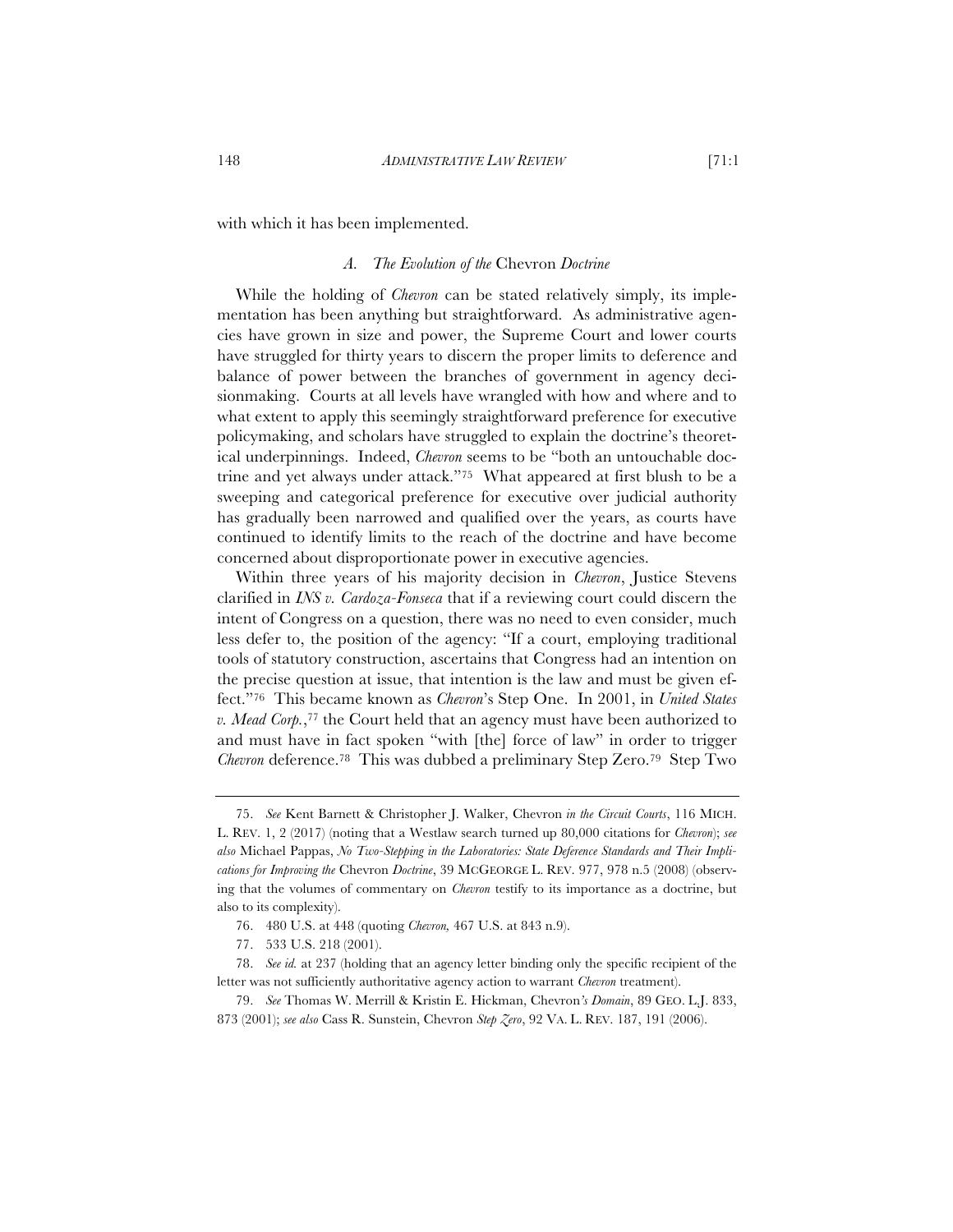is the court's deferential review of agency action for reasonableness, the standard as originally envisioned in *Chevron*.

In a series of cases in more recent years and with concern for "the growing power of the administrative state,"80 individual justices and Court majorities have raised other questions about the reach of the doctrine and have increasingly been willing to recognize reasons to decline to defer to executive agencies. The Court has been more and more willing to make a robust initial inquiry (à la Step Zero) into whether Congress likely intended to delegate authority to a particular agency on a specific question at issue. The Court continues to be concerned about and to use *Chevron*'s language of balance of powers between the branches of government, but as administrative agencies have grown in influence and power, the concern has shifted from worry about a judiciary overstepping its bounds to fear of runaway executive agencies in danger of trampling the other two branches of government. As Chief Justice Roberts expressed it, in dissent in *City of Arlington v. FCC*81 in 2013: "[The Court's] duty to police the boundary between the Legislature and the Executive is as critical as our duty to respect that between the Judiciary and the Executive."82

By 2014, in *Utility Air Regulatory Group v. EPA*,<sup>83</sup> a fractured Court rejected on substantive grounds an EPA decision that expanded the Agency's own jurisdictional reach, in part because the Court found it unreasonable (under Step Two) to believe that Congress would have intended to delegate "decisions of vast 'economic and political significance'" to the Agency without doing so explicitly.84 And in 2015, in *King v. Burwell*, the Court sidestepped the *Chevron* framework entirely on grounds that it was unlikely that Congress intended to implicitly delegate a question of such "deep economic and political significance" under the Affordable Care Act to the Internal Revenue Service (IRS), given that agency's lack of expertise in health insurance

<sup>80.</sup> City of Arlington v. FCC, 569 U.S. 290, 315 (2013) (Roberts, C.J., dissenting). Though Justice Roberts was in the dissent in this case, his concerns shifted to the majority by 2015 when the Court dismissed *Chevron* concerns in *King v. Burwell* because of its doubt that Congress intended to delegate important decisions under the Affordable Care Act to the Internal Revenue Service. King v. Burwell, 135 S. Ct. 2480, 2488–90 (2015).

<sup>81. 569</sup> U.S. 290 (2013).

<sup>82.</sup> *Id.* at 327 (Roberts, C.J., dissenting).

<sup>83. 134</sup> S. Ct. 2427 (2014).

<sup>84.</sup> *Id.* at 2444 (citing FDA v. Brown & Williamson Tobacco Corp., 529 U.S. 120, 160 (2000)).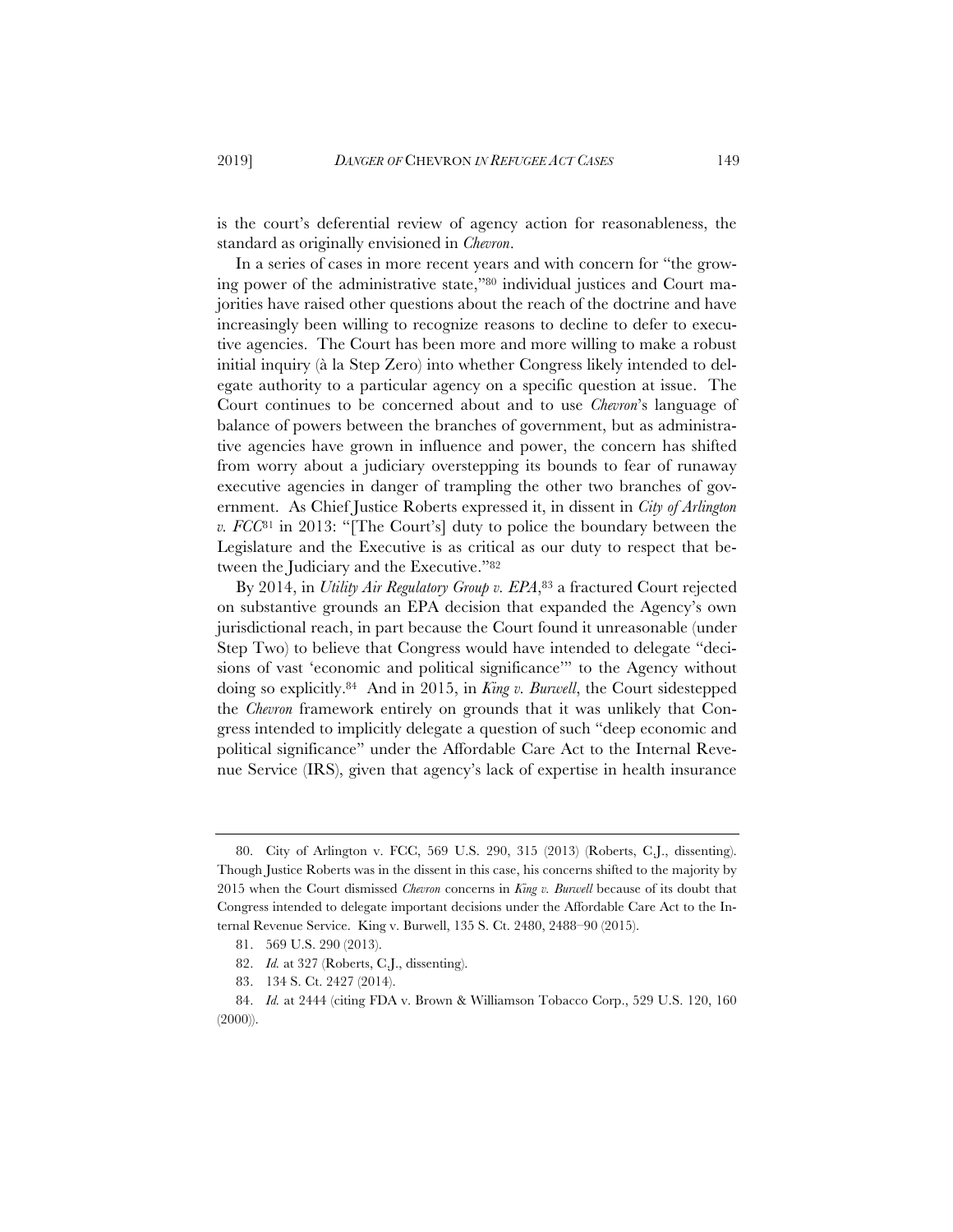policy.85 In the following year, then-Judge Neil Gorsuch expressed a concern about runaway executive agencies similar to that of a number of his future colleagues on the Court: "When unchecked by independent courts exercising the job of declaring the law's meaning, executives throughout history had sought to exploit ambiguous laws as license for their own prerogative."86 Further, he expressed concern that *Chevron* represents a "violation of the separation of powers."87

This series of decisions reflects the Court's growing skepticism of the central notion behind *Chevron* deference—that where Congress does not say otherwise, it necessarily intends to delegate the power to interpret an ambiguous statute to an executive agency rather than to the courts. Indeed, even beyond the Justices' situational willingness to question that premise demonstrated in this line of cases, the Court may soon be on the verge of overturning *Chevron* altogether. In a parting suggestion to his colleagues in the 2018 case of *Pereira v. Sessions*88 (an immigration case in which the majority sidestepped *Chevron* by finding the statute to be unambiguous), retiring Justice Anthony Kennedy opined that "it seems necessary and appropriate to reconsider, in an appropriate case, the premises that underlie *Chevron* and how courts have implemented that decision."<sup>89</sup> He noted with apparent sympathy the calls in other cases from three of his conservative colleagues to reconsider *Chevron* and pointed out the "troubling" tendency the doctrine encourages for reviewing courts to apply "reflexive deference" and engage in nothing but the most cursory statutory review.90 He warned that the

<sup>85. 135</sup> S. Ct. at 2488–89 ("This is not a case for the IRS. It is instead our task to determine the correct reading of Section 36B.").

<sup>86.</sup> Gutierrez-Brizuela v. Lynch, 834 F.3d 1142, 1152 (10th Cir. 2016) (Gorsuch, J., concurring).

<sup>87.</sup> *Id.* at 1154; *cf. City of Arlington*, 569 U.S. at 312–14 (Roberts, C.J., dissenting) (arguing that administrative agencies performing legislative, executive, and judicial functions violates the founders' fundamental separation of powers principle).

<sup>88. 138</sup> S. Ct. 2105 (2018).

<sup>89.</sup> *Id.* at 2121 (Kennedy, J., concurring). *See* Rachel E. Rosenbloom, *A Win for Immigrants and Cloud Over* Chevron *at High Court*, LAW 360 (June 22, 2018), https://www.law360. com/articles/1056048/a-win-for-immigrants-and-cloud-over-chevron-at-high-court (commenting on the *Pereira* decision and Justice Kennedy's concurrence).

<sup>90.</sup> *Pereira*, 138 S. Ct. at 2120–21 (Kennedy, J., concurring) (citing *City of Arlington*, 569 U.S. at 312–16 (Roberts, C.J., dissenting)); *Gutierrez-Brizuela*, 834 F.3d at 1149–58 (Gorsuch, J., concurring); Michigan v. EPA, 135 S. Ct. 2699, 2712–14 (2015) (Thomas, J., concurring) ("For if we give the force of law to agency pronouncements on matters of private conduct as to which Congress did not actually have an intent, we permit a body other than Congress to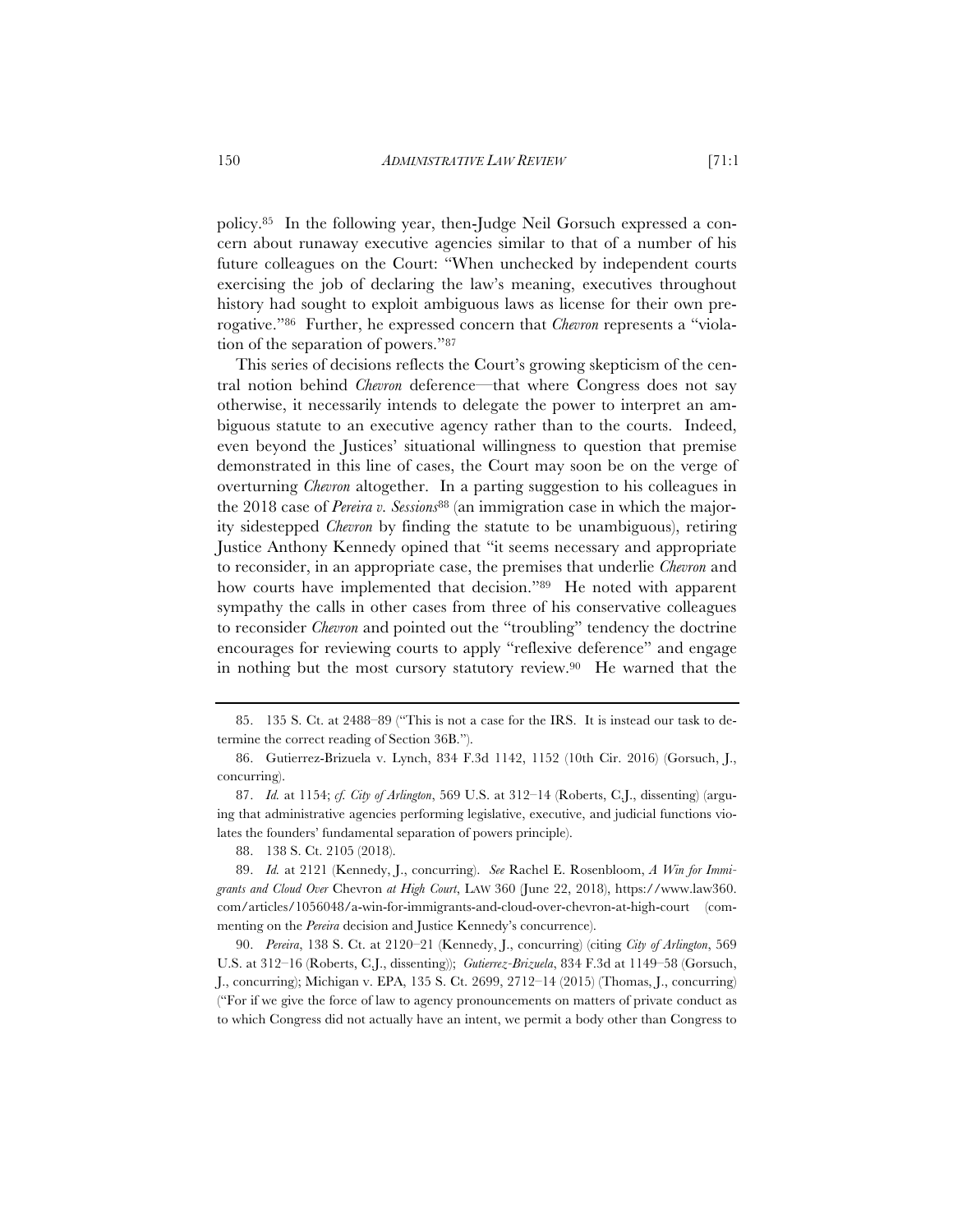lackadaisical review of the lower courts in *Pereira* "suggests an abdication of the Judiciary's proper role in interpreting federal statutes."91

Unless and until the Court takes that momentous step, however, courts at all levels will continue to have to wrestle with when and to what degree to apply *Chevron* deference. While the Supreme Court has found any number of ways to evade exercising *Chevron* deference, the doctrine continues to be invoked frequently and to exert enormous power in the lower federal courts.92 And when those courts defer to BIA and Attorney General decisions in the context of asylum and withholding applications, they do so with literally life-and-death consequences for applicants.

### *B. The Theoretical Underpinnings of the Doctrine*

In order to assess the appropriateness of deference in the context of humanitarian protection, it is helpful to review the theoretical justifications for the doctrine. As the case law has shifted over the years, scholars have struggled to nail down the theoretical bases for *Chevron* doctrine. In the words of Peter Strauss, administrative law scholars have "leveled a forest" since 1984 exploring and attempting to explain the theoretical underpinnings, the justifications and the limits of the doctrine,93 and more than thirty years later, the debate continues in the courts and in the academy. While it is beyond the scope of this Article to address this forest of scholarship comprehensively, it is worth taking a moment to identify the main ra-

perform a function that requires an exercise of the legislative power.") (internal quotations and citations omitted).

<sup>91.</sup> *Pereira*, 138 S. Ct. at 2120.

<sup>92.</sup> In a recent study of 1,561 cases in the federal circuit courts, Kent Barnett and Christopher Walker found that the *Chevron* framework was applied to agency decisions seventy-five percent of the time in the courts of appeals. Of those decisions subjected to *Chevron* analysis, the vast majority—seventy percent—made it to Step Two, where fully ninety-four percent of agency interpretations were upheld. Barnett & Walker, *supra* note 75, at 31. *See* Thomas W. Merrill, *Judicial Deference to Executive Precedent*, 101 YALE L.J. 969, 977 (1992) (observing that *Chevron*'s two-step formulation transforms deference doctrine into "a regime with an on/off switch"). Thus, despite the Supreme Court's recent tendency to avoid applying *Chevron*, the doctrine continues to be vitally important in the practice of administrative law in the lower courts, where the vast majority of cases are resolved. As Thomas Merrill put it, "for every case in which the [Supreme] Court confronts a *Chevron* question, thousands are decided by the lower courts." Thomas W. Merrill, *Step Zero after* City of Arlington, 83 FORDHAM L. REV. 753, 783 (2014) [hereinafter Merrill, *Step Zero*].

<sup>93.</sup> Strauss, *supra* note 70, at 1144.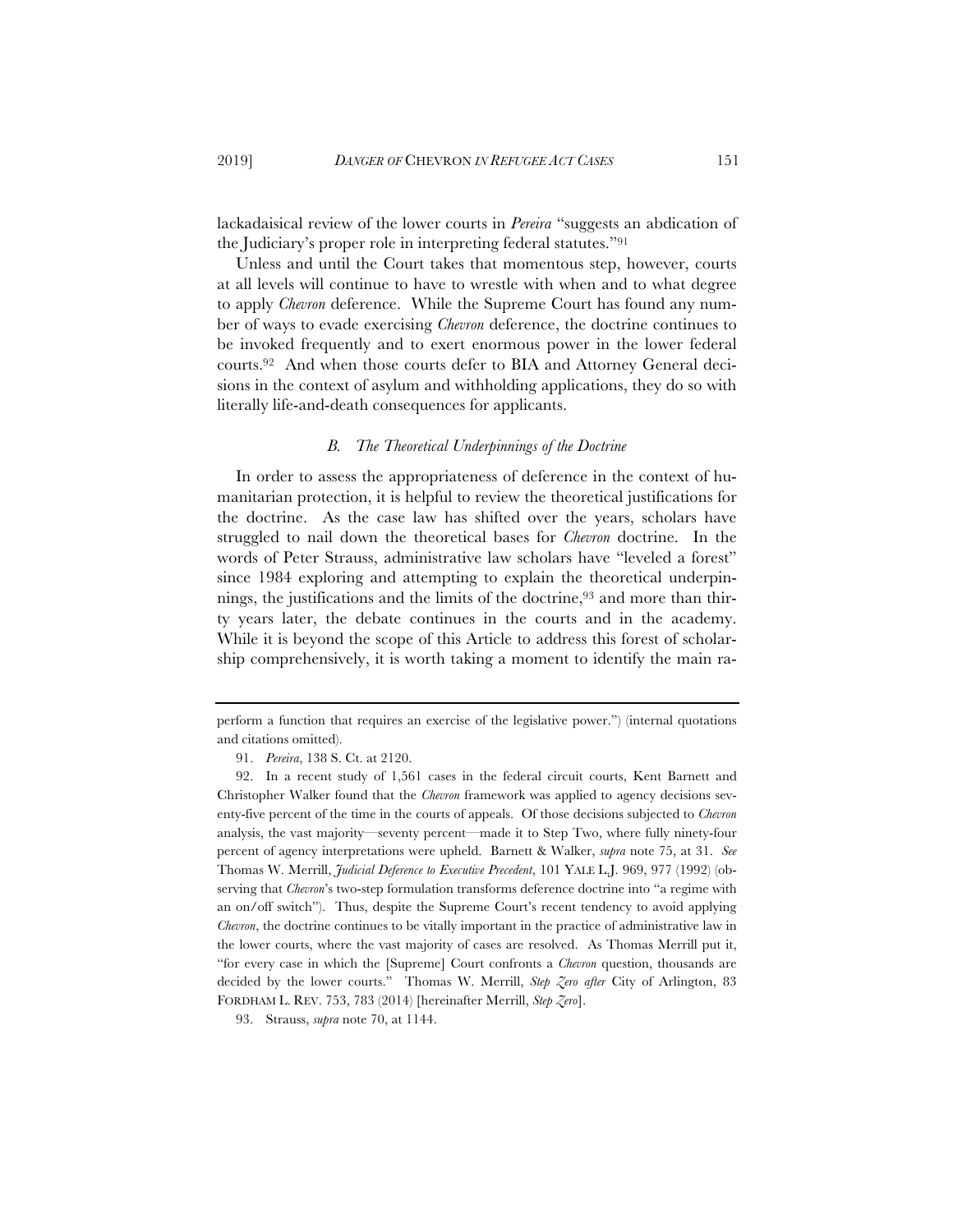tionales given for the doctrine, because they surface in contemporary questions about its reach.

### *1. Legislative Delegation*

Prior to *Chevron*, courts recognized and generally deferred to agency interpretations and rules where Congress had explicitly delegated rulemaking authority to an agency.94 The essential move of the *Chevron* decision was to equate statutory "gaps" or ambiguities with those explicit legislative delegations of authority and to extend to agency interpretations filling those gaps the deference that had traditionally been given to exercises of explicitly delegated authority.95 This concept of *implied* legislative delegation to the agency was articulated prominently by the Court in the *Chevron* decision itself and was the principal traditional theoretical justification for *Chevron*'s preference for agency decisionmaking: If Congress is the primary legislative body, deference should be given to any body to which Congress has delegated that legislative authority, whether explicitly or implicitly.96 Professor Strauss describes "Chevron space" as a "consequence of delegation"97 and as:

the area within which an administrative agency has been statutorily empowered to act in a manner that creates legal obligations or constraints—that is, its delegated or allocated authority. The whole idea of "agency" is that the agent has a certain authority, a zone of responsibility legislatively conferred upon it.98

Much of the early force of the *Chevron* doctrine rested in the separation of powers argument that deference to the delegated authority of the agency was indirectly deference to the principal lawmaking function of Congress.

However, this stated basis for the Court's decision has been roundly crit-

<sup>94.</sup> *See, e.g.*, Gray v. Powell, 314 U.S. 402, 412 (1941) (holding Congress had delegated an administrative function to the agency for an efficient use of agency function and that the "administrative conclusion [will be] left untouched"); NLRB v. Hearst Publ'ns Inc., 322 U.S. 111 (1944) (holding that NLRB deserved deference because it exercised its delegated authority to make a determination with reference to its statute reasonably).

<sup>95.</sup> Merrill & Hickman, *supra* note 79, at 834.

<sup>96.</sup> Chevron USA, Inc. v. Nat. Res. Def. Council, Inc., 467 U.S. 837, 844 (1984); *see also* King v. Burwell, 135 S. Ct. 2480, 2488–89 (2015) (explaining that *Chevron* deference "is premised on the theory that a statute's ambiguity constitutes an implicit delegation from Congress to the agency to fill in the statutory gaps" but ultimately holding that Congress did not intend such a delegation in that case).

<sup>97.</sup> Strauss, *supra* note 70, at 1146.

<sup>98.</sup> *Id.* at 1145.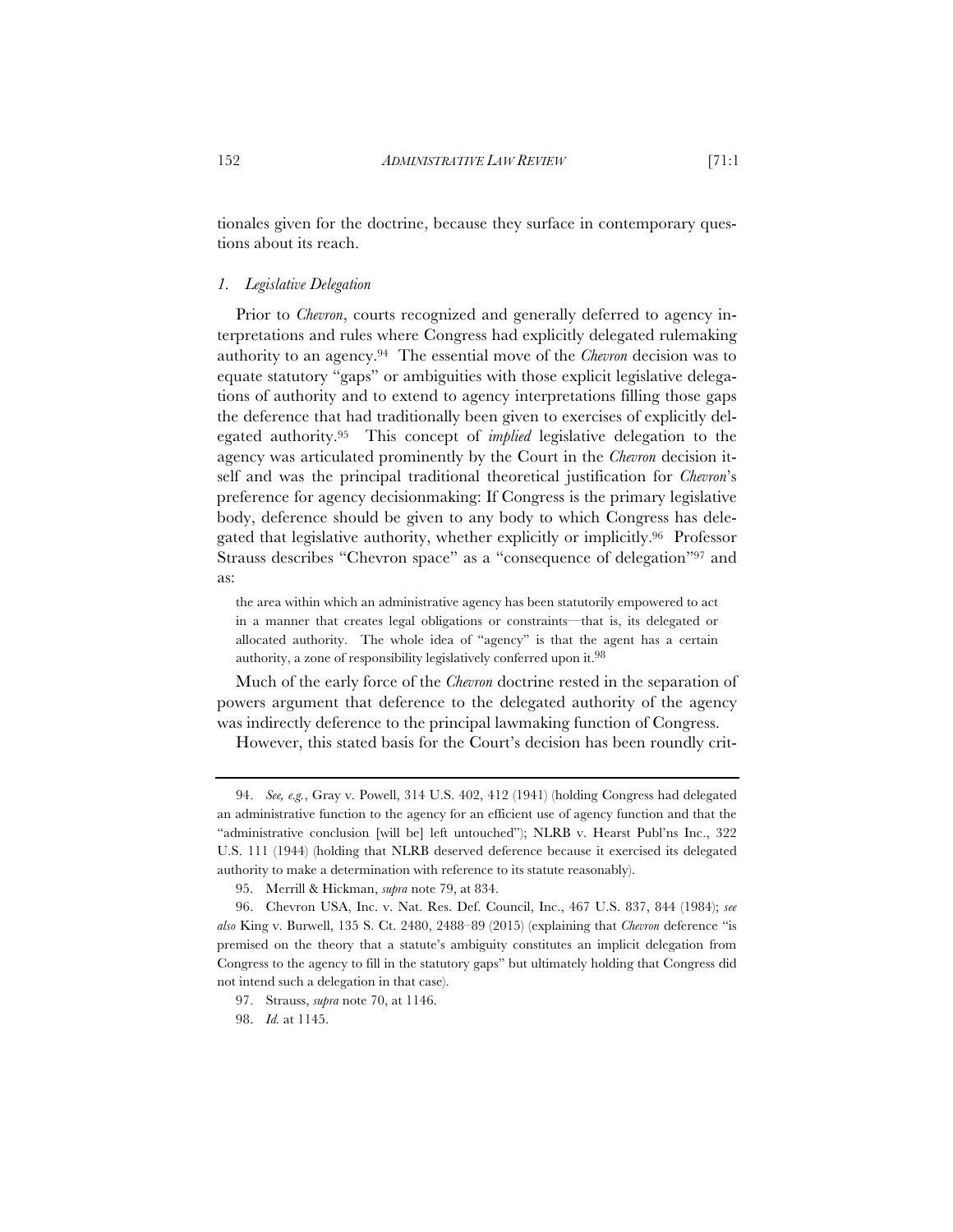icized and debunked as a legal fiction with no basis in legislative reality.99 Justice Scalia opined early on that gaps in statutory frameworks in the vast majority of cases likely did not indicate any congressional intent whatsoever but rather that Congress "didn't think about the matter at all,"100 and then-Judge Neil Gorsuch dismissed implied legislative delegation in a 2016 concurring opinion as "no more than a fiction—and one that requires a pretty hefty suspension of disbelief at that."<sup>101</sup> Indeed, Abbe Gluck argues persuasively that the modern trend toward "unorthodox" lawmaking and large, extremely complex and "messy" statutes<sup>102</sup> makes it increasingly likely both that such inadvertent gaps will result and that they will reflect no intention at all on the part of Congress to delegate anything.103 Even the *Chevron* decision itself recognizes that Congress's failure to speak on a particular detail might have been inadvertent.104

100. Scalia, *supra* note 70, at 517 (describing implied congressional delegation as "a fictional, presumed intent"); *see also* Merrill, *Step Zero*, *supra* note 92, at 759 ("Even *Chevron*'s most enthusiastic champions admit that the idea of an 'implied delegation' is a fiction.").

<sup>99</sup>*. See* Lisa Schultz Bressman, *Reclaiming the Legal Fiction of Congressional Delegation*, 97 VA. L. REV. 2009, 2009 (2011) ("The framework for judicial review of agency statutory interpretation rests on a legal fiction: Congress intends to delegate interpretive authority to federal agencies whenever it fails to resolve clearly the meaning of statutory language."); Abbe R. Gluck, *What 30 Years of* Chevron *Teach Us About the Rest of Statutory Interpretation*, 83 FORDHAM L. REV. 607, 613 (2014) (" $\Pi$ n contrast to most of the other interpretive rules, there is widespread agreement about *Chevron*'s source: the Court created the doctrine."); Herz, *supra* note 73, at 1876 ("[I]t is hard to find anyone who does not consider congressional delegation a fiction") (citing, e.g., David J. Barron & Elena Kagan, Chevron*'s Nondelegation Doctrine*, 2001 SUP. CT. REV. 201, 212–25 (concluding *Chevron* does not rest on actual congressional intent)); Ronald J. Krotoszynski, Jr., *Why Deference?: Implied Delegations, Agency Expertise, and the Misplaced Legacy of* Skidmore, 54 ADMIN. L. REV. 735, 749 (2002) ("*Chevron* deference revolves around the fiction of a congressional delegation . . . ."); Scalia, *supra* note 70, at 517 (noting "any rule [regarding congressional allocation of interpretive authority] represents merely a fictional, presumed intent"); Cass R. Sunstein, *Beyond* Marbury*: The Executive's Power to Say What the Law Is,* 115 YALE L.J. 2580, 2589–91 (2006) (describing proposition that Congress has delegated authority to executive as "fiction").

<sup>101.</sup> Gutierrez-Brizuela v. Lynch, 834 F3d 1142, 1153 (10th Cir. 2016) (Gorsuch, J., concurring).

<sup>102.</sup> Abbe R. Gluck, *Imperfect Statutes, Imperfect Courts: Understanding Congress's Plan in the Era of Unorthodox Lawmaking*, 129 HARV. L. REV. 62, 76, 110 (2015).

<sup>103.</sup> *See id.* at 96 ("One way to understand all of this is to view the Court's sidestepping of *Chevron* [in *King v. Burwell*] as actually a new doctrinal move: namely, that not every ambiguity in an imperfect and complicated statute creates interpretive space for the agency.").

<sup>104.</sup> Chevron U.S.A., Inc. v. Nat. Res. Def. Council, Inc., 467 U.S. 837, 865–66 (1984)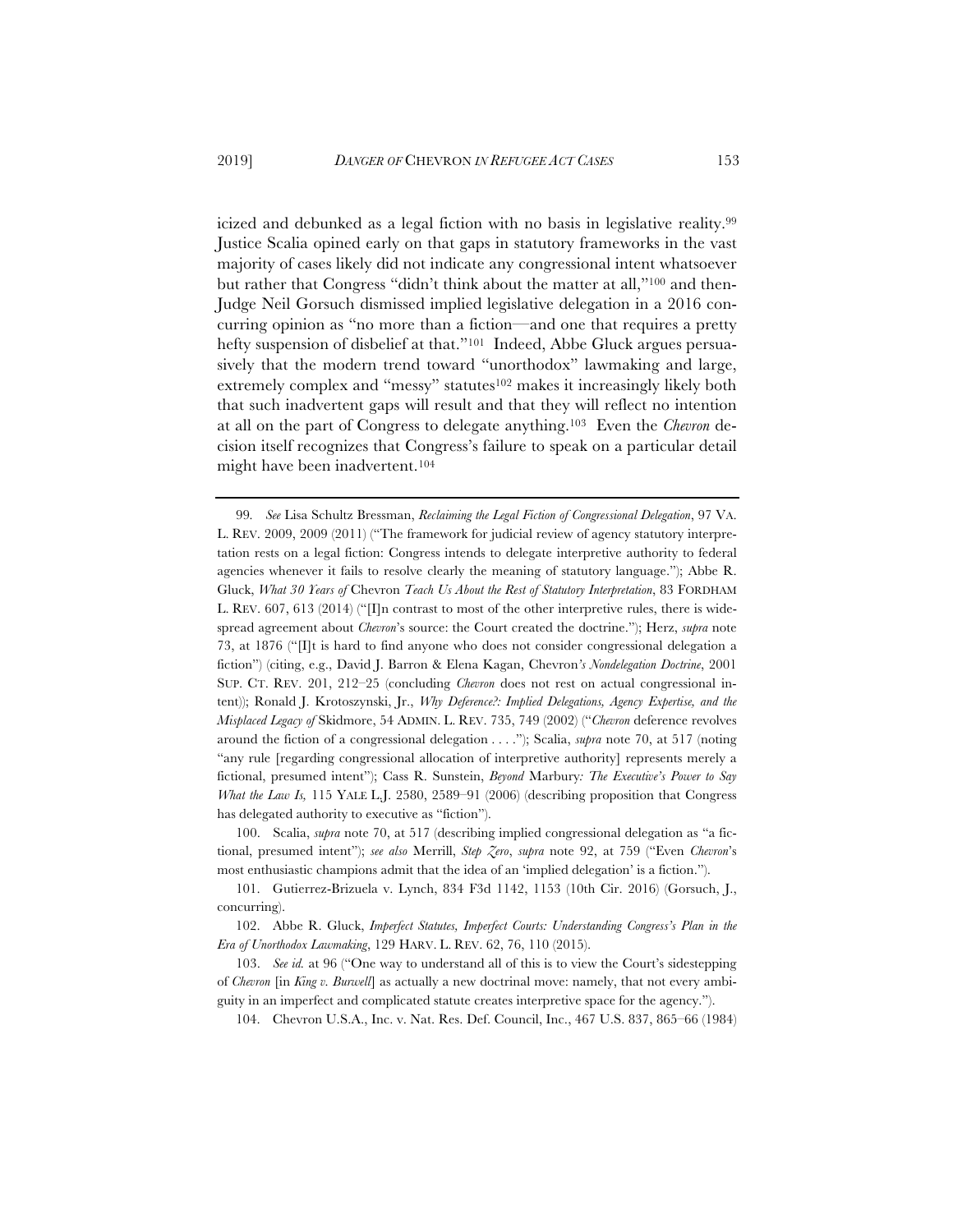As criticism of the fiction of delegation mounted, reliance on it as the justification for *Chevron* deference correspondingly dwindled. But it has not disappeared by any means. Many of the recent cases eschewing deference have done so with the explanation that, for one reason or another, it was unlikely that Congress intended to make such a delegation to a particular agency in the specific context at issue.105

#### *2. Agency Expertise*

Another justification offered for agency deference is that the agency, because of its focus, has expertise in the subject matter at hand. The *Chevron* Court, faced with a technical question of the relative merits of different approaches to controlling industrial air pollution, acknowledged that a full understanding of the policy implications of the question "depended upon more than ordinary knowledge"106 and that the Justices were "not experts in the field."107 In light of its lack of expertise, the Court found it preferable to leave the policy question for the agency to answer. The Court subsequently described "practical agency expertise" as "one of the principal justifications behind *Chevron* deference."108 The Court has waffled nonetheless in how it has described the sort of expertise that should justify deference. Does expertise refer to a technical or scientific expertise in the field of regulation as it did in *Chevron*?109 To "the way the real world works" in the im-

107. *Id.* at 865.

<sup>(</sup>referring to "the competing interests which Congress itself either inadvertently did not resolve, or intentionally left to be resolved by the agency").

<sup>105.</sup> *See, e.g.*, King v. Burwell, 135 S. Ct. 2480, 2488–89 (2015) (explaining that the *Chevron* framework "is premised on the theory that a statute's ambiguity constitutes an implicit delegation from Congress to the agency to fill in the statutory gaps"; however, in some cases, "there may be reason to hesitate before concluding that Congress intended such an implicit delegation"); Util. Air Regulatory Grp. v. EPA, 134 S. Ct. 2427, 2446 (2014).

<sup>106.</sup> *Chevron*, 467 U.S. at 844.

<sup>108.</sup> Paul Chaffin, *Expertise and Immigration Administration: When Does* Chevron *Apply to BIA Interpretations of the INA*, 69 N.Y.U. ANN. SURV. AM. L. 503, 525 n.102 (2013) (citing Pension Benefit Guar. Corp. v. LTV Corp*.*, 496 U.S. 633, 651–52 (1990)). Justice Scalia, in turn, stated his position that while agency expertise may be a practical benefit of *Chevron* deference, it was not theoretically sufficient to justify it. Scalia, *supra* note 70, at 514.

<sup>109.</sup> *See, e.g.*, Am. Coke & Coal Chems. Inst. v. EPA, 452 F.3d 930 (D.C. Cir. 2006) (upholding an EPA rule that revised nationwide limitations on certain water pollutant discharges and EPA authority to assume industry effluent limitations); Cellular Phone Taskforce v. FCC, 205 F.3d 82, 90 (2d Cir. 2000) ("In the face of conflicting evidence at the fron-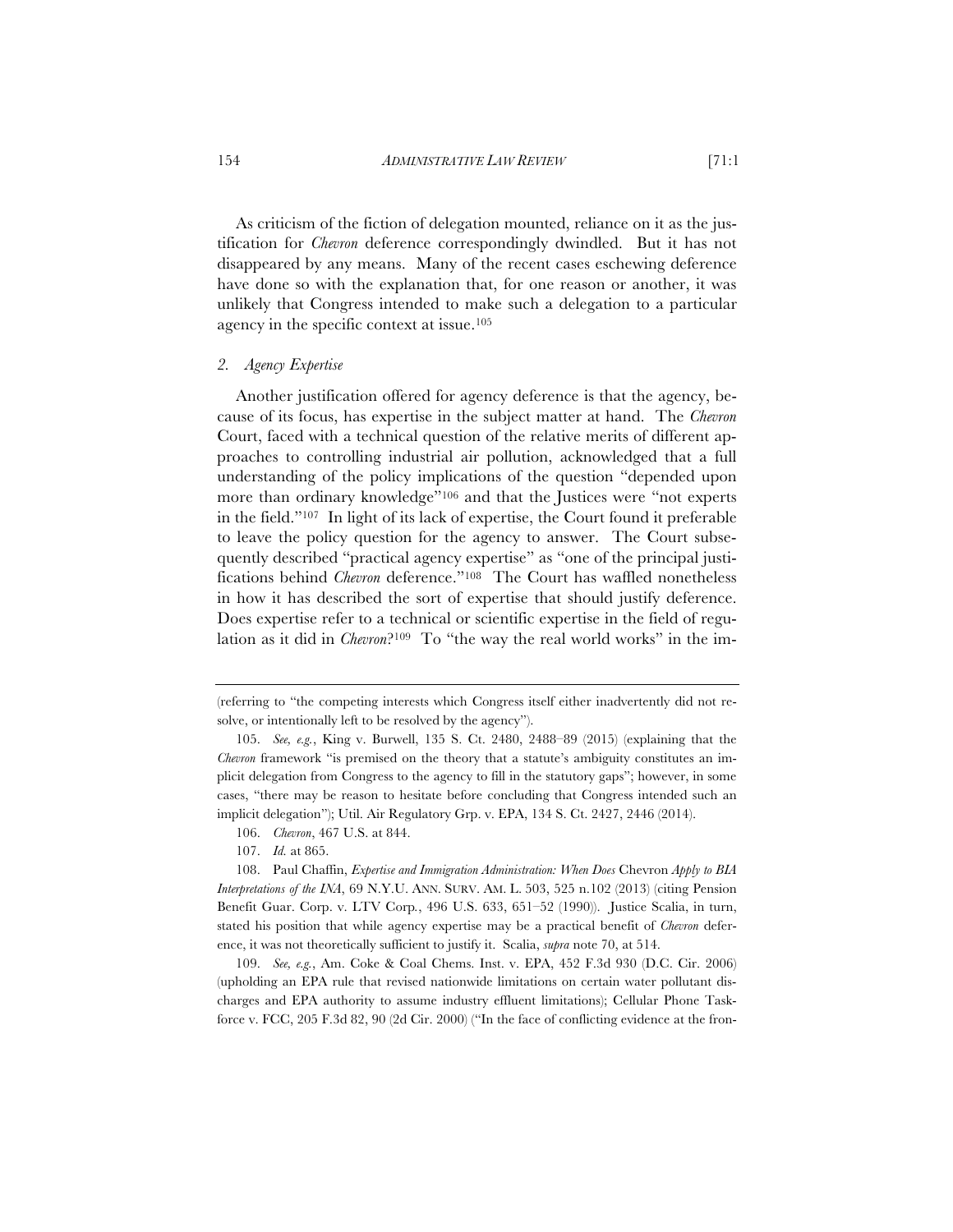plementation of the statute?110 Or to the complicated workings of a statutory scheme?111 The Court has not resolved this question, and, perhaps correspondingly, it and lower courts have varied in the weight they have given to agency expertise in deference decisions. One study revealed that courts granted the most substantial deference in cases arising in the technically complicated areas of environmental science, energy regulation, intellectual property, pension regulation, and bankruptcy.112

It also appears that courts have varied in the levels of deference they have been willing to give different agencies according to their perceptions of the general levels of expertise, capacity, and oversight in those agencies. As noted, agency claims of technical or scientific expertise are, understandably, I think, most likely to be given deference.113 On the other hand, courts have proven less willing to cede to claims of agency expertise where they perceive problems of bias or dysfunction in an agency.114 For example, a comparative study of the effects of *Chevron* on administrative law decisions found that while the doctrine generally increased deference to agencies, it seemed to make courts no more willing to defer to decisions by the legacy Immigration and Nationality Service,115 a difference one commentator attributed to "judicial knowledge of the dysfunctionality of that particular agency."116 Likewise, one way to understand the Supreme Court's re-

tiers of science, courts' deference to expert determinations should be at its greatest."); Carstens v. Nuclear Regulatory Comm'n, 742 F.2d 1546, 1557 (D.C. Cir. 1984) ("[P]etitioners fundamentally misperceive the judiciary's role in complex regulatory matters. The uncertainty of the science of earthquake prediction only serves to emphasize the limitations of judicial review and the need for greater deference to policymaking entities."). For a general discussion of extreme judicial deference to legislative science, see Emily Hammond Meazell, *Scientific Avoidance: Toward More Principled Judicial Review of Legislative Science*, 84 IND. L.J. 239 (2009).

<sup>110.</sup> Pension Benefit Guar. Corp. v. LTV Corp., 496 U.S. 633, 651 (1990).

<sup>111.</sup> Scialabba v. Cuellar de Osorio, 134 S. Ct. 2191, 2203 (2014).

<sup>112.</sup> Richard H. Pildes, *Institutional Formalism and Realism in Constitutional and Public Law*, 2013 S. CT. REV. 1, 29 (2013) (citing William N. Eskridge, Jr. & Lauren E. Baer, *The Continuum of Deference: Supreme Court Treatment of Agency Statutory Interpretations from* Chevron *to*  Hamdan, 96 GEO. L.J. 1083, 1173–74 (2008)).

<sup>113.</sup> *Id.*

<sup>114.</sup> *Id.* (citing Jeffrey M. Hirsch, *Defending the NLRB: Improving the Agency's Success in the Federal Courts of Appeals*, 5 FIU L. REV. 437, 451 (2010)).

<sup>115.</sup> Peter H. Schuck & E. Donald Elliott, *To the* Chevron *Station: An Empirical Study of Federal Administrative Law*, 1990 DUKE L.J. 984, 1043 (1991).

<sup>116.</sup> Pildes, *supra* note 112*,* at 29 n.84.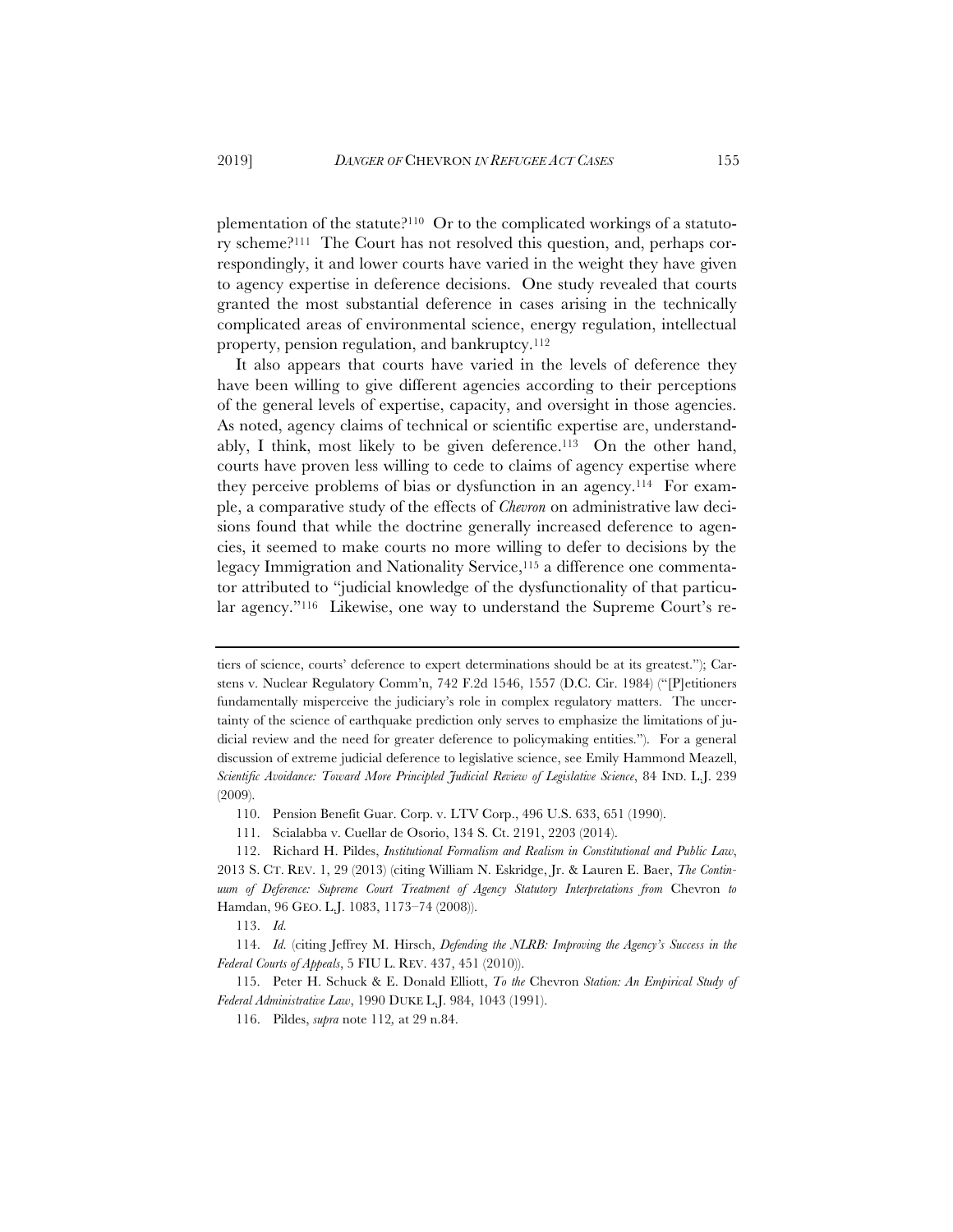jection of the *Chevron* framework in *King v. Burwell* is as a rejection of the IRS as an expert in the field of health insurance regulation that was the main subject of the Affordable Care Act. The Court responded to but did not dwell on the reality that complex statutory schemes now often implicate different federal agencies to different degrees and may involve them in peripheral ways in fields in which they are not truly experts.

And finally, some commentators have questioned whether being immersed in the day-to-day implementation of a statutory scheme necessarily makes an agency a better decisionmaker than a court, regardless of specialized knowledge. Some have argued that agencies can develop "tunnel vision," causing them to act without sufficient regard for larger normative frameworks such as the Constitution.117 Others argue that agencies that work regularly with certain interested parties or industries can become "captured" by those special interests and lose their regulatory independence.118

Such concerns for agency independence, capacity, and expertise have led some Supreme Court Justices and some scholars to argue for a completely new regime that would condition levels of judicial deference on "the type of agency, the agency's track record, the agency's expertise, the level of presidential and congressional control over the agency, and the timing of the agency's action."119

## *3. Policy Question for Which Political Accountability is Desirable*

"Chevron imagines the agency as a policymaker, appropriately responsive to the political views of the President in office at any given time."<sup>120</sup> The *Chevron* Court described the subject of the contested decisionmaking at

<sup>117.</sup> Eskridge, Jr. & Baer, *supra* note 112, at 1174–75.

<sup>118.</sup> Pildes, *supra* note 112, at 21 (discussing the rise of agency capture theory); *see also* DANIEL CARPENTER & DAVID A. MOSS, PREVENTING REGULATORY CAPTURE: SPECIAL INTEREST INFLUENCE AND HOW TO LIMIT IT (2013); Richard B. Stewart, *The Reformation of American Administrative Law*, 88 HARV. L. REV. 1669, 1804 (1975).

<sup>119.</sup> *See* Anne Joseph O'Connell, *Political Cycles of Rulemaking: An Empirical Portrait of the Modern Administrative State*, 94 VA. L. REV. 889, 980 (2008); *see also* F.C.C. v. Fox Television Stations, Inc., 556 U.S. 502, 546–47 (2009) (Breyer, J., dissenting) (calling for increased supervision of executive agencies because of "[the] agency's comparative freedom from the ballot-box control"); Elena Kagan, *Presidential Administration*, 114 HARV. L. REV. 2245, 2376 (2001) (advocating different levels of deference depending on which executive voice speaks and/or whether the agency is executive or independent).

<sup>120.</sup> Strauss, *supra* note 70, at 1146–47.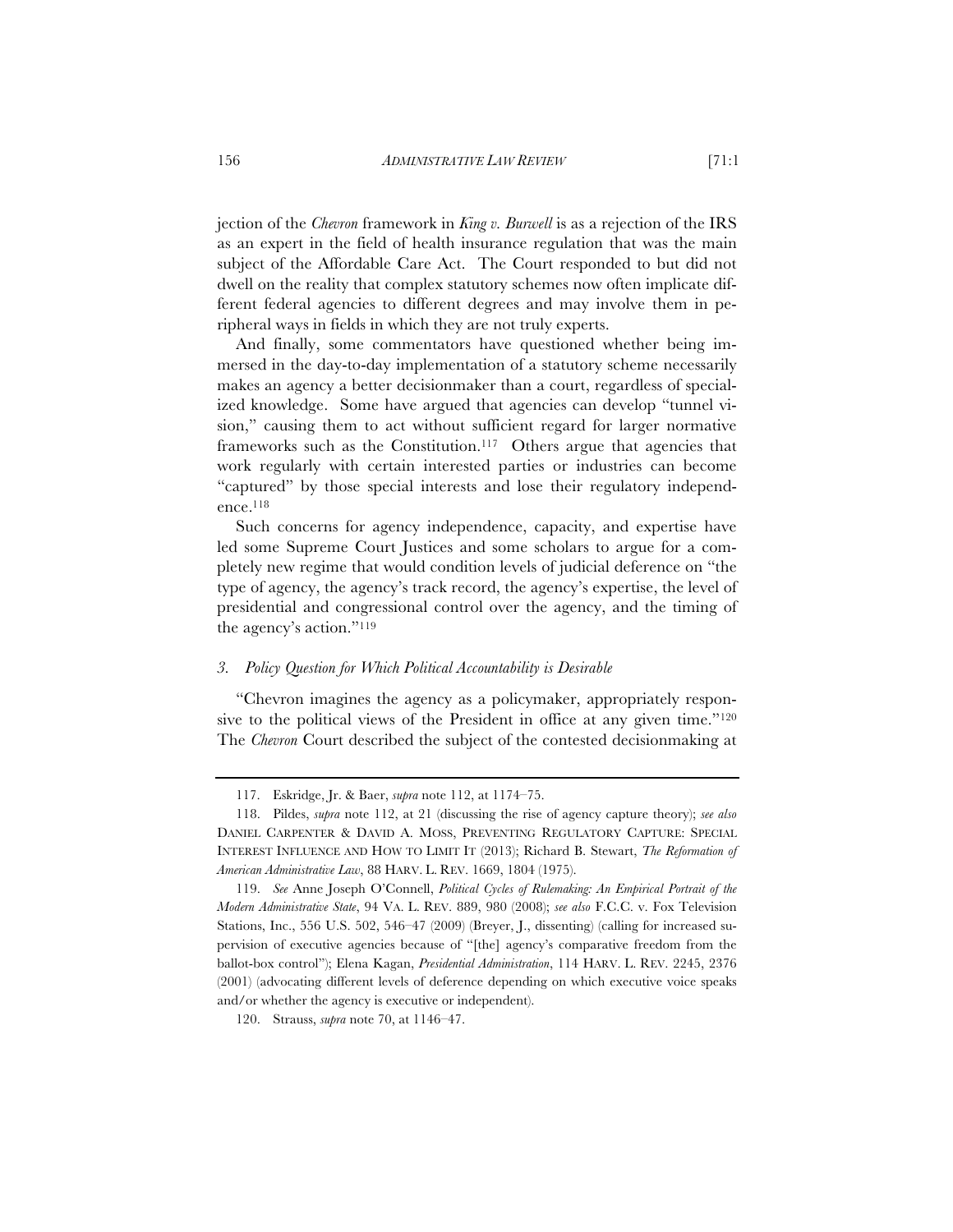issue in that case as "policymaking" and as "assessing the wisdom of . . . policy choices and resolving the struggle between competing views of the public interest."121 The Court held that this function of formulating "policy" was most properly left to the political branches, which could ultimately be held accountable by their constituents for these normative choices: "[F]ederal judges—who have no constituency—have a duty to respect legitimate policy choices made by those who do."122

If an agency has authority and capacity to engage in policymaking, the next question is what constitutes a question of "policy" on which its action should receive deference. *Chevron*'s first step narrows this inquiry by excluding questions found to require only statutory interpretation because any policy decisions already made by Congress should simply be implemented. From there, the doctrine originally seemed to presume that any remaining ambiguity would be resolved by having the agency weigh the relative merits of substantive policy alternatives and choose among them based on their normative value in light of the public interest. However, over time, it became clear that the line between legal interpretation and substantive policy decisions could be fuzzy. Some of the implementation work of agencies turned out to be more akin to interpreting statutory language than filling in substantive policy gaps. Many courts and commentators began to describe this generally as the "interpretive authority" given to agencies over the statutes they administer and to debate whether such "law-like" interpretive activities were deserving of as much deference as more substantive policy choices.123 Michael Herz has attempted to clarify the difference, distinguishing between two possible meanings of the word "construction" as applied to a statute: (1) construing (interpreting) statutory language and (2) "constructing" policy, that is, "making a normative, policy-based, prescriptive decision"124 "in the space Congress left for the agency to work with-

<sup>121.</sup> Chevron U.S.A., Inc. v. Nat. Res. Def. Council, Inc., 467 U.S. 837, 865–66 (1984).

<sup>122.</sup> *Id.* at 866.

<sup>123.</sup> Herz, *supra* note 73, at 1883; Daniel Kanstroom, *Surrounding the Hole in the Doughnut: Discretion and Deference in U.S. Immigration Law*, 71 TUL. L. REV. 703, 806 (1997); *see also* City of Arlington v. FCC, 569 U.S. 290, 312 (2013) (Roberts, C.J., dissenting) (describing the agency interpretive authority as existing only when Congress has conferred authority to the agency).

<sup>124.</sup> Herz, *supra* note 73, at 1883 (citing Elizabeth V. Foote, *Statutory Interpretation or Public Administration: How* Chevron *Misconceives the Function of Agencies and Why It Matters*, 59 ADMIN. L. REV. 673, 684–708 (2007) (making extended argument that treating agency im-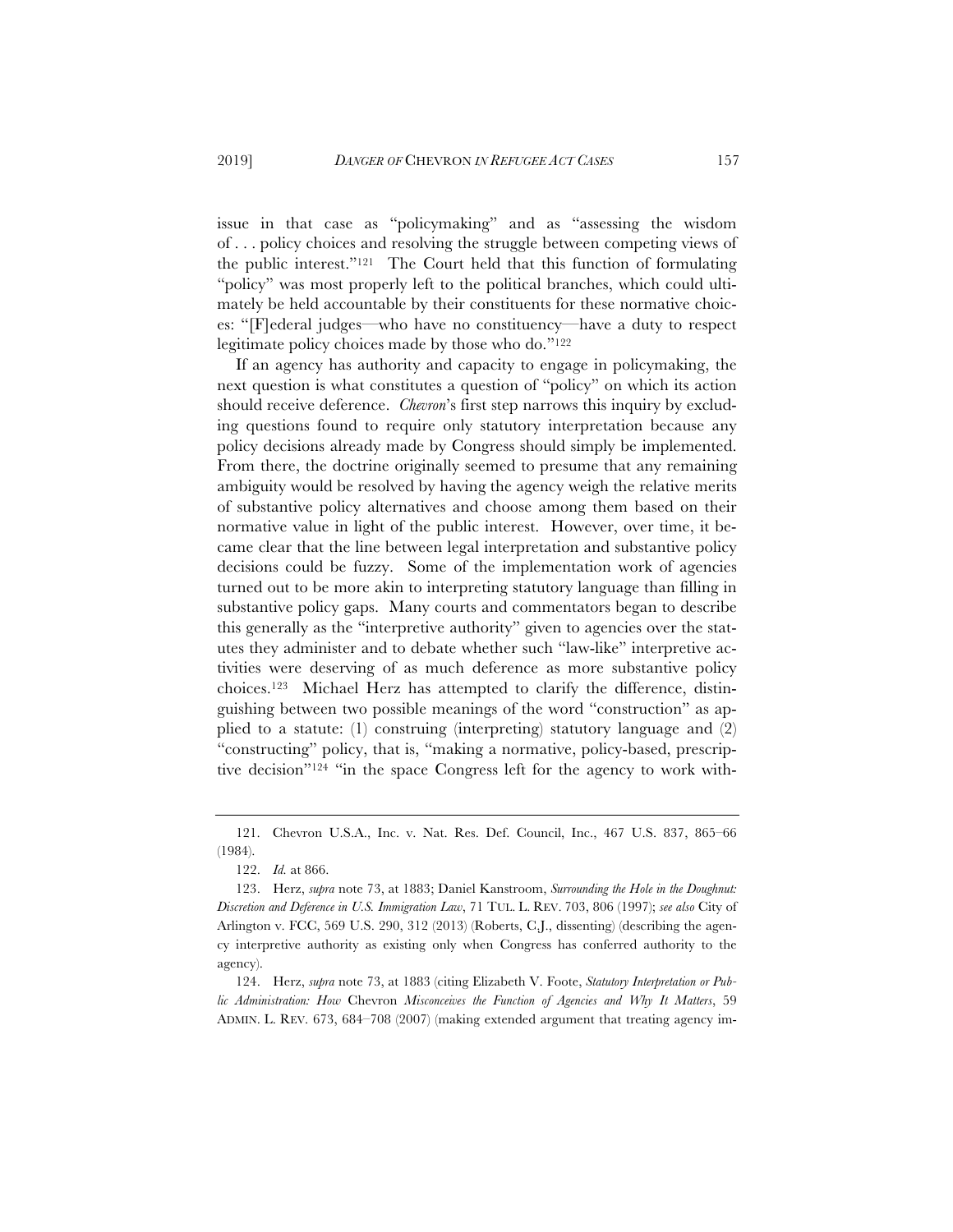in."125 Courts have not always been consistent in distinguishing these types of activities or in deciding whether they are equally worthy of deference, often deferring under *Chevron* to agency interpretation of statutory language that does not appear to implicate traditional notions of policymaking.

In sum, on this somewhat shifting set of theoretical justifications and even with a Supreme Court that may be backing away from the doctrine in whole or in part, *Chevron* continues to hold enormous sway in the lower courts and remains vitally relevant to the analysis of asylum and withholding cases, as the next section explores.

# IV. *CHEVRON* DEFERENCE TO THE JUSTICE DEPARTMENT IN ASYLUM AND WITHHOLDING CASES

As noted, the Supreme Court and lower courts have stated repeatedly but without much analysis that the *Chevron* framework applies to asylum and withholding of removal law (as it does to immigration law generally), but they have never engaged in a robust analysis that takes into account the unique features of Refugee Act provisions, and they have not examined the question in recent years in light of the nuances of contemporary *Chevron*  doctrine.

The Court first observed that *Chevron* deference would apply to some as-

plementation of statutes as being "statutory interpretation" is both incorrect and harmful)); Michael Herz, *Deference Running Riot: Separating Interpretation and Lawmaking under* Chevron, 6 ADMIN. L.J. AM. U. 187, 196–200 (1992) (arguing *Chevron* deference applies to agency policymaking but not agency "interpretation" in sense of determining what it is Congress has done); Richard J. Pierce, Jr., *How Agencies Should Give Meaning to the Statutes They Administer: A Response to Mashaw and Strauss*, 59 ADMIN. L. REV. 197, 200 (2007) ("Step two . . . does not . . . authorize agencies to 'interpret' statutes . . . . . . . The recognizes that institutions may choose among competing constructions of a statutory provision that is within the range of meanings that the statutory language can support . . . . An institution can make that choice only by engaging in a policymaking process.").

<sup>125.</sup> Herz, *supra* note 73, at 1891–92 (quoting FRANCIS LIEBER, LEGAL AND POLITICAL HERMENEUTICS: PRINCIPLE OF INTERPRETATION AND CONSTRUCTION IN LAW AND POLITICS 5, 44 (William G. Hammond ed., 3d ed. 1880)) (on the "distinction between interpretation and construction": "Interpretation was the narrower task, consisting of 'the discovery and representation of the true meaning of any signs used to convey ideas.' . . . Every text requires interpretation[.] . . . 'Construction is the drawing of conclusions respecting subjects, that lie beyond the direct expression of the text, from elements known from and given in the text—conclusions which are in the spirit, though not within the letter of the text.'")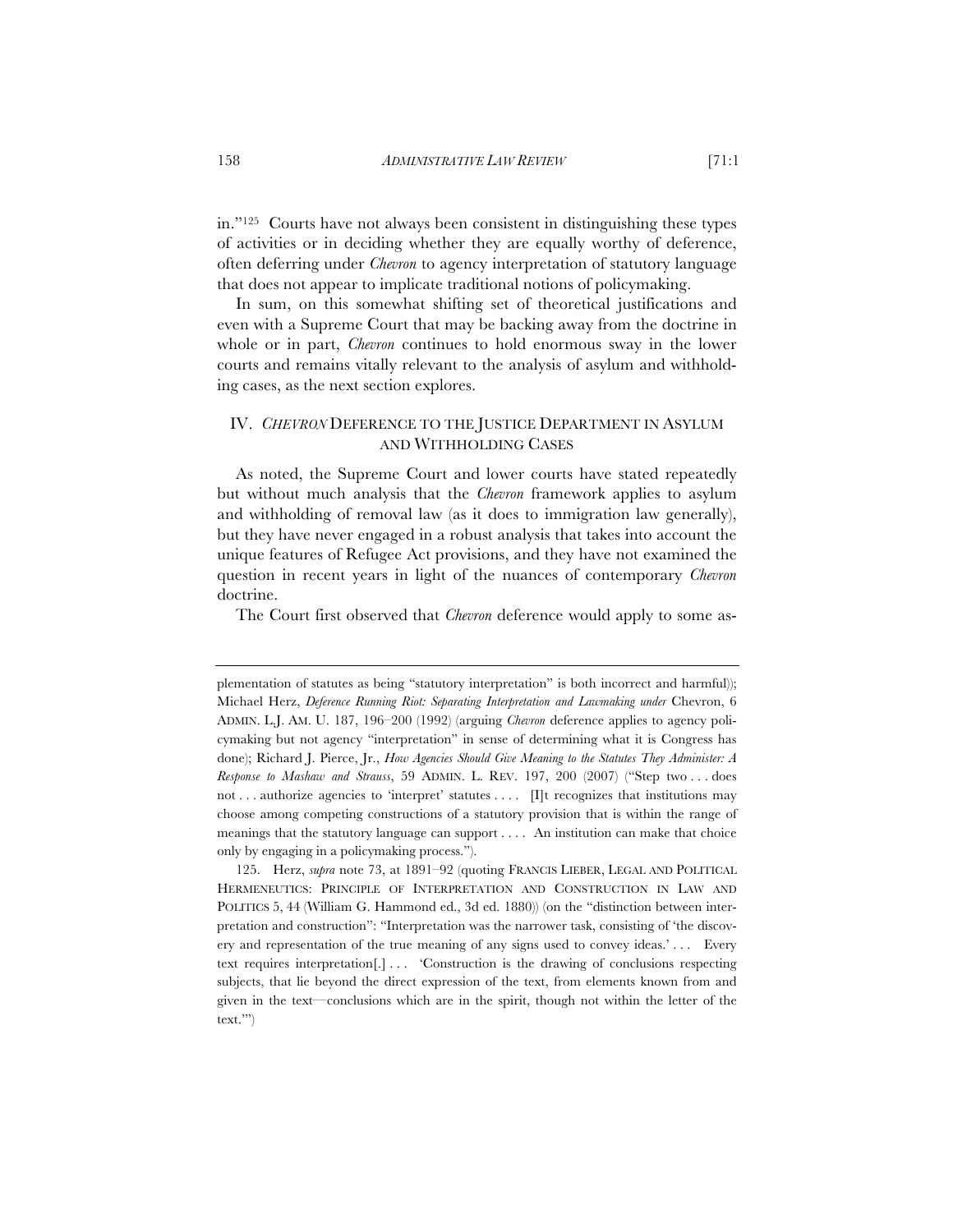pects of asylum adjudications in the 1987 decision of *Cardoza-Fonseca*.126 The observation came in dicta because the Court decided the case on the "pure question of statutory construction" of the INA provisions for asylum and withholding.127 The Court distinguished the narrow legal question before it (of whether the asylum and withholding standards were identical) from a hypothetical question about the concrete meaning of the phrase "well-founded fear."128 The Court offered the observation that the latter phrase was ambiguous and that courts would need to respect the agency's adjudicatory interpretations giving it concrete meaning case by case, citing to *Chevron*—a good indication that the Court was assuming that *Chevron* deference would apply to the agency's decisions interpreting a well-founded fear (though it did not say so directly).129 However, the Court's observation was not essential to its decision and involved no further discussion or analysis of *Chevron*'s applicability in the context of provisions enacted in the Refugee Act, which, the Court acknowledged, was enacted with the express congressional intent of bringing U.S. refugee law into compliance with the country's international obligations under the Geneva Convention on the Status of Refugees and the 1967 Refugee Protocol.130

Since that time, the Court has gone on to hold directly that *Chevron* deference is due in asylum and withholding cases, but an examination of these cases reveals a simple reliance on the dicta in *Cardoza-Fonseca* and a continuing lack of robust and specific *Chevron* analysis, especially in light of subsequent developments in the jurisprudence. In 1999, the Court held in *INS v. Aguirre-Aguirre*<sup>131</sup> that it was "clear" that principles of *Chevron* deference applied to the statutory scheme of withholding and overturned a circuit court of appeals decision for failing to give deference to a BIA interpretation.132 The Court relied on the fact that Congress charged the Attorney General

131. 526 U.S. 415 (1999).

132*. Id.* at 424.

<sup>126.</sup> INS v. Cardoza-Fonseca, 480 U.S. 421 (1987).

<sup>127.</sup> *Id.* at 446.

<sup>128.</sup> *See id.*

<sup>129.</sup> *Id.* at 448.

<sup>130.</sup> *See id.* at 436–41 (describing congressional intent to bring the U.S. into compliance with the Protocol and Convention). The United States was not a party to the original 1951 Convention, which specifically addressed and was limited to refugees created in Europe by World War II and its aftermath, but its signing of the 1967 Protocol bound it to the Convention's terms. Protocol Relating to the Status of Refugees, Jan. 31, 1967, 606 U.N.T.S. 267; Refugee Convention, *supra* note 1.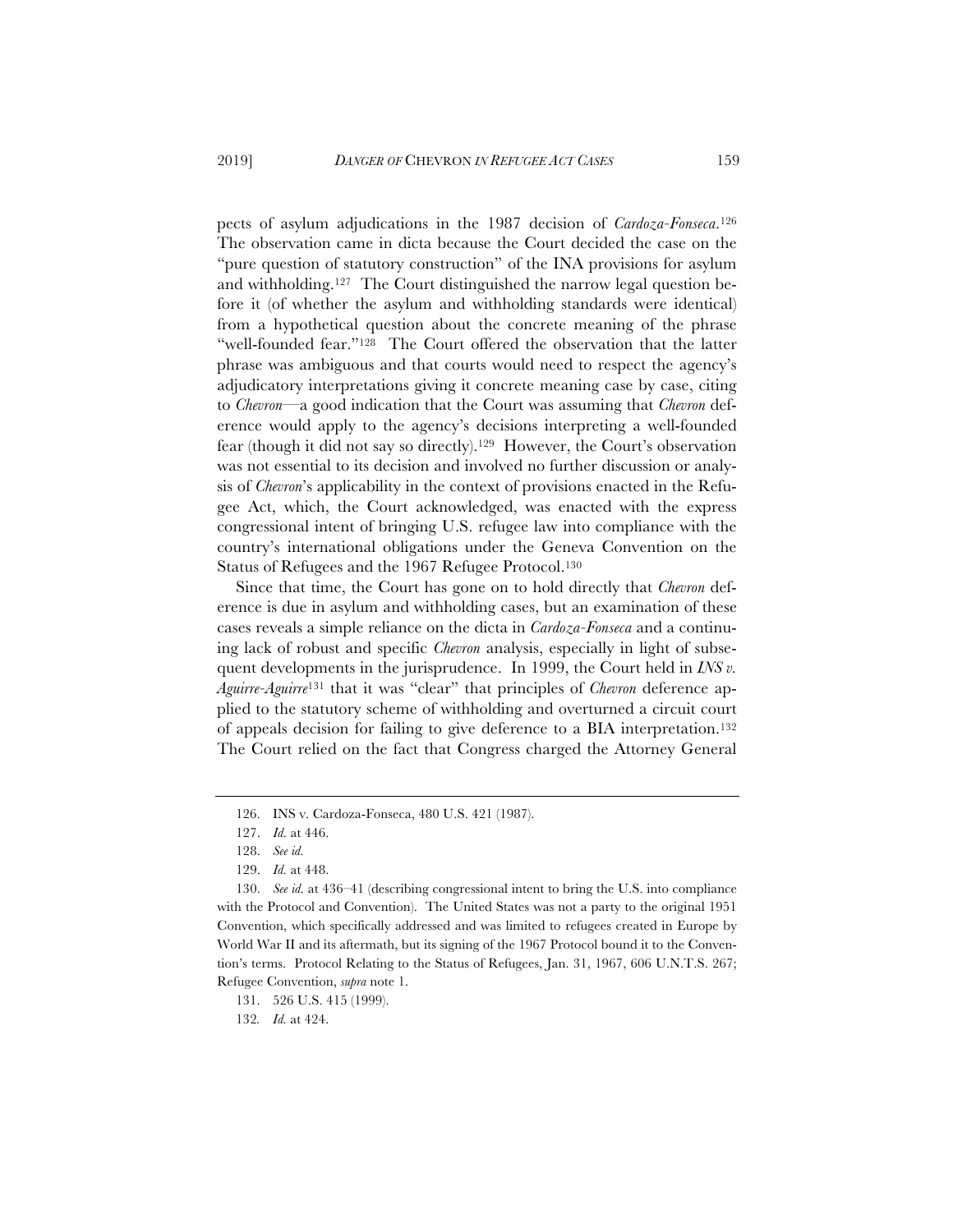in a general way with broad powers to implement and interpret the INA and to determine eligibility for relief in individual cases.133 The Court also recognized that deference in the immigration context generally was "especially appropriate" because of the political nature and potentially sensitive foreign relations implications of immigration decisions.134 But the Court relied on *Cardoza-Fonseca* and these general principles without otherwise engaging in contemporary *Chevron* case law or discussing the international roots of the Refugee Act provisions or even engaging in a particularly robust Step One analysis.135 Most notably, though the Court cited to *Cardoza-Fonseca* for the proposition that Congress had passed the Refugee Act with the intention of complying with the 1967 Refugee Protocol, it declined to follow that case's lead in looking to international understandings of the Protocol to construe the statutory language in a Step One analysis.136

In 2009, the Court again addressed *Chevron* deference in the asylum and withholding context in the case of *Negusie v. Holder*,137 citing *Aguirre-Aguirre* for the proposition that "it is well settled that 'principles of *Chevron* deference are applicable to this statutory scheme.'"138 But again, the Court did not take a fresh look at the question in light of the development of *Chevron*  principles, and it did not look specifically at the propriety of deference to provisions of the Refugee Act. Rather, it relied on rationales for deference in immigration matters generally, which it lifted almost verbatim from *Aguirre-Aguirre*.139

And despite this line of case law and other cases counseling deference in immigration generally, the Supreme Court and lower courts have found many ways and reasons over the years to avoid deferring to the BIA and

135. *Id.* at 427.

137. 555 U.S. 511 (2009).

138. *Id.* at 516; *Aguirre-Aguirre*, 526 U.S. at 424 ("Because the Court of Appeals confronted questions implicating 'an agency's construction of the statute which it administers,' the court should have applied the principles of deference described in *Chevron* . . . .").

139. 555 U.S. at 516–17.

<sup>133.</sup> *Id.* at 424–25 (citing 8 U.S.C. §§ 1103(a)(1)–(2), 1253(h)(1)–(2) (2012) (prior to 1996 amendment)).

<sup>134.</sup> *Id.* at 425 (citing INS v. Abudu, 485 U.S. 94, 110 (1988)) (holding the lower court erred in reversing the BIA's order denying a motion to reopen deportation proceedings).

<sup>136</sup>*. Id.* at 428–29 (dismissing proffered United Nations High Commissioner for Refugees (UNHCR) guidance on the language as merely a "useful interpretative aid" that the BIA was free to ignore if it so chose and holding that the reviewing court was bound to accept this interpretation as "fair and permissible").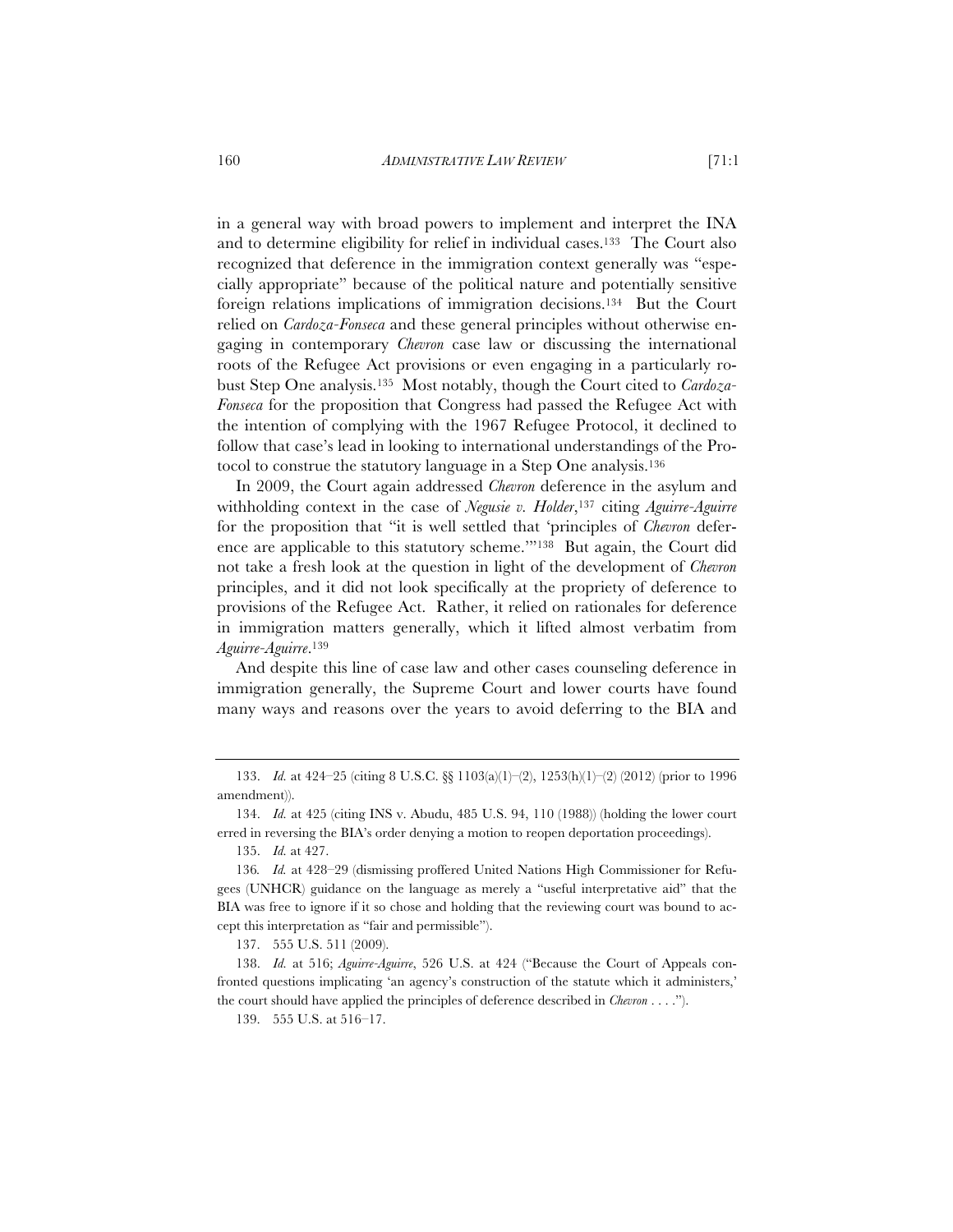the Attorney General in immigration cases. For example, as noted above, the Supreme Court avoided deference to the BIA in *Cardoza-Fonseca* by recognizing judicial primacy in pure statutory construction, looking to legislative history to divine congressional intent and inaugurating *Chevron*'s Step One.140 In 2001, the Court again declined to proceed to *Chevron*'s Step Two in two important cases: *Zadvydas v. Davis,*<sup>141</sup> which challenged indefinite immigration detention, and *INS v. St. Cyr*,<sup>142</sup> challenging the retroactivity of recently imposed bars to relief from deportation.143 In both cases, the Court disposed of the questions using Step One statutory construction principles.144 In the 2011 case of *Judulang v. Holder,*<sup>145</sup> challenging the agency's implementation of a waiver of deportation, the Court again rejected the government's argument for *Chevron* deference, this time on the grounds that the question did not involve the interpretation of any direct statutory language, and the Court instead reviewed the agency's policy under the Administrative Procedure Act's "arbitrary and capricious" standard.146 In 2017, in *Esquivel-Quintana v. Sessions,*<sup>147</sup> a case about the immigration consequences of a conviction, the Court again sidestepped *Chevron* deference by going to some lengths to hold that the INA was "unambiguous" in its (undefined) use of the phrase "sexual abuse of a minor."148 And most recently, in *Pereira v. Sessions*,<sup>149</sup> the Court again found a lack of ambiguity that allowed it to avoid *Chevron*, relying on "the "plain text, the statutory context, and common sense" to hold that a "Notice to Appear" must include all the statutory elements in order to trigger the "stop-time" rule that limits eligi-

<sup>140.</sup> INS v. Cardoza-Fonseca, 480 U.S. 421, 446 (1987).

<sup>141. 533</sup> U.S. 678 (2001).

<sup>142. 533</sup> U.S. 289 (2001).

<sup>143.</sup> *Davis*, 533 U.S at 682; *St. Cyr*, 533 U.S. at 292–93.

<sup>144.</sup> *See St. Cyr*, 533 U.S. at 292–93 (applying the doctrine of constitutional avoidance in Step One and thus failing to find any ambiguity in the statute). *Id.* at 321 n.45 (applying statutory interpretation principles of retroactivity in Step One and finding no ambiguity in the statute: "Because a statute that is ambiguous with respect to retroactive application is construed under our precedent to be unambiguously prospective, there is, for *Chevron* purposes, no ambiguity in such a statute for an agency to resolve.") (internal citations omitted).

<sup>145. 565</sup> U.S. 42 (2011).

<sup>146.</sup> *Id.* at 54 n.8, 55 (case challenging an agency's interpretation of the scope of the old § 212(c) waiver).

<sup>147. 137</sup> S. Ct. 1562 (2017).

<sup>148.</sup> *Id.* at 1572.

<sup>149. 138</sup> S. Ct. 2015 (2018).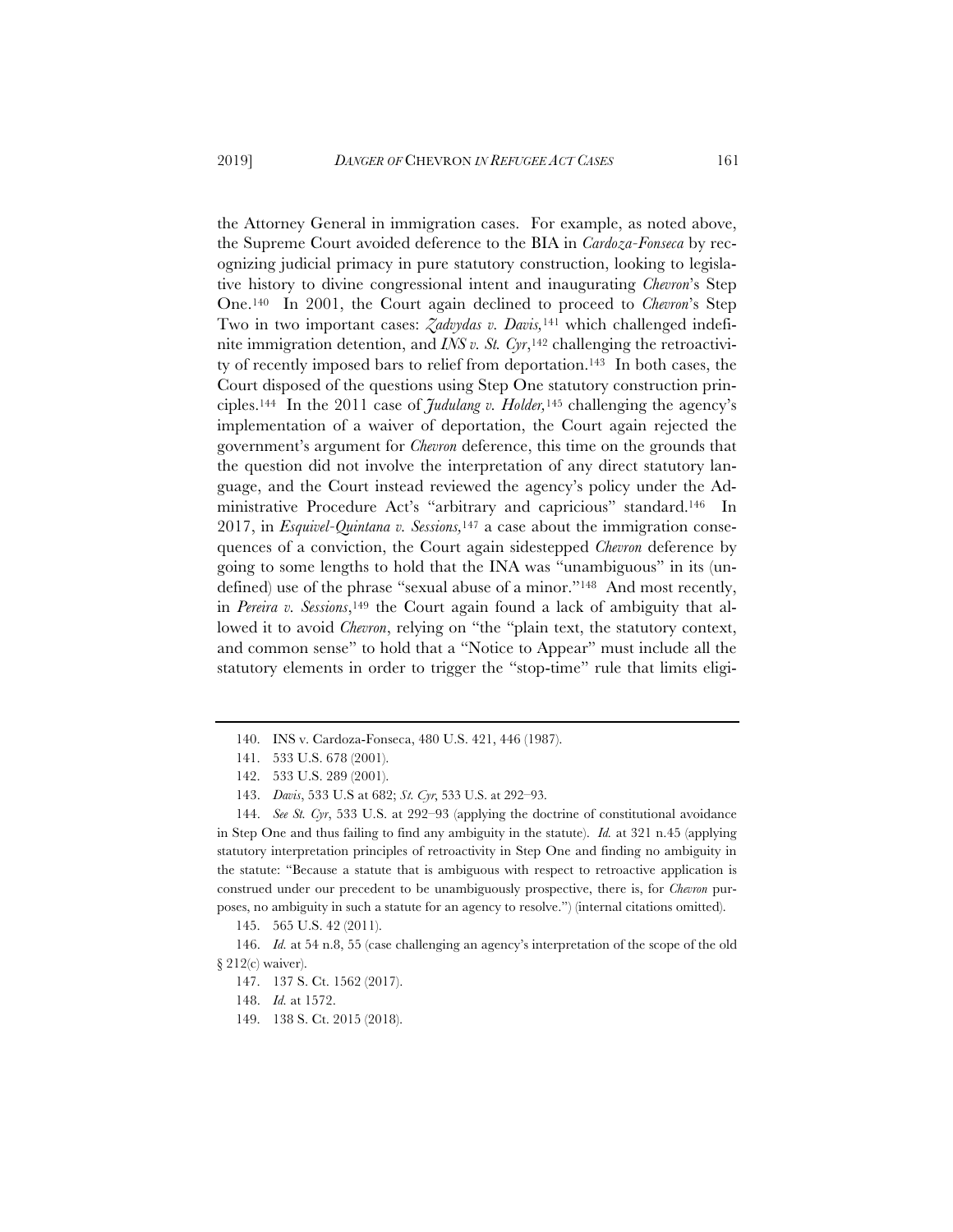bility for the relief of cancellation of removal.<sup>150</sup>

It is also worth noting that there are broad areas of adjudication under the INA—even very active areas in which the agency could be argued to have developed its expertise on questions within its regulatory authority on which the BIA is given no deference whatsoever. For example, courts do not defer to the Board on applications of the categorical analysis used to determine whether a conviction will trigger immigration consequences, a complex area of law relevant to removability, inadmissibility, and "good moral character" as defined in the INA. Though this is an active area of BIA adjudication and integral to the enforcement of the INA's grounds of removal and inadmissibility, courts have held and the Board itself acknowledges that it is due no deference in its application of the categorical approach.151 This is because the approach requires the analysis of the elements of criminal statutes underlying the prior convictions, an area in which the Board has no particular expertise in comparison to reviewing federal courts that regularly apply and interpret criminal statutes.152

And finally, many courts have historically resisted deferring to the Board and the Attorney General on immigration decisions, for reasons that appear to range from a lack of confidence in the competence of the Board to concerns about its objectivity as an adjudicator. Studies going back to 1990 have found that courts have been less deferential to BIA decisions than to the decisions of most other agencies.153 Even earlier, Justice Blackmun, concurring in the decision in *Cardoza-Fonseca* in 1987, was blunt in finding

152. *See, e.g.*, Omargharib v. Holder, 775 F.3d 192, 196 (4th Cir. 2014) (stating BIA's determination is reviewed *de novo* because of its lack of expertise in statutory and state law construction).

<sup>150.</sup> *Id.* at 2110.

<sup>151.</sup> Alvarez v. Lynch, 828 F.3d 288, 292 (4th Cir. 2016) (citing Espinal-Andrades v. Holder, 777 F.3d 163, 166 (4th Cir. 2015)) ("We thus review the pure legal issue in this case de novo."); Karimi v. Holder, *7*15 F.3d 561, 566 (4th Cir. 2013) ("Although we generally defer to the BIA's interpretations of the INA, where, as here, the BIA construes statutes and state law over which it has no particular expertise, its interpretations are not entitled to deference."); Vizcarra-Ayala v. Mukasey, 514 F.3d 870, 873 (9th Cir. 2008) (reviewing *de novo* the issue of whether in California forgery is an aggravated felony); *Silva-Trevino III*, 26 I. & N. Dec. 826, 833 (B.I.A. 2016) (citing Matter of Martin Chairez-Castrejon, 26 I. & N. Dec. 819, 820 (B.I.A. 2016) ("reaffirming that the application of the categorical approach is not a matter upon which [the BIA] receives deference")).

<sup>153.</sup> Pildes, *supra* note 112, at 29 n.84 (citing Schuck & Elliott, *supra* note 115, at 1043 (finding that, in contrast to most agencies, whose success rates in judicial review increased significantly in the wake of *Chevron*, the BIA's actually decreased)).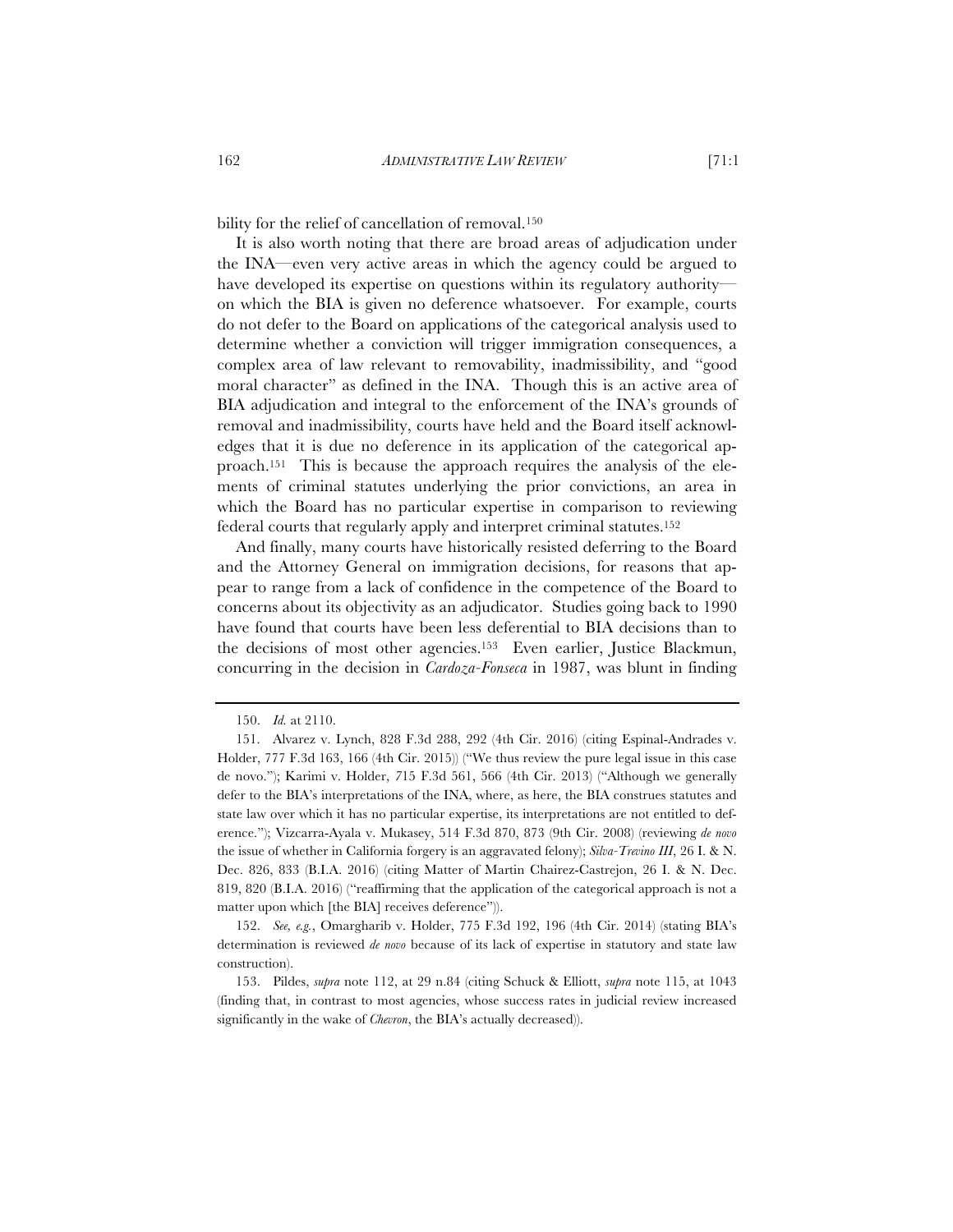fault with the then-INS for failing to adequately develop the asylum standard that had been "entrusted to its care," finding that the agency had allowed itself to be mired in "years of seemingly purposeful blindness" and had developed a standard that was "strikingly contrary to plain language and legislative history."154 More recently, former Judge Richard Posner has been a vocal judicial critic of the BIA and has regularly drawn attention to the deficiencies of the Board's process and of the quality of its decisions. For example, in a 2005 opinion he detailed numerous BIA decisions that had been overturned for "gaping holes" in their reasoning, mistakes, unsupported factual conclusions, procedures that constituted "an affront to [petitioner's] right to be heard," hostility and abuse inflicted by immigration judges, and ignoring elementary principles of administrative law and of common sense.155 In short, Judge Posner noted that the agency had been overturned in a "staggering" percentage of the cases seen in the Seventh Circuit that term and concluded that "the adjudication of these cases at the administrative level ha[d] fallen below the minimum standards of legal justice."156 Five different federal circuit courts refused to defer when Attorney General Michael Mukasey attempted to rewrite the method for analyzing whether a conviction should trigger deportation as a "crime involving moral turpitude."157 A recent survey of *Chevron* deference in the circuit courts

157. Attorney General Holder, in vacating Mukasey's decision in 2015, cited "the decisions of the five courts of appeals that rejected the procedural framework set out in [Attorney General Mukasey's opinion—which have created disagreement among the circuits and disuniformity in the Board's application of immigration law] as well as intervening Supreme Court decisions that cast doubt on the continued validity of the opinion . . . ." *Silva-Trevino III*, 26 I. & N. Dec. 826, 829 (B.I.A. 2016) (internal quotations omitted). *See* Olivas-Motta v.

<sup>154.</sup> INS v. Cardoza-Fonseca, 480 U.S. 421, 450–52 (1987) (Blackmun, J., concurring).

<sup>155.</sup> Benslimane v. Gonzales, 430 F.3d 828, 829 (7th Cir. 2005) (citing Sosnovskaia v. Gonzales, 421 F.3d 589, 594 (7th Cir. 2005)).

<sup>156.</sup> *Id.* at 829–30 (citing Niam v. Ashcroft, 354 F.3d 652, 654 (7th Cir. 2003)). Numerous commentators have also chronicled the dysfunction of the immigration adjudicatory system, which has only worsened since 2005. *See, e.g.*, Andrew Tae-Hyun Kim, *Rethinking Review Standards in Asylum*, 55 WM.&MARY L. REV. 581, 585, 608 (2013) (describing the lack of resources for immigration judges, significant inconsistencies in rates of favorable decisions, political bias among immigration judges and BIA members, and the lack of meaningful review at the agency); Shruti Rana, Chevron *Without the Courts? The Supreme Court's Recent* Chevron *Jurisprudence Through an Immigration Lens*, 26 GEO. IMMIGR. L.J. 313, 319 (2012) (describing the system as "beset with so many severe problems—from overburdened courts and an enormous backlog of cases, to charges of bias, to endemic mistakes, to widely inconsistent decision making").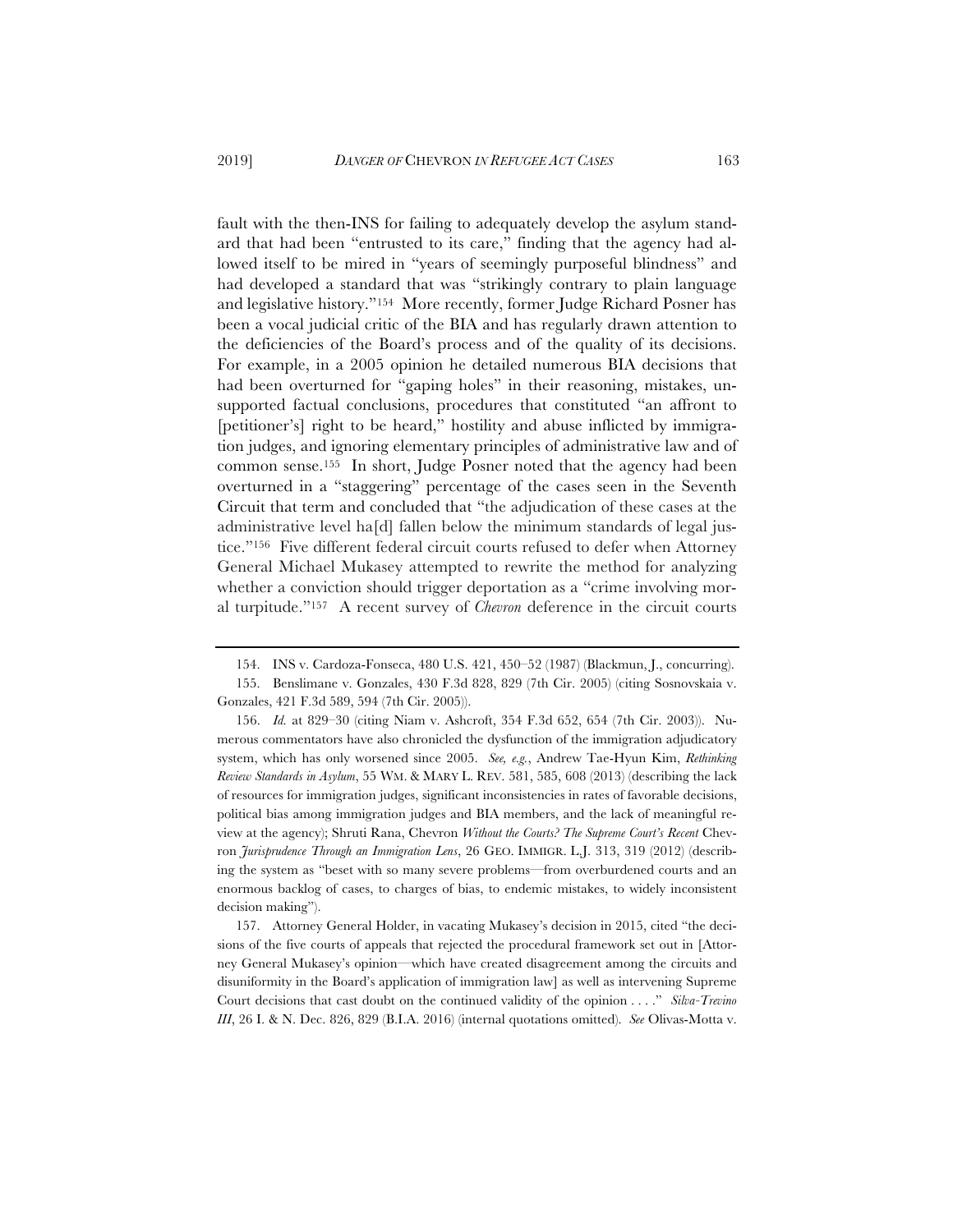found that immigration decisions continued to be somewhat less likely to receive deference than other types of agency decisions.158

In summary, the history of judicial deference to case-by-case adjudicatory immigration decisions by the BIA and the Attorney General is not entirely consistent, but it leans toward a generous standard that allows the Executive substantial latitude. By the same token, courts have sometimes been willing to subject the agency's decisions to rigorous review, with a variety of justifications. More specifically, the history of deference in Refugee Act cases has been similar in that courts have been inconsistent in their application of *Chevron*, applying the doctrine in many cases but not in others.

# V. APPLYING CONTEMPORARY *CHEVRON* DOCTRINE TO REFUGEE ACT **PROVISIONS**

And so, we come with fresh eyes to our question: Should the federal courts employ a presumption of deference under *Chevron* to Justice Department decisions on asylum and withholding of removal? Our analysis is informed not just by the current state of *Chevron* jurisprudence, but also by the treaty roots of the Refugee Act provisions and the nature of the relationship between the Department of Justice, as a prosecutorial immigration agency, and the politically and otherwise vulnerable asylum seeker.

We have seen that contemporary *Chevron* jurisprudence reveals, despite the sweeping language of the original case, that the Supreme Court does not necessarily assume congressional intent to delegate deference-worthy authority to every executive agency on every issue on which the agency has general administrative authority.159 Since *Cardoza-Fonseca* and with acceler-

Holder, 716 F.3d 1199, 1209 (9th Cir. 2013) (agreeing with other Circuits that the relevant provisions of the INA are not ambiguous and declining *Chevron* deference to the Attorney General's opinion in *Silva-Trevino*); Prudencio v. Holder, 669 F.3d 472, 475 (4th Cir. 2012) (holding that "the procedural framework established in *Silva-Trevino* was not an authorized exercise of the Attorney General's authority under *Chevron"*); Fajardo v. U.S. Att'y Gen., 659 F.2d 1303, 1310 (11th Cir. 2011) (holding that *Silva-Trevino* is contrary to the unambiguously express intent of Congress, thus the court is "not bound by the Attorney General's view"); Guardado-Garcia v. Holder, 615 F.3d 900, 902 (8th Cir. 2010) (stating that the court is "bound by [its] circuit's precedent," and declined to follow *Silva-Trevino* to the extent it was inconsistent); Jean-Louis v. Att'y Gen., 582 F.3d 462, 473–74, 481 (3d Cir. 2009) (showing that it does not accord deference to the Attorney General's "realistic probability" requirement).

<sup>158.</sup> Barnett & Walker, *supra* note 75, at 50–51.

<sup>159.</sup> *See supra* Section III.A; King v. Burwell, 135 S. Ct. 2480, 2489 (2015) (declining to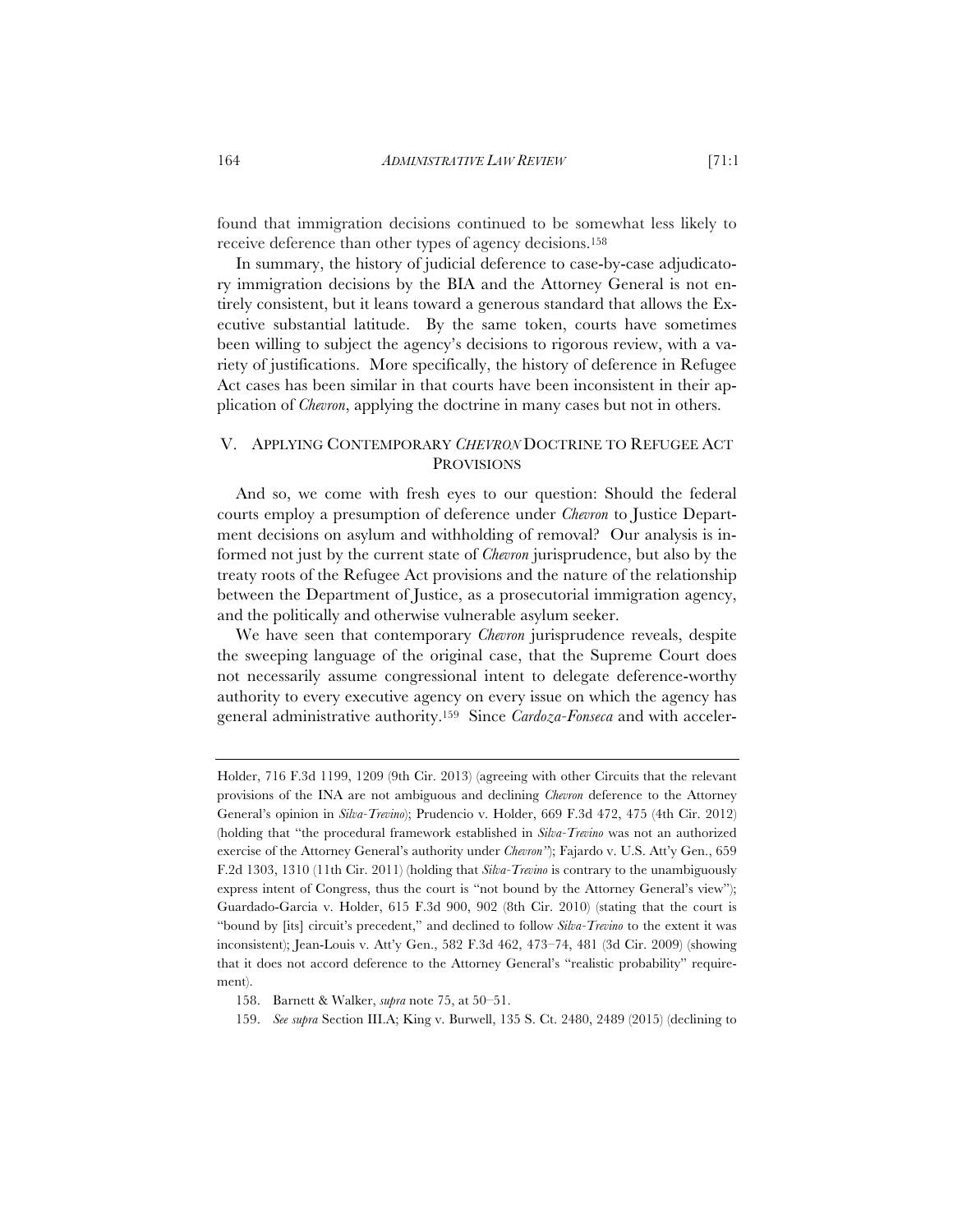ating frequency in recent years, the Court as a whole and individual Justices have engaged in preliminary Step Zero and Step One analyses that sidestep the need for deference. The Court has repeatedly expressed separation of powers concerns, finding reasons to eschew deference in the nature of the agency and its relationship to the question at hand160 and in what deference in a particular situation would mean for the scope of the agency's authority.161 The Court has framed the question as whether it was likely that Congress intended to delegate unchecked authority to a particular agency on a particular question, though in reality it appears to be engaging in its own analysis of whether deference to executive authority seems appropriate in a given context. The Court's cases appear to reflect a context-specific adaptation of deference doctrine, a "more grounded, realist's stance on the deference issue" that Richard Pildes maintains courts have long taken despite *Chevron*'s broad technical claims.162

The context of asylum and withholding law has at least two distinctive features that bear on whether it would be reasonable to assume that Congress intended for the Justice Department to receive deference in this area of adjudications: the treaty source of the statutory obligation of *nonrefoulement* (along with its definition of refugee and the bars to protection)<sup>163</sup>

161. *Util. Air Regulatory Grp.*, 134 S. Ct. at 2439.

defer to the Internal Revenue Service (IRS) despite its clear regulatory authority under the Affordable Care Act); *see also* Util. Air Regulatory Grp. v. EPA, 134 S. Ct. 2427, 2442 (2014) (declining to defer to the EPA's interpretation because it was inconsistent with the design and structure of the statute); City of Arlington v. FCC, 569 U.S. 290, 309 (2013) (Breyer, J., concurring) (stating that ambiguity alone does not necessarily indicate congressional intent to delegate authority to the executive).

<sup>160.</sup> *See King*, 135 S. Ct. at 2489 (finding it unlikely that Congress intended to delegate deference-worthy authority to the IRS in its administration of the Affordable Care Act because of its lack of expertise in health care policy); *City of Arlington*, 569 U.S. at 309 (Breyer, J., concurring) (listing "the subject matter of the relevant provision—for instance, its distance from the agency's ordinary statutory duties" among the factors that affect appropriateness of deference).

<sup>162.</sup> Pildes, *supra* note 112, at 29.

<sup>163.</sup> *See* INS v. Cardoza-Fonseca, 480 U.S. 421, 437 (1987) (noting that there are many indications that Congress intended U.S. law to conform with the U.N. Protocol Relating to the Status of Refugees). *Compare, e.g.*, Refugee Convention, *supra* note 1, at art. 33(1) (protecting against refoulment), *with* 8 U.S.C. § 1231(b)(3)(A) (2012) ("The Attorney General may not remove an alien to a country if the Attorney General decides that the alien's life or freedom would be threatened in the country because of the alien's race, religion, nationality, membership in a particular social group, or political opinion"); *compare* Refugee Convention,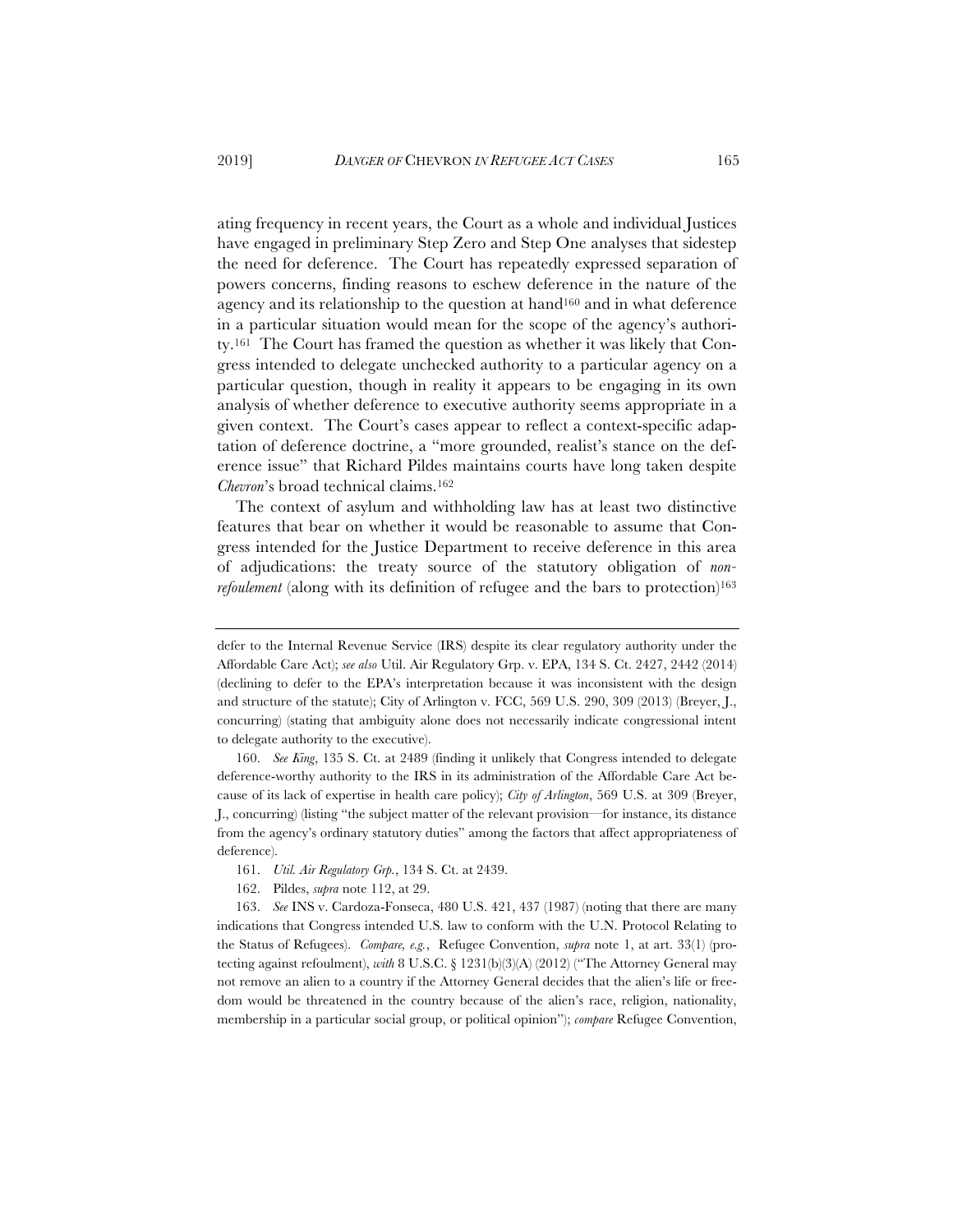and the predominantly prosecutorial mission of the agency, which runs directly counter to the obligation to protect.164 These distinctive characteristics come into play both in a threshold Step Zero analysis and in Step One statutory interpretation.

# *A. Step Zero: The Threshold Question of Deference to the Justice Department on Humanitarian Protection*

The Court's willingness to question the appropriateness of deference because of the relationship between the question at issue and the institutional mandate and capacities of the agency raises a number of important threshold (that is, Step Zero) questions in the immigration context generally and the refugee context specifically. First, is it ever appropriate to defer to an enforcement agency on politically sensitive questions of relief from enforcement, especially when the stakes for individual rights are so high and, in the refugee context, when protection from enforcement is externally mandated? Second, as a practical matter, does the BIA have interpretive expertise or the institutional resources that would warrant deference to interpretation of provisions that implicate international and foreign sources of law? And finally, can treaty-mandated humanitarian protection of vulnerable populations be considered matters of "policy" for which political accountability is desirable or even permissible?

#### *1. Prosecutor as Protector?*

The first question of institutional mandate and capacity is fundamental: whether it makes sense as a matter of balance of powers to entrust (without a meaningful check) the protection of vulnerable individuals to a prosecutorial agency that is deeply committed to enforcing the law against those very same individuals? In other words, given the entrenched institutional com-

*supra* note 1, at art.  $1(A)(2)$  (stating that decisions of non-eligibility will not prevent some from being afforded refugee status under the enumerated conditions), *with* 8 U.S.C. § 1101(a)(42) (defining "refugee"); *compare* Refugee Convention, *supra* note 1, at art. 1(f) (stating that the Convention does not apply to persons under certain circumstances), *and* Refugee Convention, *supra* note 1, at art. 33(2) (limiting when a refugee may not claim protection from refoulment), *with* 8 U.S.C. § 1158(b)(2) (providing exceptions where the Attorney General may deny asylum).

<sup>164.</sup> *See Our Mission Statement*, U.S. DEP'T OF JUST., https://www.justice.gov/jmd/or ganization-mission-and-functions-manual-overview (last visited Jan. 22, 2019) (stating that the mission of the DOJ is to "enforce the law and defend the interests of the United States").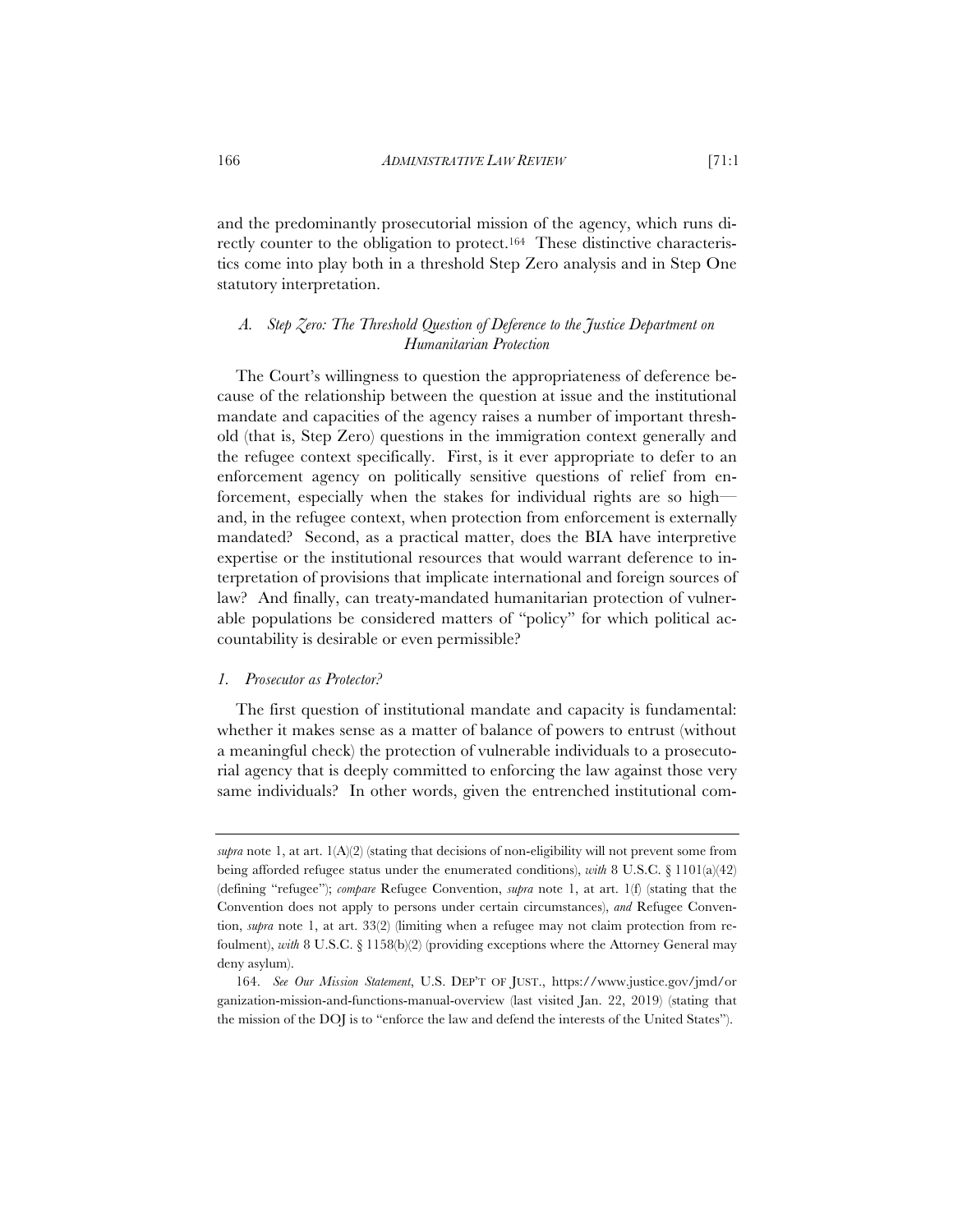mitment of the Justice Department to stopping irregular migration, does it make sense to defer to that same agency on the humanitarian protection of irregular migrants?

# *a. The Department of Justice as a Politically Sensitive, Prosecutorial Immigration Enforcement Agency*

The Department of Justice is one of the principal federal agencies that carries out enforcement of immigration laws as part of its "ordinary statutory duties."165 The Attorney General, as head of the Department, is also the nation's principal law enforcement officer.166 While the Department is also charged with granting relief from deportation, former Attorney General Sessions revealed much about the weight of the law enforcement and deterrence role of the Department in the emphasis he gave them. For example, in a recent speech on immigration to the Criminal Justice Legal Foundation, he said, "We know whose side we're on: we're on the side of police, and we're on the side of the American people."167 In another speech, at the Executive Office for Immigration Review, he described the Department's commitment to enforcement:

<sup>165.</sup> *See City of Arlington*, 569 U.S. at 309 (Breyer, J., concurring). Numerous federal agencies perform immigration functions, including, most obviously, enforcement and application adjudication in the Department of Homeland Security (DHS), but also, for example, visa processing operations in the Department of State and refugee resettlement and detention of minors in the Department of Health & Human Services. Given the deep investment of the DHS in the expulsion of unauthorized noncitizens and in the deterrence of irregular migration, the argument in this Section—against deference to an enforcement agency could also be made in the context of challenges to DHS decisions restricting a variety of forms of relief from removal, including for example, the decision to terminate a country's designation under Temporary Protected Status. For purposes of *Chevron* deference in asylum and withholding cases, the decisions of the executive agencies reach the courts through Justice Department decisions, so the DOJ will be our focus here.

<sup>166.</sup> *Office of the Attorney General*, *About the Office*, U.S. DEP'T OF JUST., https:// www.justice.gov/ag/about-office (last visited Nov. 30, 2018). The DOJ webpage on the Office of the Attorney General explains the history and role of the office of the AG: "The Judiciary Act of 1789 created the Office of the Attorney General which evolved over the years into the head of the Department of Justice and chief law enforcement officer of the Federal Government." *Id.*

<sup>167.</sup> *Attorney General Sessions Delivers Remarks to the Criminal Justice Legal Foundation*, U.S. DEP'T OF JUST. (June 26, 2018), https://www.justice.gov/opa/speech/attorney-generalsessions-delivers-remarks-criminal-justice-legal-foundation.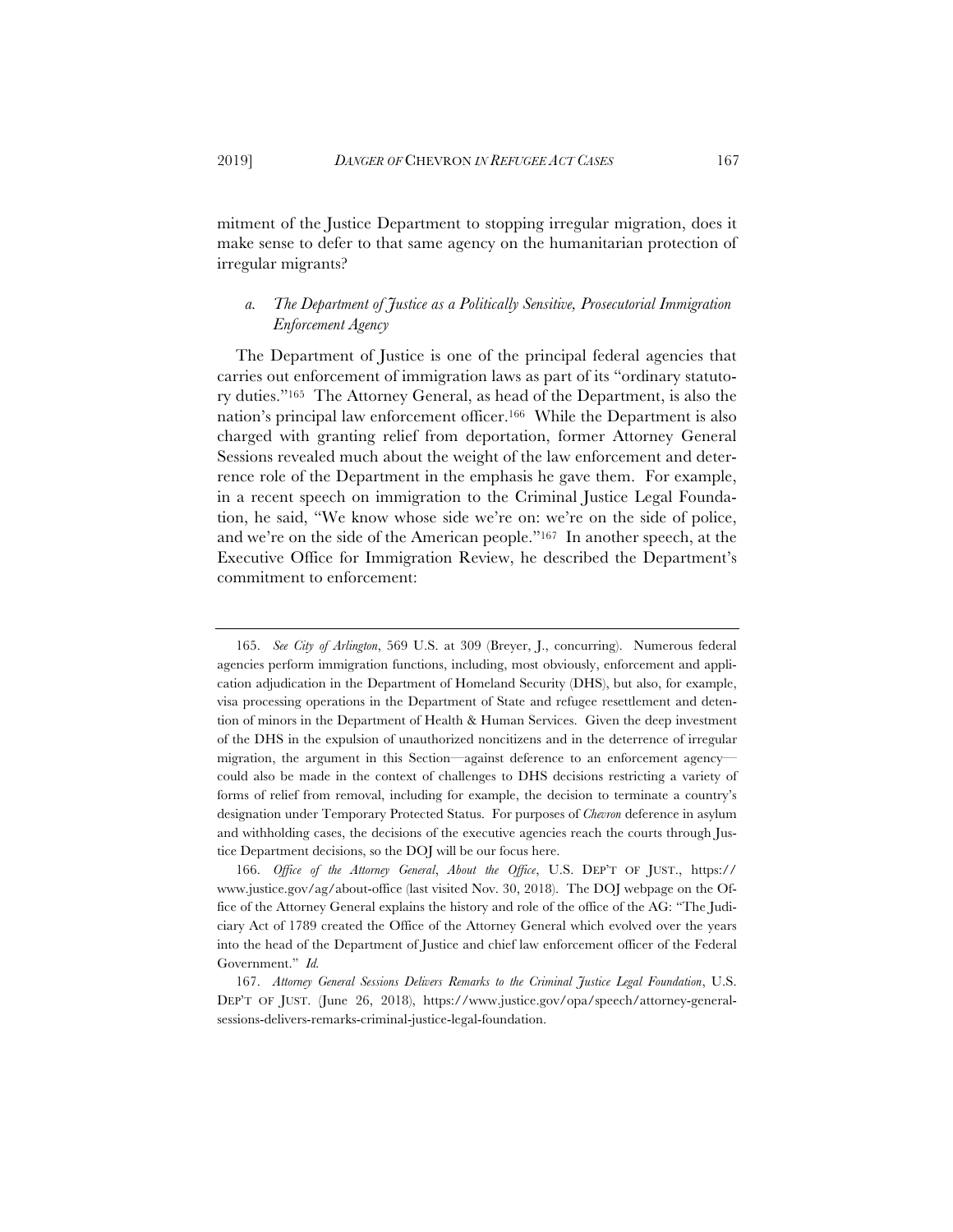Let's be clear: we have a firm goal, and that is to end the lawlessness that now exists in our immigration system. This Department of Justice is committed to using every available resource to meet that goal. We will act strategically with our colleagues at DHS and across the government, and we will not hesitate to redeploy resources and alter policies to meet new challenges as they arise . . . . I have put in place a "zero tolerance" policy for illegal entry on our Southwest border. If you cross the Southwest border unlawfully, then we will prosecute you. It's that simple.168

The immigration prosecution context has traditionally been considered "civil" because removal proceedings are at least nominally not intended to punish,169 but they undeniably subject individuals to harsh sanctions, including indefinite imprisonment during the pendency of the proceedings,<sup>170</sup> separation from family, and deportation, a sanction that has been rightly recognized as potentially causing one to lose "all that makes life worth living."171 The harshness is particularly clear in the context of asylum and withholding applications, where the applicant claims a fear of likely harm or in many cases even death if deported.

Even beyond the severe consequences of deportation, however, the Justice Department has also been actively engaged in *criminally* prosecuting immigration violators for more than the last decade and through three presidential administrations. While former Attorney General Sessions was more vocal than other Attorneys General have been about the immigration

170. *See generally* Jennings v. Rodriguez, 138 S. Ct. 830, 851 (2018) (holding there is no implicit six-month limit on detention, nor a requirement for periodic bond hearings); Demore v. Hyung Joon Kim, 538 U.S. 510, 530 (2003) (approving unlimited detention during the pendency of proceedings, noting its (erroneous) assumption that detention in only a minority of cases lasts for more than four months).

171. Ng Fung Ho v. White, 259 U.S. 276, 284 (1922); *see also* Fong Haw Tan v. Phelan, 333 U.S. 6, 10 (1984) (holding that deportation is a drastic measure and at times the equivalent of banishment or exile).

<sup>168.</sup> Sessions Remarks to Legal Training Program, *supra* note 30.

<sup>169.</sup> *But see* Gabriel J. Chin, *Illegal Entry as Crime, Deportation as Punishment: Immigration Status and the Criminal Process,* 58 UCLA L. REV. 1417, 1420 (2011) (suggesting courts and legislatures have overlooked the important connection between crime and immigration); César Cuauhtémoc García Hernández, *Immigration Detention as Punishment*, 61 UCLA L. REV. 1346 (2014) (disagreeing with courts' and commentators' universal agreement that the purpose and effect of the immigration imprisonment regime is civil); Peter L. Markovitz, *Deportation Is Different*, 13 U. PA. J. CONST. L. 1299, 1299 (2011) (discussing the quasi-criminal nature of deportation proceedings and the lack of constitutional protections); Maureen A. Sweeney & Hillary Scholten, *Penalty and Proportionality in Deportation for Crimes*, 31 ST. LOUIS U. PUB. L. REV. 11, 11 (2011).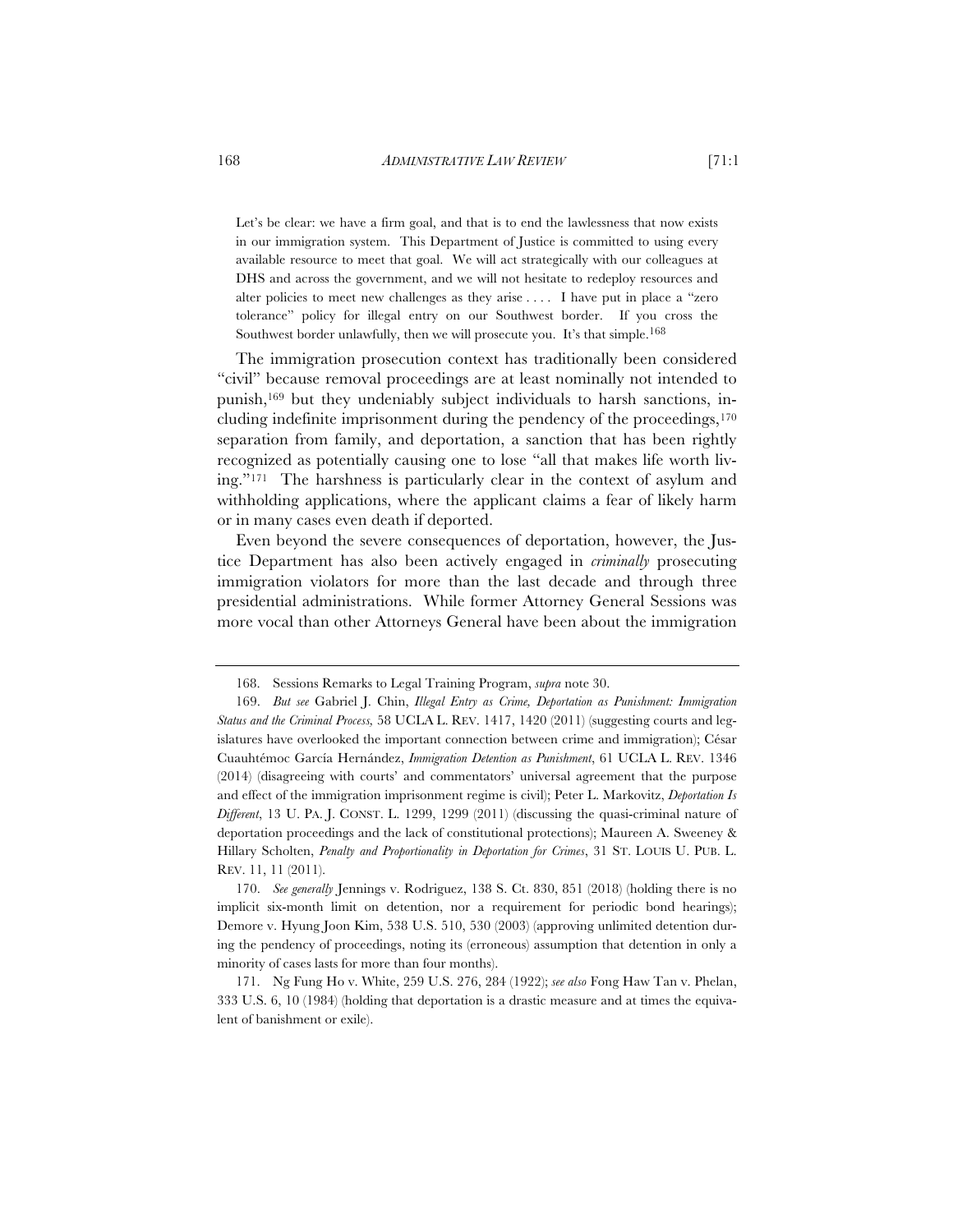enforcement role of the Department, that role was not new under his leadership. Long before the Trump Administration, prosecutions for the offenses of illegal entry and illegal reentry172 represented the majority of criminal prosecutions brought nationwide by the Department. In Fiscal Year 2016 (FY16), under President Obama, the Department prosecuted 64,297 cases of just these two offenses of irregular migration.173 This number outstripped the Department's total for *all* non-immigration-related criminal prosecutions, including for drugs, weapons, fraud, and terrorism cases, which totaled 63,405 for FY16.174 These high rates of prosecution have been consistent trends in the Department's allocation of its resources for the last decade,<sup>175</sup> demonstrating the Department's sustained investment in criminal prosecution of immigration violations. Of course, with its "zero tolerance" policy of criminally prosecuting *all* those who cross the border illegally, the Trump Justice Department has made it an even "higher priorit[y]."176 Former Attorney General Sessions encouraged U.S. Attorneys to use the full extent of the criminal law to, among other things, "deter $\lceil \rceil$  firsttime improper entrants" and directed every district in the country to designate a "Border Security Coordinator" to convene regular meetings with DHS to coordinate immigration enforcement initiatives, training, and information sharing.177 Finally, using a longstanding but previously seldom invoked INA provision, Sessions gave the order for U.S. Attorneys to by-

<sup>172.</sup> *See* 8 U.S.C. §§ 1325–1326 (2012) (codifying criminal and civil penalties for improper entry and reentry of removed aliens).

<sup>173.</sup> *See Table 2: Top Charges Filed,* TRAC REP., http://trac.syr.edu/tracreports/crim/ 446/.

<sup>174.</sup> *Id.*

<sup>175.</sup> *Id.* at Fig.1: Criminal Immigration Prosecutions over the last 20 years; *see also* Michael T. Light, Mark Hugo Lopez & Ana Gonzalez-Barrera, *The Rise of Federal Immigration Crimes: Unlawful Reentry Drives Growth*, PEW RES. CTR. (Mar. 18, 2014), http://www.pewhis panic.org/2014/03/18/the-rise-of-federal-immigration-crimes/ (showing that illegal reentry convictions increased twenty-eight-fold from 1992 to 2012, representing forty-eight percent of the growth in the number of individuals sentenced in federal criminal proceedings over that period).

<sup>176.</sup> OFFICE OF ATT'Y GEN., MEMORANDUM FOR FEDERAL PROSECUTORS ALONG THE SOUTHWEST BORDER: ZERO-TOLERANCE FOR OFFENSES UNDER 8 U.S.C. § 1325(a) (Apr. 6, 2018), https://www.justice.gov/opa/press-release/file/1049751/download; *see also*  OFFICE OF ATT'Y GEN., MEMORANDUM FOR ALL FEDERAL PROSECUTORS: RENEWED COMMITMENT TO CRIMINAL IMMIGRATION ENFORCEMENT (Apr. 11, 2017), https://www. justice.gov/opa/speech/file/956856/download [hereinafter RENEWED COMMITMENT].

<sup>177.</sup> *See* RENEWED COMMITMENT, *supra* note 176.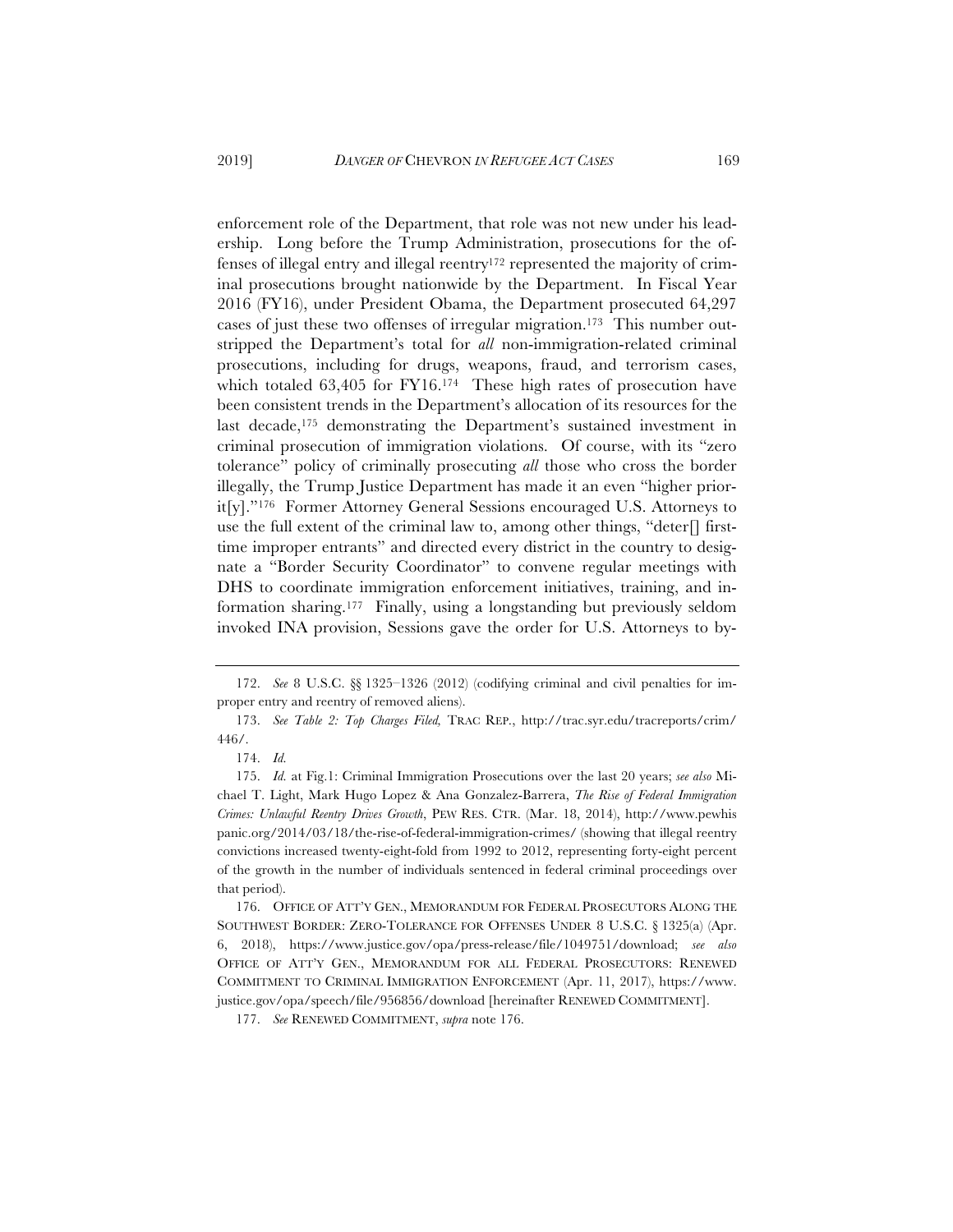pass separate removal proceedings entirely and to directly seek judicial orders of deportation in the U.S. District Courts in "each federal [criminal] case" where practicable.178

Sessions is a particularly stark example of an Attorney General for whom shutting down irregular migration was among the highest of law enforcement priorities, even where those coming to the border irregularly are advancing claims to humanitarian protection. The stakes for asylum seekers are heightened by the enormous resources of the enforcement apparatus (which includes both Justice Department and all three immigration subagencies of DHS), the extreme volatility of immigration as a political issue, and the particular vulnerability of those applicants—who, by definition, are claiming a threat of persecution and who, as noncitizens, have no access to influence the political process. But as noted earlier, Sessions did not create the prosecutorial role of the Attorney General or of the Justice Department in immigration enforcement, nor the danger that it would be exploited to further an administration's political agenda at the expense of humanitarian protection. He merely took full advantage of an infrastructure that already gave his office enormous power to influence—and limit—the rights of asylum seekers through the Department's Executive Office for Immigration Review and the prosecutorial U.S. Attorney's Office, as well as through the Attorney General's own power to certify and decide cases himself.

#### *b.* Chevron *and the Prosecutor*

Asylum seekers' only administrative safeguards in the face of this enforcement juggernaut are in the hands of the very same agency enforcing the law against them. The Justice Department is responsible for enforcing both the prohibition on irregular migration and the nation's obligation of *non-refoulement*. While many nations' asylum systems and even the United States Citizenship and Immigration Service (USCIS) institutionally separate immigration enforcement decisionmakers from those who make refugee determinations, as a precaution to executive abuse,179 there is no such separa-

<sup>178.</sup> *Id*.

<sup>179.</sup> Canada, for example, separates the decisionmakers in its Refugee Protection Division and its Refugee Appeal Division institutionally from those in the Immigration Division. *Organizational Structure*, IMMIGR.&REFUGEE BOARD OF CAN., https://irb-cisr.gc.ca/en/or ganizational-structure/Pages/index.aspx. The USCIS Asylum Office is in a division separate from other USCIS adjudications and is staffed with a dedicated corps of asylum officers, specially trained to adjudicate asylum applications.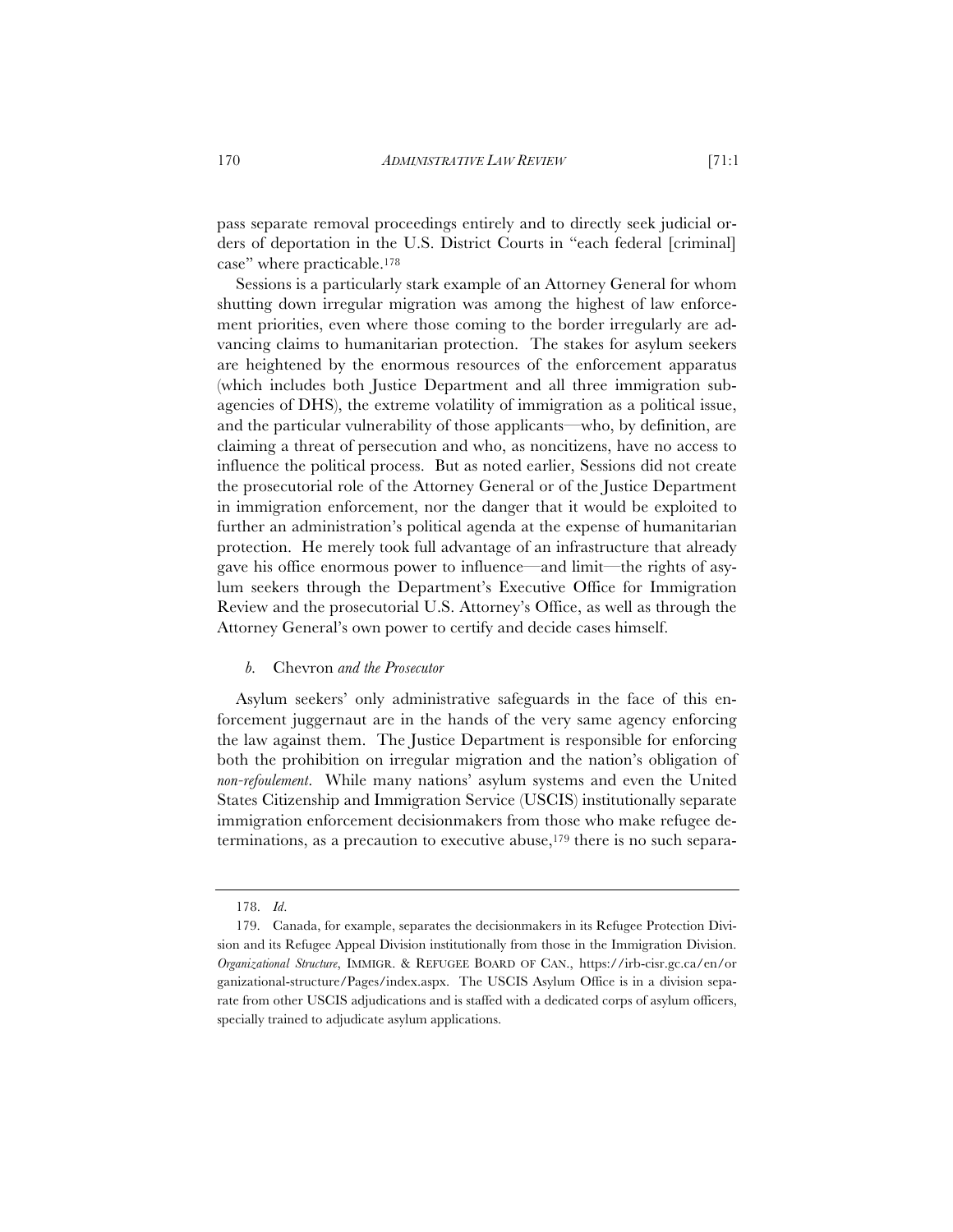tion of asylum adjudicators among immigration judges or at the BIA. All judges and Board Members move back and forth between asylum and all other kinds of removal cases as part of a single institutional entity.

The Federal Circuit Court of Appeals, therefore, represents the first access asylum applicants have to a decisionmaker who is not part of an immigration enforcement agency.180 As a result, the rigor with which they can review the agency's decisions is vitally important, as is, by extension, the question of whether they must presumptively defer to those decisions under *Chevron*.

The Supreme Court has in recent years repeatedly reached back to the touchstone of the balance of powers principles underlying *Chevron*, concerned that the *Chevron* doctrine has allowed agencies to usurp both legislative power that should be held by Congress and interpretive power that should be exercised by the courts. The Justices' concerns about the abuse of executive power and inordinate claims to executive deference seem very apt in the asylum context. Congress intended to comply fully with the requirements of *non-refoulement* in passing the Refugee Act. The Justice Department, whose "ordinary statutory duties"<sup>181</sup> do not involve the protection but rather the prosecution of irregular migrants, has its own executive—and prosecutorial—imperatives. Given the political importance of strong border control, the Department has every incentive to interpret Refugee Act provisions to maximize its ability to *deny* protection and to remove or repel those who arrive or stay in the country outside normal channels. The Attorney General, as the politically appointed head of the Department, is both very powerful in influencing the interpretation of asylum law *and* demonstrably sensitive to the volatile political consequences of irregular migration. As such, he or she often acts as an instrument of the broader administration and for its political purposes. It is not at all a stretch to imagine that these incentives and pressures could color the De-

<sup>180.</sup> Affirmative asylum applications are decided by Asylum Officers from DHS. 8 C.F.R. § 208.2(a) (2018). Applications that are not approved there are referred to the immigration courts for review by an immigration judge who works for the Justice Department. 8 C.F.R. § 208.14(c). Immigration judges also hear defensive asylum claims filed initially by people who are already in removal proceedings and claims for withholding of removal. 8 C.F.R. § 208.2(b). Immigration judge decisions are appealable to the BIA, also part of the DOJ. 8 C.F.R. § 1003.1(b)(3). Applicants whose asylum cases are denied by the BIA have the right to petition for review at the Federal Circuit Court of Appeals. 8 U.S.C. § 1252(a)(1).

<sup>181.</sup> City of Arlington v. FCC, 569 U.S. 290, 309 (2013) (Breyer, J., concurring).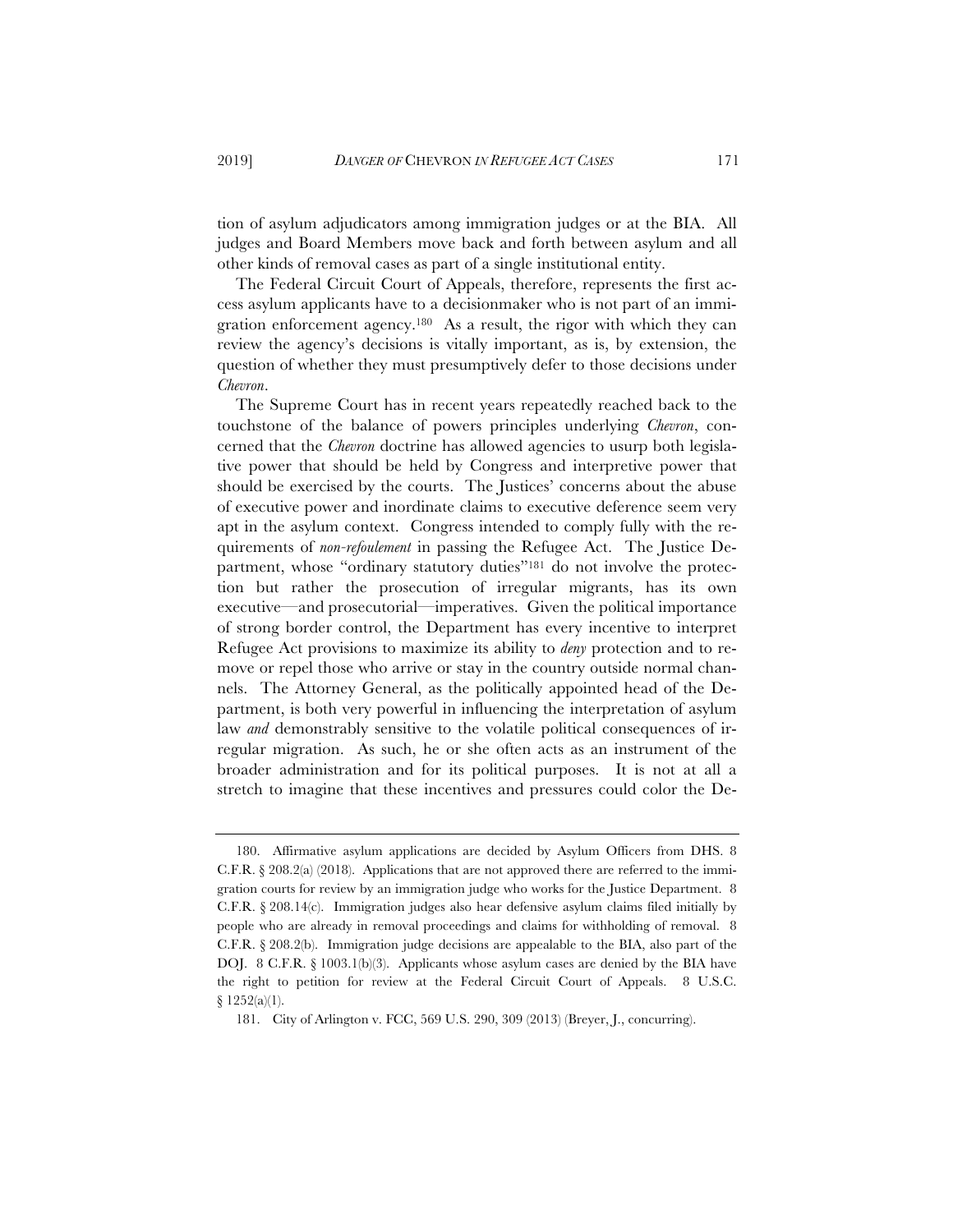partment's statutory interpretations to improperly limit the congressional intent to provide protection. To the contrary, history shows that they have and predictably will continue to do so. Given the distorting influence of the Justice Department's structural investment in its role as an immigration enforcement agency, courts serve as a crucial check on the Executive's considerable enforcement power and should rigorously review BIA and Attorney General decisions, to ensure compliance with the congressional intent to comply with *non-refoulement* obligations.

A refusal to defer to the Justice Department in matters of asylum is akin to the principle that there is no deference due to a prosecutor's interpretation of a criminal statute. As Justice Scalia observed in his concurrence in the case of *Crandon v. United States*,182 prosecutors have an incentive to "err in the direction of inclusion rather than exclusion—assuming, to be on the safe side, that the statute may cover more than is entirely apparent."183 For this reason, again in Justice Scalia's words, "we have never thought that the interpretation of those charged with prosecuting criminal statutes is entitled to deference."184 To do otherwise would create a "rule of severity" rather than the traditional rule of lenity.185

Alina Das, considering deference in the federal habeas context in the wake of *City of Arlington*, argues that the separation of powers concerns highlighted by Chief Justice Roberts in his dissent in that case can and should affect a court's consideration of whether Congress likely intended to delegate a question to an executive agency.186 She poses the two-sided question: (1) Are there reasons to think that Congress intended to delegate its lawmaking authority and (2) Are there reasons to think it would *not* delegate its authority on the particular question at issue?187 Das argues that the strong liberty interest at issue in habeas and the prominence in the Constitution of the protection of the right to petition for habeas relief give rise to a kind of "anti-deference" with which a court should regard the detaining ex-

<sup>182. 494</sup> U.S. 152 (1990).

<sup>183.</sup> *Id.* at 178 (Scalia, J., concurring).

<sup>184.</sup> *Id.* at 177; *cf.* Touby v. United States, 500 U.S. 160, 165–66 (1991) (noting but not deciding whether a higher standard may be required to overcome the non-delegation doctrine that would permit Congress to delegate to an executive agency the power to promulgate regulations creating criminal liability).

<sup>185.</sup> Alina Das, *Unshackling Habeas Review:* Chevron *Deference and Statutory Interpretation in Immigration Detention Cases*, 90 N.Y.U. L. REV. 143, 189 (2015).

<sup>186.</sup> *Id.*

<sup>187.</sup> *Id.* at 150.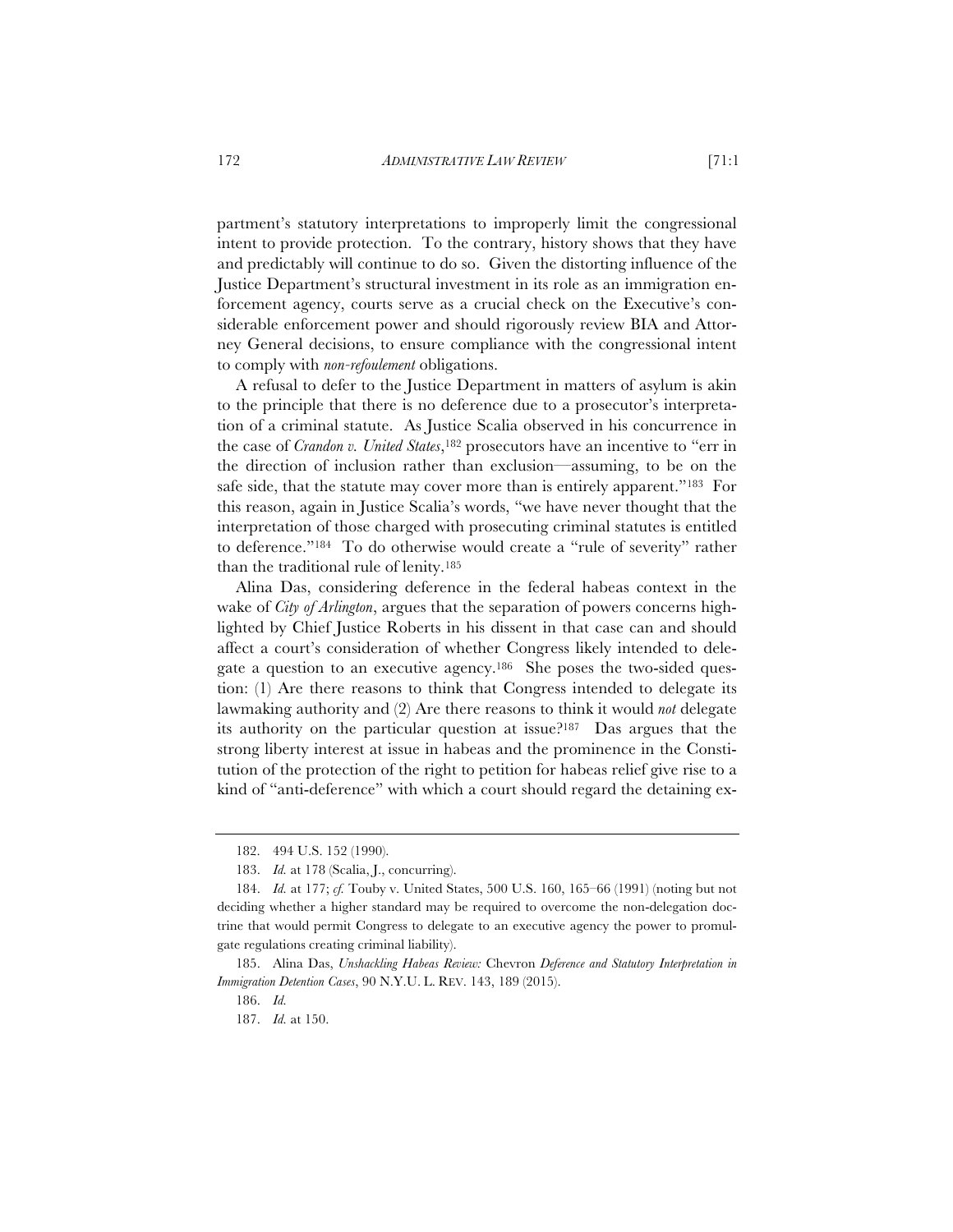ecutive agency, because Congress would have been unlikely to cede primary lawmaking authority on such an important liberty issue to the very executive responsible for the detention.188 Where an individual who has lost her liberty confronts a government agency's detention power, Das argues for the courts as a robust check on agency power.189 She concludes that where individual liberty is at stake in a habeas proceeding, it is proper for the courts to exercise robust review of the executive detention decision.190

While it is true that Justice Scalia and the majority dismissed the "fox in charge of the henhouse" concern in the civil regulatory context in *City of Arlington*, there are important differences between that situation and the question of deference in *non-refoulement* and humanitarian protection.191 For one thing, *non-refoulement*, like the liberty interest in the criminal or habeas context, is a fundamental interest with serious consequences for personal liberty and even the survival of the individual. For another, there is a structural institutional difference. The Court in *City of Arlington* was considering who should decide the breadth of an agency's power to regulate third parties. By contrast, with asylum and withholding—as in the criminal or habeas context—the question is who should police the agency's *self*-regulation on a matter of fundamental individual liberty. The need for an external check in that circumstance is amplified.

As a matter of separation of powers, there are thus good reasons to believe that Congress would not have left the fundamental principle of *nonrefoulement* in the unchecked hands of the executive enforcement agency. As with the criminal prosecutor, Congress would have expected the courts to exercise robust review of the enforcement agency's interpretations. Unlike the Department of Justice, the courts are not invested on an institutional level in the mission of punishing, deporting or excluding those not authorized to be in the country or of deterring future unlawful immigration. As such, they are in a better position as a structural matter to defend the principle and the nation's obligation of *non-refoulement*. In the absence of an express indication otherwise, it is reasonable to conclude that Congress intended them to do so vigorously.

<sup>188.</sup> *Id.* at 151–58.

<sup>189.</sup> *Id.* at 202–05.

<sup>190.</sup> *Id.* at 205–06.

<sup>191. 569</sup> U.S. 290, 307 (2013).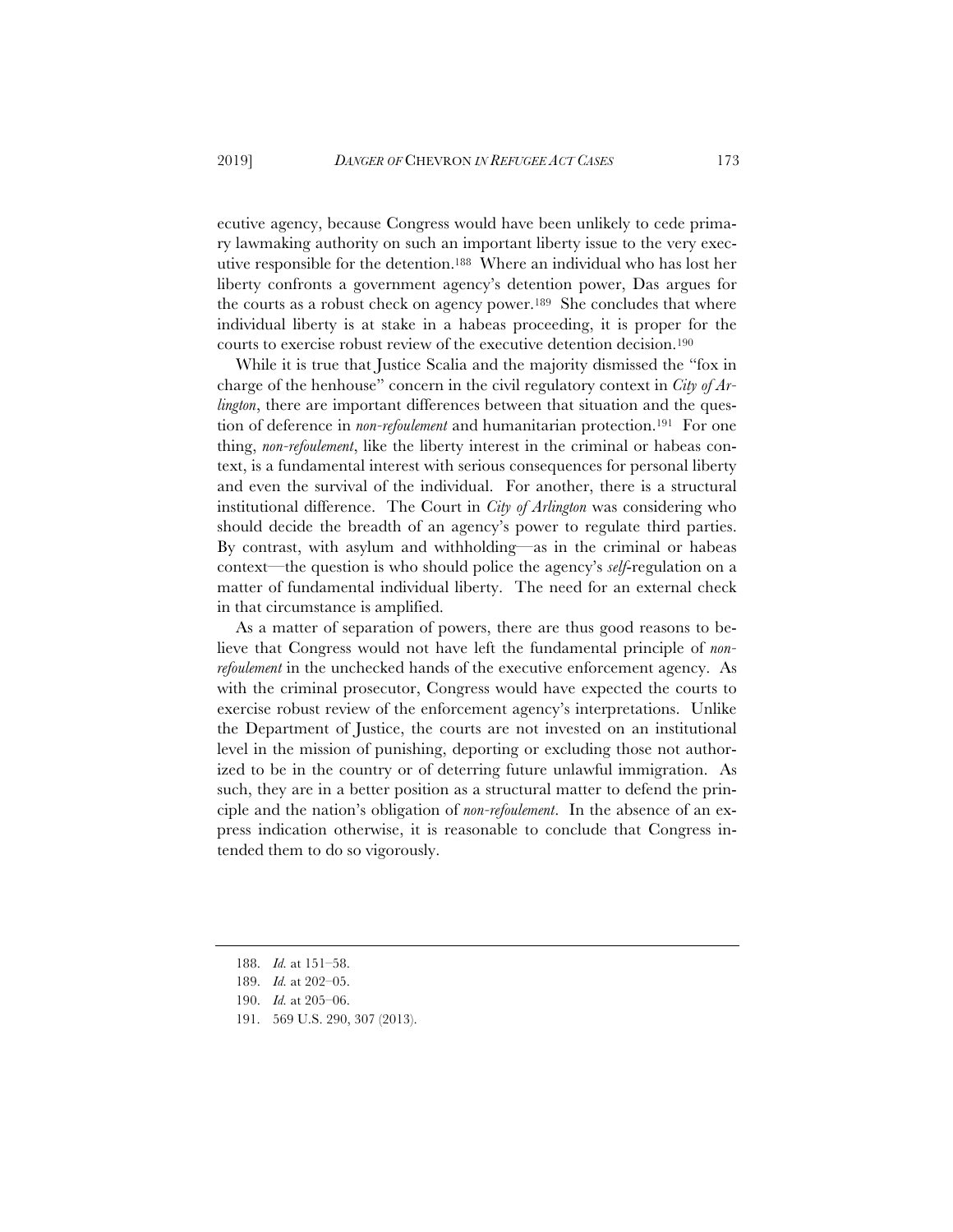## *2. Interpretive Deference in Light of Agency Expertise and Capacity*

As we have seen, another possible justification for *Chevron* deference is that the agency has a subject matter expertise that the courts do not. How does a possible claim of expertise by the BIA and the Attorney General affect the *Chevron* calculus?

The EPA expertise to which the Supreme Court gave deference in *Chevron* was in the area of the regulation of industrial air pollution,<sup>192</sup> and involved understanding not just the structure and terms of a statute, but also the technical, scientific details of air quality and industrial outputs. In that substantively technical context, the Supreme Court held that the agency, immersed as it was in those fields of knowledge, was more likely than a court to have the technical know-how to fully understand and make the best decisions about policy matters that had been left ambiguous in the statutory scheme.193 This expertise rationale supports deference in such areas as environmental, health care, financial, and other scientific or technical fields, where implementation policy questions require a kind of "scientific, technical, or other specialized knowledge" akin to that recognized in an expert witness in a trial context.194 In fact, in a 2008 empirical study of cases reviewing agency decisions, Eskridge and Baer found that the Supreme Court often appeared to act along lines of institutional competence, being more likely to defer to agencies in matters in which the Court concluded it was at an "institutional disadvantage" because of inferior knowledge either related to national security and foreign affairs or to technical or economic regulation.195 Notably, although the authors classified immigration agency decisions as relating to foreign affairs, they found the Court *less* likely to defer on immigration.196

The expertise required to interpret the INA, however, does not require familiarity with technical or scientific information, nor with the workings of an industry, nor even, for the most part, with the mechanics of immigration enforcement. And though immigration decisions are sometimes said to implicate delicate matters of foreign relations, the truth of the matter is that it

<sup>192.</sup> Chevron U.S.A., Inc. v. Nat. Res. Def. Council, Inc., 467 U.S. 837, 845–46 (1984). The case revolved around the meaning of the phrase "stationary source" in the 1970 Clean Air Act Amendments.

<sup>193.</sup> *Id.* at 865.

<sup>194.</sup> *See, e.g.*, FED. R. EVID. 702.

<sup>195.</sup> Eskridge & Baer, *supra* note 117, at 1144

<sup>196.</sup> *Id.* at 1145.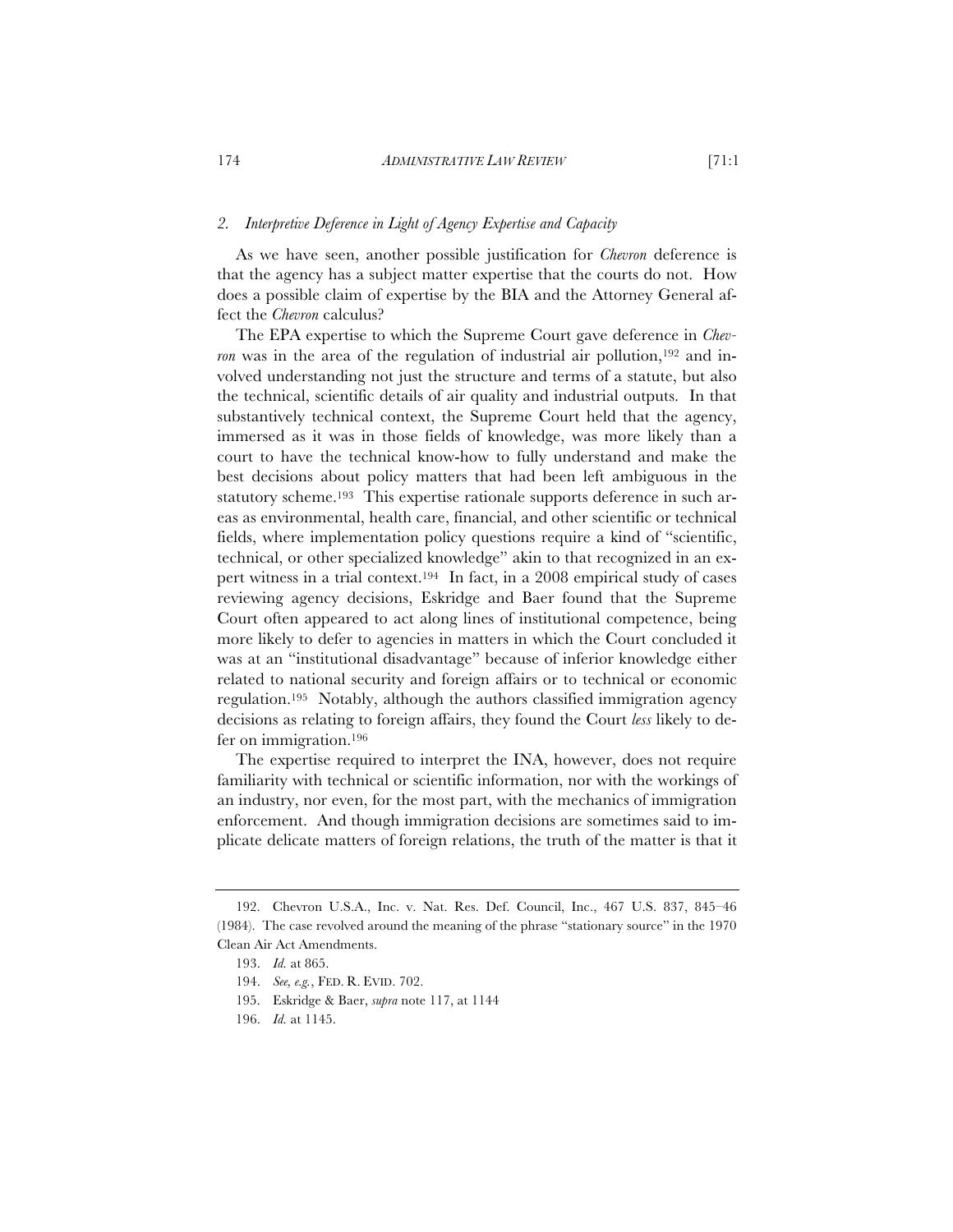is the very unusual case that affects anyone or anything other than the parties themselves. The vast majority of immigration cases require expertise, not in foreign affairs, but rather in the legal interpretation of a complex statutory and regulatory scheme. This demands expertise in legal analysis and the application of law to facts—precisely the sort of expertise that federal courts have.197 As Daniel Kanstroom notes, the interpretation of INA provisions is more "law-like" and less "policy-like" than many questions of statutory implementation and there is both theoretical support and precedent in the Supreme Court's *Chevron* jurisprudence for deferring less broadly to executive interpretation of such terms than to pure policy decisions.198 Perhaps this comfort with adjudication and the lack of need for any technical expertise is one reason Eskridge and Baer found courts less likely to defer on immigration issues than on other agency decisions.

And in fact, the research and legal analysis required for asylum and withholding adjudications arguably require an even more specialized legal expertise than the average case or even the average immigration case, because they can implicate international and comparative law on the interpretation of the Refugee Convention. As discussed below, and in keeping with the Supreme Court's recent example in *Abbott v. Abbott*,<sup>199</sup> interpretation of Convention-based provisions properly includes reference to international and comparative law sources, either on grounds that the interpretation should fulfill congressional intent to comply with Convention obligations or because such obligations are themselves "the law of the land" as incorporated treaty provisions.200

The BIA is an administrative adjudicatory body with experience interpreting the INA, but none in interpreting international instruments or in comparative or international human rights jurisprudence.201 Nor does it

<sup>197.</sup> Andrew Tae-Hyun Kim, *Rethinking Review Standards in Asylum*, 55 WM. & MARY L. REV. 581, 630–31 (2013) (citing John S. Kane, *Refining* Chevron*—Restoring Judicial Review to Protect Religious Refugees*, 60 ADMIN. L. REV. 513, 552 (2008)).

<sup>198.</sup> *See* Kanstroom, *supra* note 123, at 806.

<sup>199. 560</sup> U.S. 1 (2010).

<sup>200.</sup> *See id.* at 9–10; INS v. Cardoza-Fonseca, 480 U.S. 421, 449–50 (1987); *see also* Louis Henkin, *The Constitution and United States Sovereignty: A Century of Chinese Exclusion and its Progeny*, 100 HARV. L. REV. 853, 886 (1987) (arguing that ""[i]nternational law is the law of the land"); *see also infra* Section V.B.

<sup>201.</sup> *See* Merrill, *Step Zero*, *supra* note 92, at 786 (stating that "[e]ven assuming that agencies have a superior understanding of the statutes . . . it does not follow that they have much, if any, understanding of constitutional law, international law, or federalism")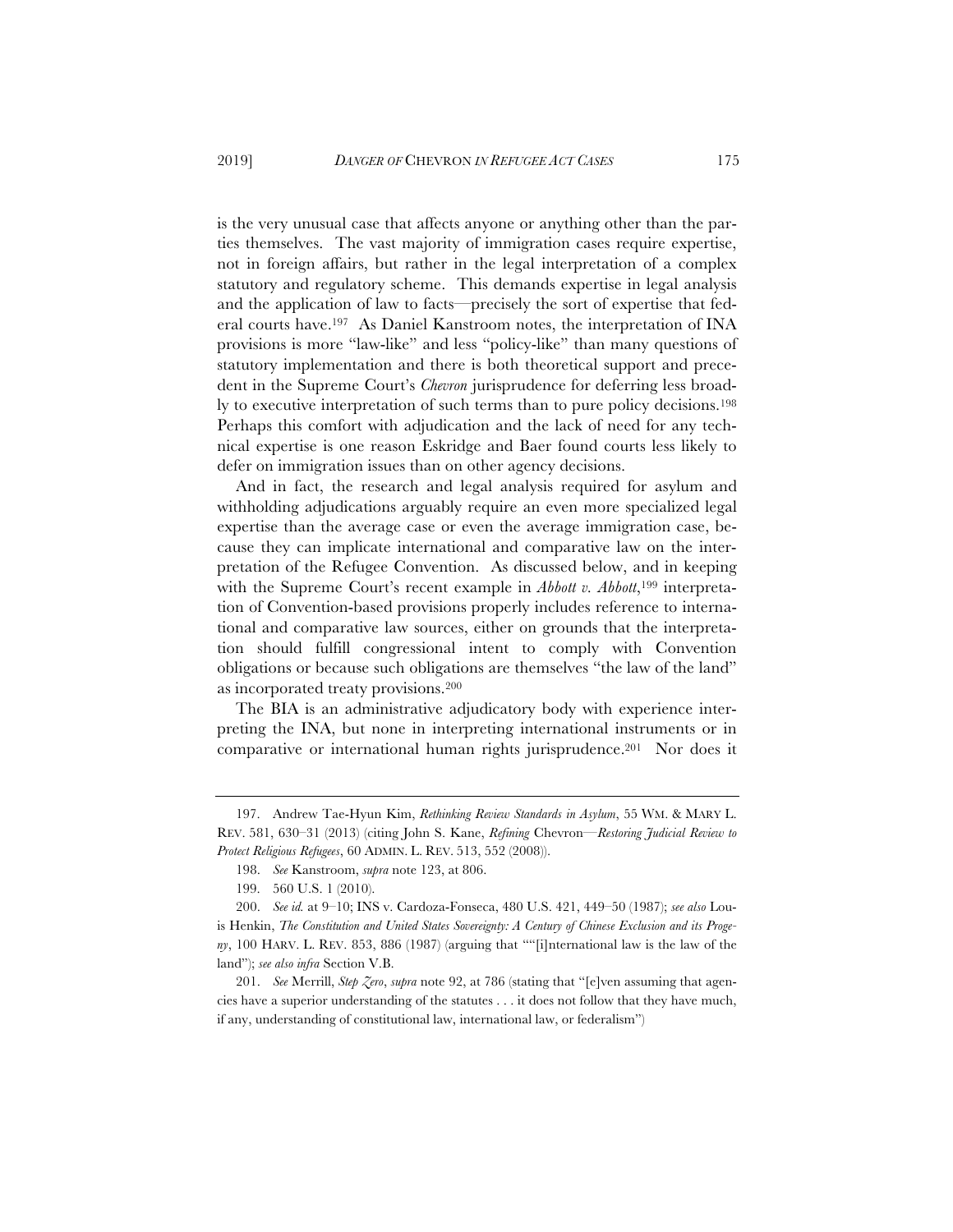have expertise in the history of humanitarian concerns or the international context in which the Refugee Convention was negotiated and drafted or in which the United States signed on to the 1967 Protocol.202 The Attorney General, who only infrequently engages in immigration adjudication, has even less familiarity with application of the INA or of international or comparative sources relevant to the Convention.203

Furthermore, even if they had the institutional will to do so, the immigration courts and the Board do not have the capacity to develop expertise in the international and comparative law of refugee protection. The immigration court system suffers from serious institutional capacity challenges that compromise its decisionmaking and limit the time and consideration it can give to any single case. While the history of this dysfunction is longstanding,204 the immigration courts are in more crisis now than ever. Approximately 300 immigration judges nationwide are struggling under the weight of a backlog of nearly 764,000 cases, and the average case takes 717 days to complete.205 And they do so in the midst of a chronic lack of resources and antiquated systems. The current Justice Department approach to reducing the backlog of cases is to implement policies to pressure judges to speed up adjudications, including the new requirement that immigration judges close out at least 700 cases a year in order to keep a satisfactory job

<sup>202.</sup> *See* Irene Scharf, *Un-Torturing the Definition of Torture and Employing the Rule of Immigration Lenity*, 66 RUTGERS L. REV. 1, 42 (2013) (arguing for similar reasons against deference to the BIA on interpretation of the Convention Against Torture because the Board lacks international legal or humanitarian expertise).

<sup>203.</sup> Former Attorney General Alberto Gonzales has written that contemporary practice has given the DOJ Office of Legal Counsel ("OLC") the role of advisor to the Attorney General for immigration cases certified for his decision. Hon. Alberto R. Gonzales & Patrick Glen, *Advancing Executive Branch Immigration Policy Through the Attorney General's Review Authority*, 101 IOWA L. REV. 841, 854 n.84 (2016) (citing 28 C.F.R. § 0.25(f) (2015)) (explaining that the duties of the OLC include, "[w]hen requested, advising the Attorney General in connection with his review of decisions of the Board of Immigration Appeals and other organizational units of the Department"). Like the Attorney General himself, the OLC has no regular involvement and no particular expertise in immigration adjudication.

<sup>204.</sup> Immigration Judge Dana Leigh Marks sees the chronic and crisis-level underresourcing of the immigration courts as a longstanding indication of their being "dramatically overshadowed" by the parts of the agencies charged with enforcement. Marks, *supra* note 33, at 49.

<sup>205.</sup> *See Immigration Court Backlog Tool*, TRAC IMMIGR., http://trac.syr.edu/phptools/ immigration/court\_backlog/ (last updated Aug. 2018).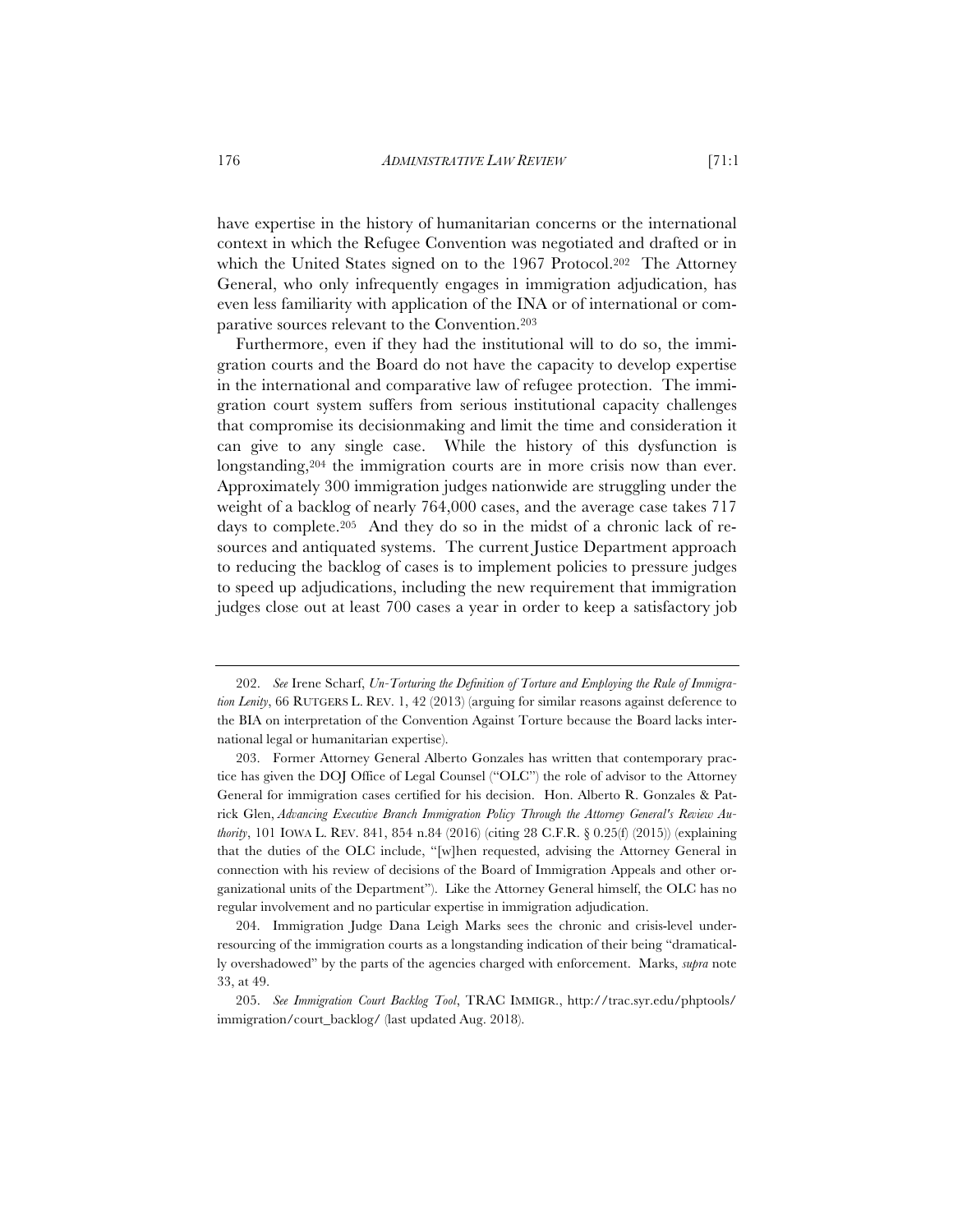performance rating.206 This pressure to complete cases quickly will certainly not foster an environment in which research into areas of law seen as extraneous (and politically undesirable) is likely to be encouraged. And despite their enormous caseloads and case completion expectations, immigration judges have less institutional support than Article III federal judges. They often share law clerks rather than having one or more clerks assigned solely to them. There is no electronic filing in immigration courts, so file management is an ongoing challenge. The chronic lack of legal representation also hampers the system, both slowing cases down and worsening the quality of case preparation and, presumably, decisionmaking.207 And asylum and withholding cases are already among the most complicated cases presented in these courts, often including complex legal questions, factual contexts requiring nuanced understanding of the applicant's personal circumstances and social dynamics in the home country, evidentiary difficulties incident to the applicant's flight from persecution, and applicants and witnesses who often suffer the effects of trauma. This severe and chronic under-resourcing of the system makes it unlikely that the immigration courts will develop additional expertise in identifying and understanding international and comparative sources of law.

As noted earlier, courts already recognize a number of areas of statutory interpretation in which the Board and the immigration courts are not given deference because of a lack of expertise, such as questions of the applicability of the crime-based grounds of removal to particular offenses. Just as the Board lacks expertise that would warrant deference in this area of legal interpretation, it has no interpretive advantage over the federal courts in applying Refugee Act provisions rooted in international law and interpreted by an international legal community. This is an exercise of statutory interpretation at which the courts are most expert, and especially where international and comparative law are implicated—as they are in Refugee Act cas-

<sup>206.</sup> EOIR PERFORMANCE PLAN, *supra* note 43. For a good discussion of why this onesize-fits-all requirement is likely to lead to problematic limitations on due process in many courts, see Wheeler, *supra* note 43.

<sup>207.</sup> *See, e.g.*, CTR. FOR POPULAR DEMOCRACY, ACCESS TO JUSTICE: ENSURING COUNSEL FOR IMMIGRANTS FACING DEPORTATION IN THE D.C. METROPOLITAN AREA (Mar. 2017), https://populardemocracy.org/sites/default/files/DC Access to Counsel rev4\_033117%20%281%29.pdf (citing studies showing that only 37% of all respondents nationally were represented in removal proceedings and finding only 19% and 29% of detained respondents represented in the Baltimore and Arlington Immigration Courts, respectively).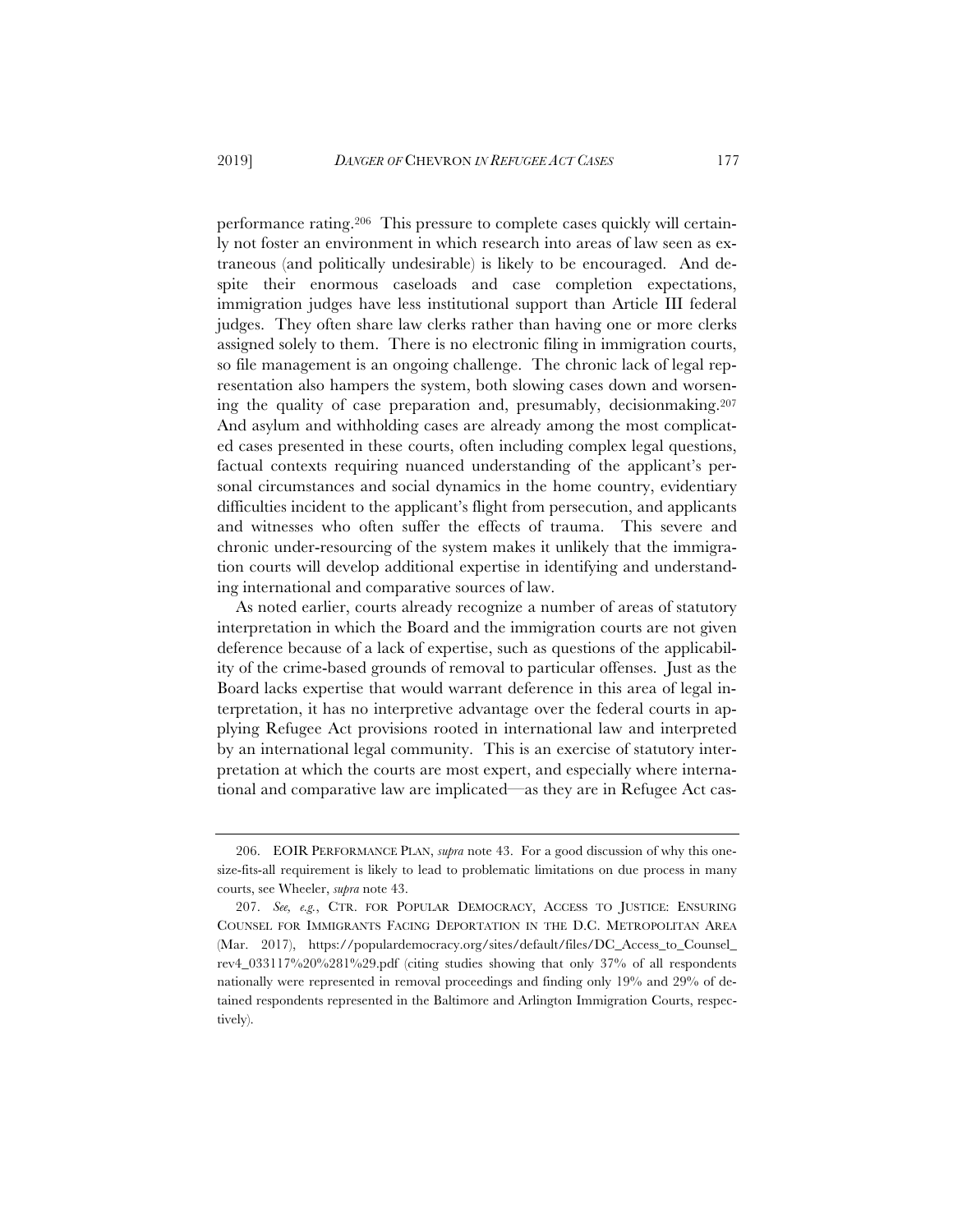es—it makes little sense for the federal courts to defer to the BIA or the Attorney General on expertise grounds.

# *3. Fundamental Human Rights and the Question of "Policy" Subject to Political Accountability*

Finally, there is the question of whether interpretation of Refugee Act provisions is truly a question of "policy" of the type for which the *Chevron*  Court counseled deference to the executive. Does interpretation of the proper reach of asylum and withholding law implicate "competing views of the public interest"208 among which immigration agencies are free to choose? And is it a matter on which Congress was likely to find political accountability to be an advantage, or even acceptable?

As discussed earlier, much of the INA represents the results of congressional choices on questions of public policy on which there continue to be competing views of the public good. For example, there are genuine debates about whether it is in the public interest to have more or fewer visas issued each year based on family relationships, about whether higher or lower levels of immigration are good for economic growth and security, and about whether it will enhance or harm the public good to regularize the status of individuals who entered the country illegally.209 Thus, where the statute leaves a gap regarding implementation details of those legislative policy choices, *Chevron* doctrine would find it preferable for the executive agency to make further policy choices, rather than the courts, on grounds that the political system allows for electoral accountability for those choices.

For example, under the Obama Administration, USCIS developed a procedure by regulation to facilitate provisional approval of the waiver needed for spouses of U.S. citizens who had entered the country illegally to become permanent residents.210 There was nothing in the statute that required this procedure, but it was an implementation decision that took into account several interacting provisions of the law—the allocation of immi-

<sup>208.</sup> Chevron U.S.A., Inc. v. Nat. Res. Def. Council, Inc., 467 U.S. 837, 866 (1984).

<sup>209.</sup> See, for example, Reforming American Immigration for Strong Economy (RAISE) Act, S. 1720, 115th Cong. (2018), a bill recently proposed in the U.S. Senate that proposes policy choices that would significantly alter the INA with regard to some of these issues. *Compare id* § 5 (allocating permanent resident visas on the basis of a point system that takes into account many factors but does not include close family ties), *with* 8 U.S.C. § 1153(a) (2012) (allocating permanent resident visas on the basis of family sponsorship).

<sup>210. 78</sup> Fed. Reg. 536–78 (Jan. 3, 2013); 8 C.F.R. § 212.7(e).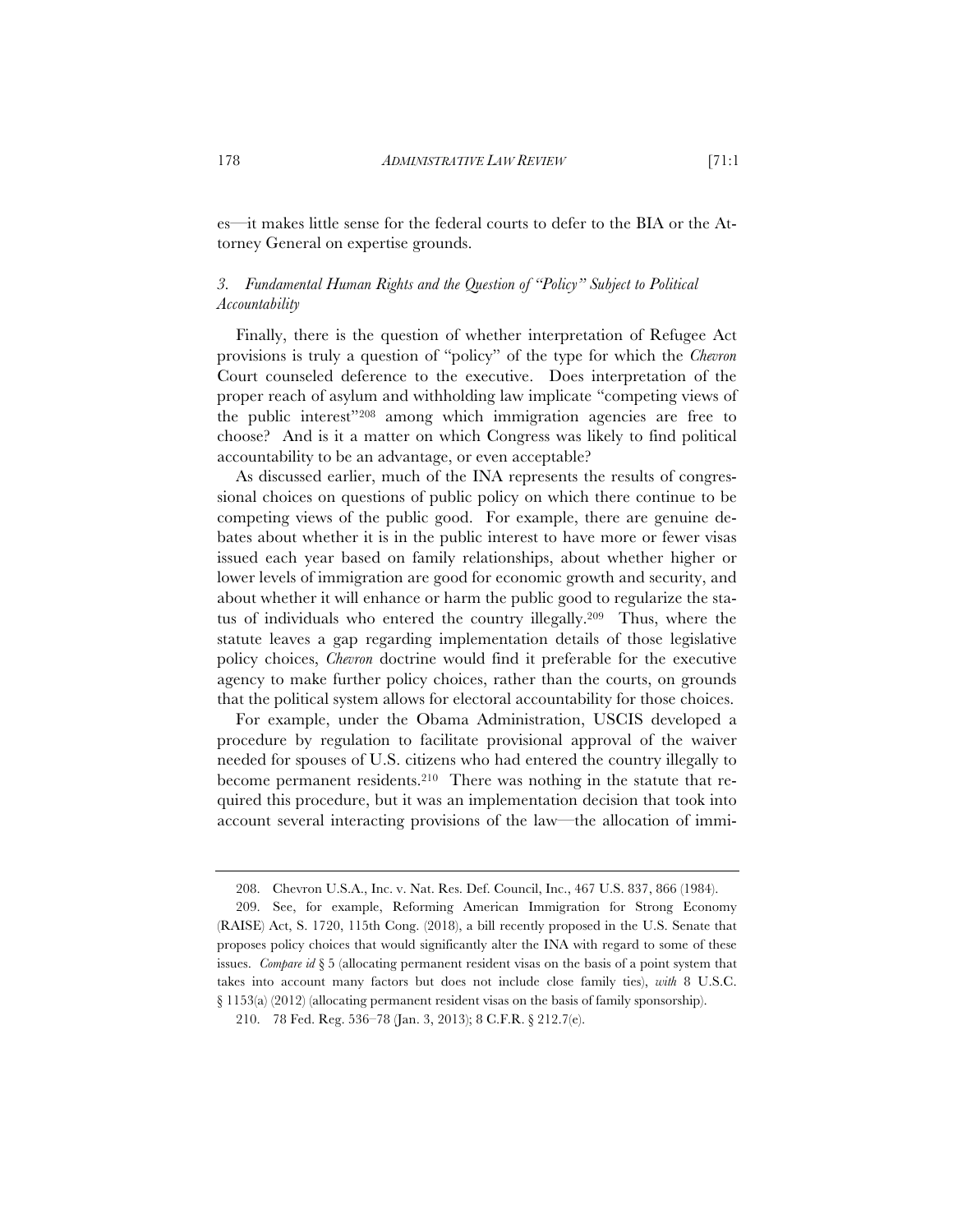grant visas for spouses of U.S. citizens, $2^{11}$  a disqualification for those who had entered illegally from obtaining permanent residence without leaving the country,212 a ban on reentry for someone who has left the country after a period of unlawful presence in the United States,213 and a waiver of that ban.214 In this case, the executive agency filled a procedural gap left by Congress, acting to implement a policy favoring the unification of the families of U.S. citizens. This was an example of a normative, policy-based, prescriptive decision by an executive agency in a matter on which there were competing visions of the public interest. This was one of a series of immigration related policy choices for which the Obama Administration and the Democrats were arguably held accountable in the 2016 election, in which immigration issues featured prominently. Implementation of the Deferred Action for Childhood Arrivals (DACA) program is another.<sup>215</sup>

Contrast these with the provisions of the Refugee Act, which did not implement policies chosen freely by Congress, but rather serve to incorporate the nation's non-negotiable obligations under the Refugee Convention. Implementing that Act, then, the Executive is no freer than Congress was to make decisions to favor or disfavor policies of its own choosing to affect the meaning of those obligations. While there are aspects of asylum and withholding law that go beyond Convention requirements on which there is room to legislate policy choices, to the extent that INA provisions derive from the Refugee Convention, the Executive is obligated to implement them in accordance with the nation's treaty responsibilities. This is a fundamental difference between the INA's refugee provisions and many other parts of the statute. The Convention-based provisions do not represent independent policy choices, and it is incumbent on the courts to engage in robust review to ensure that the Executive's interpretations comply with the nation's international obligations and with the intent of Congress to fulfill

<sup>211. 8</sup> U.S.C. § 1153(a).

<sup>212.</sup> *Id.* § 1255(a) (requiring inspection and admission or parole for eligibility to adjust to permanent resident status).

<sup>213.</sup> *Id.* § 1182(a)(9)(B)(i).

<sup>214.</sup> *Id.* § 1182(a)(9)(v).

<sup>215.</sup> *See, e.g.*, Diana C. Mutz, *Status Threat, Not Economic Hardship, Explains the 2016 Presidential Vote*, PROC. NAT'L ACAD. SCI. (Apr. 23, 2018), http://www.pnas.org/content/early/ 2018/04/18/1718155115; Philip Klinkner, *Yes, Trump's Hard-Line Immigration Stance Helped Him Win the Election — But It Could Be His Undoing*, L.A. TIMES (Apr. 17, 2017), http://www.latimes.com/opinion/op-ed/la-oe-klinker-immigration-election-20170417 story.html.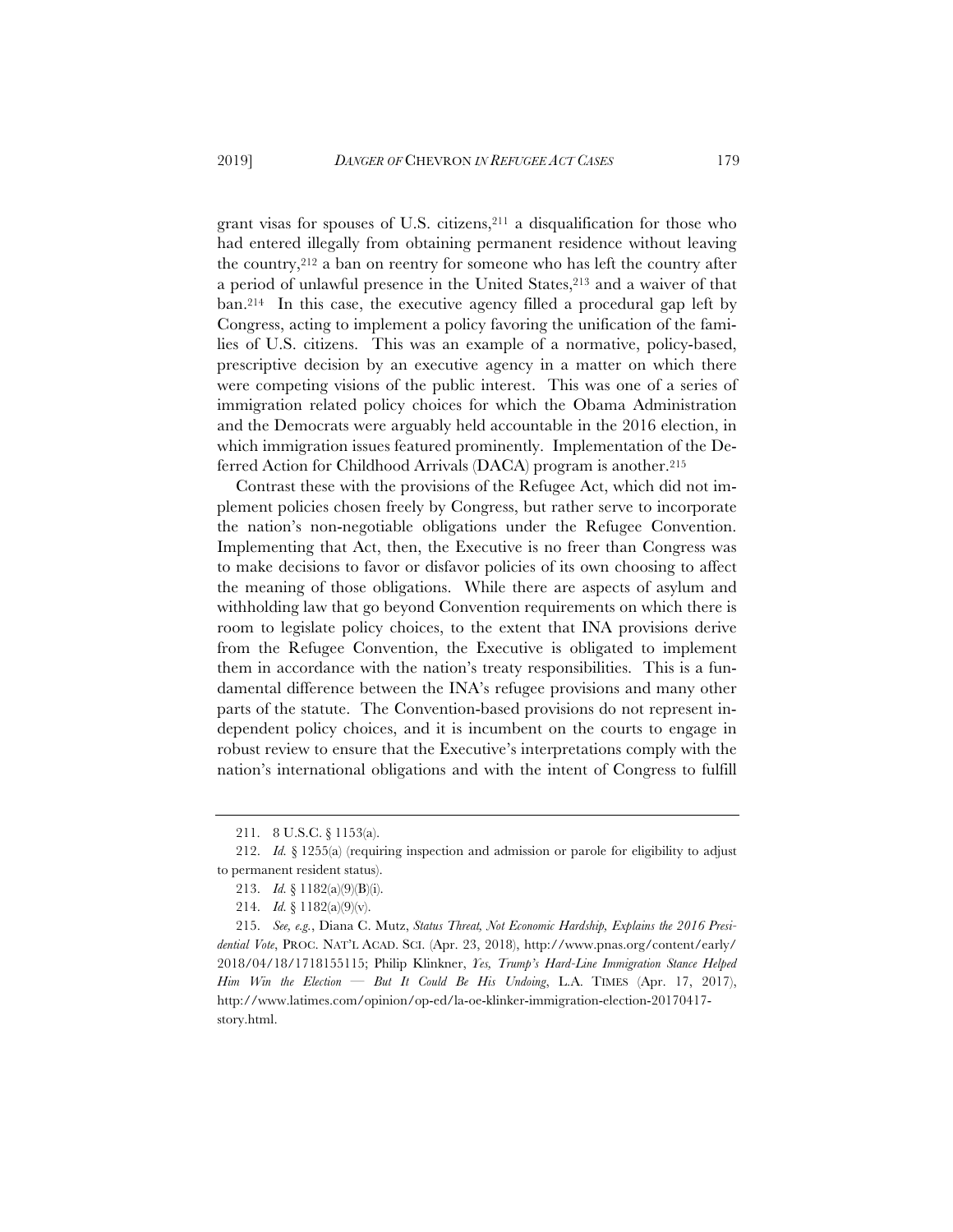those obligations.

Another indication that Refugee Act provisions are not the type of "policy" matters contemplated by the *Chevron* Court is the inappropriateness of political accountability as a value in decisionmaking about the fundamental right to humanitarian protection. The *Chevron* Court presumed that political accountability would be preferable for the decider of the policy questions it envisioned—to reflect the will of the majority on substantive questions of normative importance.216 Yet the will of the majority has never been a useful touchstone in the protection of persecuted minorities. To the contrary, in many cases political accountability and pressure are likely to be negative influences and actually impair the quality of protection decisions for vulnerable individuals who may defy majority expectations in some way. Asylum and withholding of removal law are specifically intended to protect individuals with minority political views, those with unpopular religious beliefs or practices, and members of marginalized social groups such as those who defy gender norms, all of whom face serious harm and sometimes even the threat of death because of who they are and what they believe. The protection of these vulnerable outsiders is the last context in which we should want political accountability to influence decisionmaking.

Furthermore, large movements of refugee populations can and do evoke large-scale political opposition that has nothing to do with the legitimacy of their claims as refugees, as evidenced by the backlash against Syrian refugees in both Europe and the United States.217 Another example is the treatment of mainly Central American asylum seekers who have arrived at the southwest U.S. border in recent years. Successive federal administrations have made a series of decisions designed to discourage these applicants from arriving and from seeking protection, at least in part because of the political ramifications of the administration being seen as weak on immigration issues and out of control of the border.218 These decisions had

218. For a time, the Obama Administration explicitly justified its policy of detaining women and children who turned themselves into Customs and Border Protection agents as a

<sup>216.</sup> *See, e.g.*, Kenneth Starr, *Judicial Review in the Post-*Chevron *Era*, 3 YALE J. ON REG. 283, 312 (1986) (citing Pappas, *supra* note 75, at 979 n.6) (executive deference allows an agency to pursue "what it perceives to be the will of the people").

<sup>217.</sup> *See, e.g.*, Ashley Fantz & Ben Brumfield, *More than Half the Nation's Governors Say Syrian Refugees Not Welcome*, CNN (Nov. 19, 2015), https://www.cnn.com/2015/11/16/world/ paris-attacks-syrian-refugees-backlash/index.html); Laura Pitel, Asser Khattab & Erika Solomon, *Syrian Refugees Under Pressure as Neighbours' Goodwill Runs Out*, FIN. TIMES (Mar. 5, 2018), https://www.ft.com/content/bf696a82-1d47-11e8-956a-43db76e69936.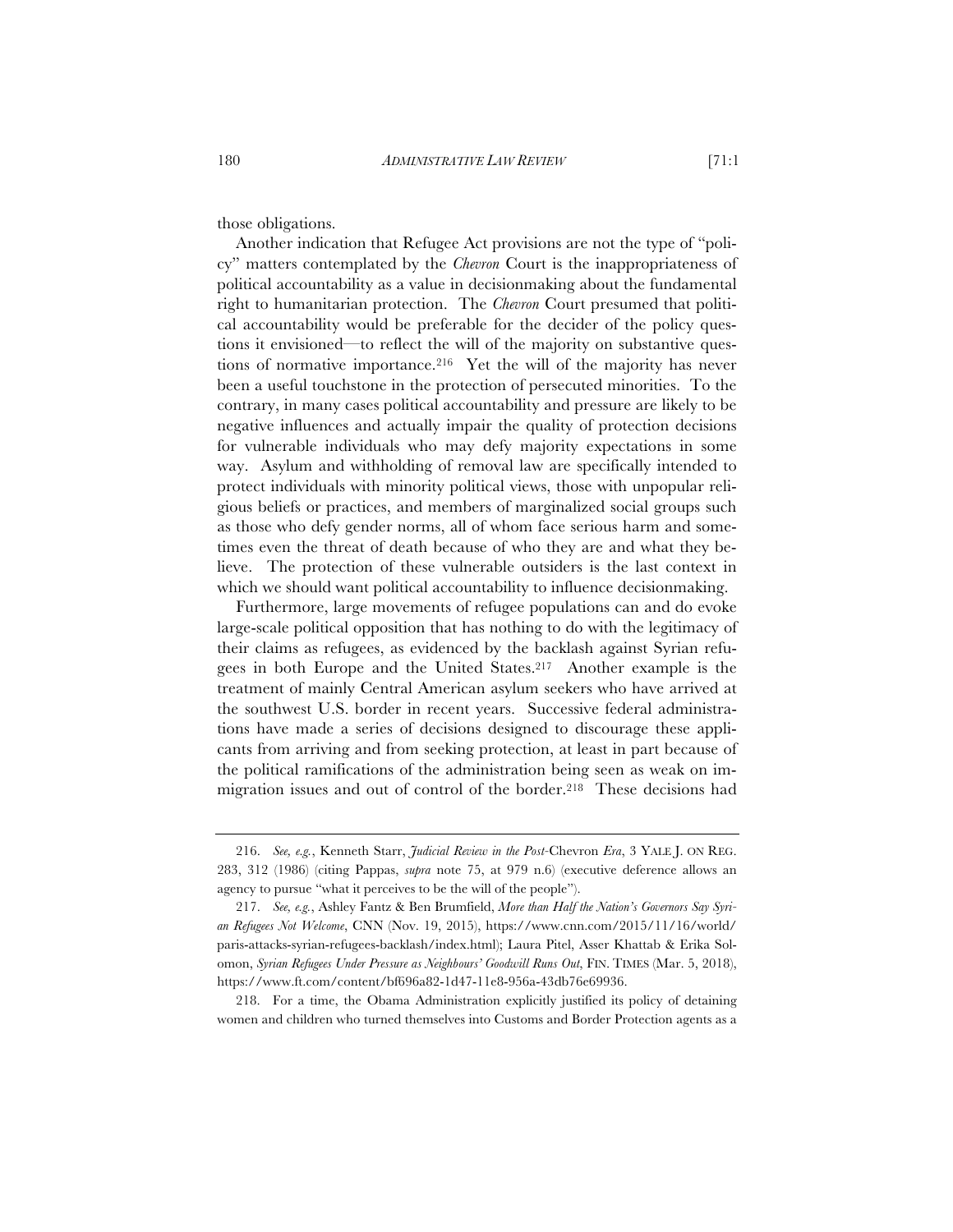nothing at all to do with the legitimacy of the protection claims these applicants asserted but rather represented efforts by politically accountable leaders to restrict access to protection for political purposes.

The role of the courts in guaranteeing individual humanitarian protection is analogous to their role in the civil rights context, where it has long been recognized that a higher level of protection and scrutiny is appropriate for discrete, insular, and vulnerable minorities.219 Asylum seekers are universally disenfranchised, by definition, as individuals who are outside their countries of citizenship. The Supreme Court has noted that because "noncitizens cannot vote, they are particularly vulnerable to adverse legislation."220 It follows that they are—equally by definition—not able to advance their own interests through normal political channels, rendering meaningless for them the justification and any purported advantage factored into *Chevron* doctrine of having those interests decided by the political branches of government. The political vulnerability of individuals seeking humanitarian protection requires both the application of the international Convention establishing their basic individual rights as refugees *and* robust, independent judicial review exercised without fear of political repercussion. These dynamics—together with consideration of the prosecutorial role of the Justice Department and the lack of a meaningful interpretive advantage in the BIA or the Attorney General over the courts—weigh heavily in favor of a Step Zero finding that *Chevron* deference to the politically accountable executive is inappropriate in the refugee context.

means of deterring further asylum seekers from making the journey to the United States. *See* Order, R.I.L-R. v. Johnson, No. 1:15-cv-00011-JEB (D.D.C. Feb. 20, 2015) ("Defendants are hereby ENJOINED from detaining class members for the purpose of deterring future immigration to the United States and from considering deterrence of such immigration as a factor in such custody determinations"). This policy was applied to the applicants regardless of the merits of their asylum claims and regardless of the fact that 88% of the families passed an interview establishing that they had a credible fear of persecution in their country. Regarding the rate of positive credible fear interviews, see Sessions Remarks to EOIR, *supra* note 2.

<sup>219.</sup> *See* United States v. Carolene Prods. Co., 304 U.S. 144, 152–53 n.4 (1938).

<sup>220.</sup> INS v. St. Cyr, 533 U.S. 289, 315 n.39 (2001) (citing Stephen H. Legomsky, *Fear and Loathing in Congress and the Courts: Immigration and Judicial Review*, 78 TEX. L. REV. 1615, 1626 (2000)). *See generally* Paul Chaffin, *Expertise and Immigration Administration: When Does*  Chevron *Apply to BIA Interpretations of the INA?*, 69 N.Y.U. ANN. SURV. AM. L. 503 (2013).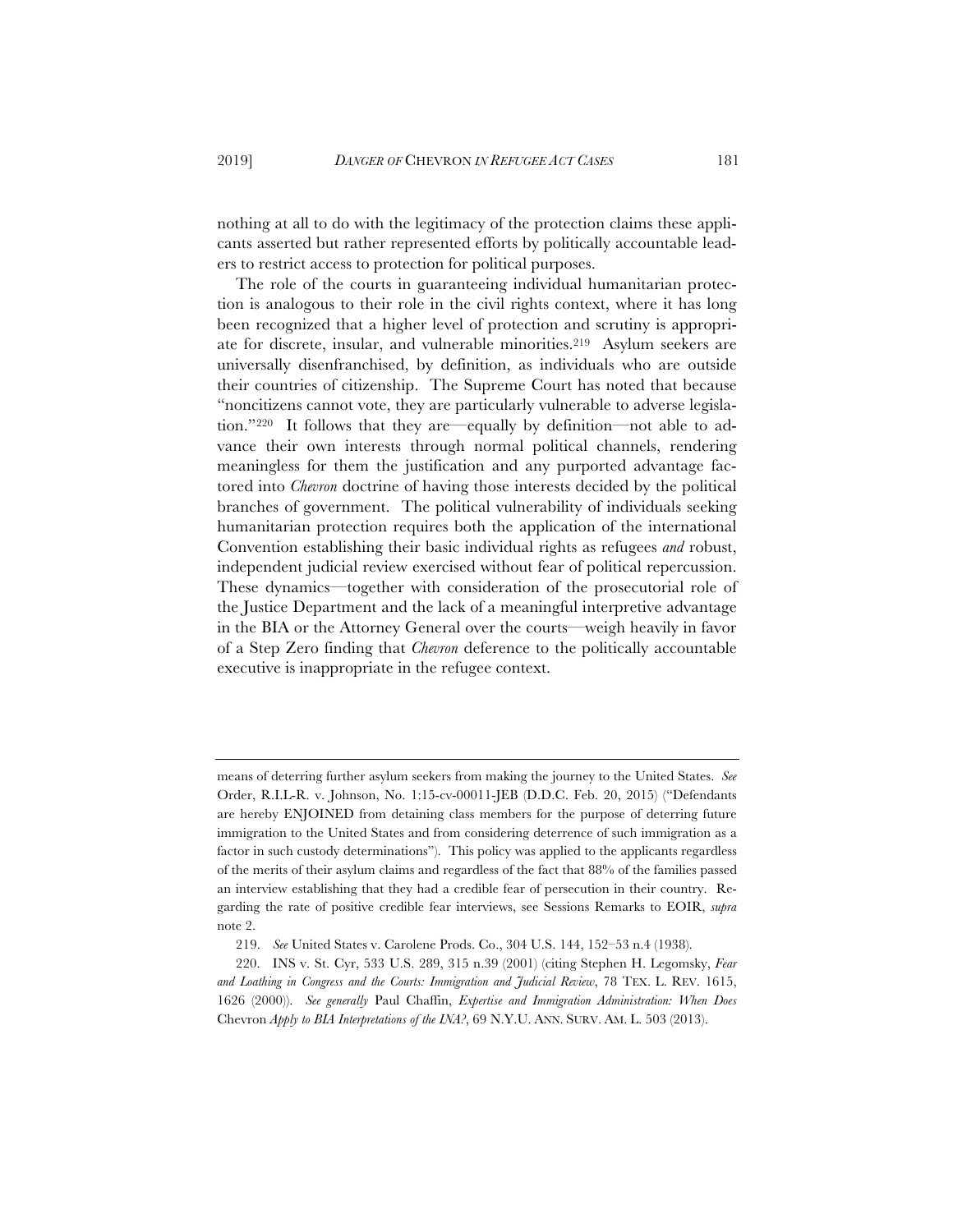Even if a court were to go beyond these Step Zero considerations and find it appropriate to apply *Chevron* deference to the Justice Department's interpretation of asylum and withholding provisions, *Chevron*'s Step One analysis calls for rigorous analysis of the statutory provisions before any deference comes into play. Courts are to employ the ordinary tools of statutory construction to determine the intent of Congress on a particular question.

As a general matter, in the asylum and withholding context, the Supreme Court has already held that "one of Congress' primary purposes [in passing the Refugee Act of 1980] was to bring United States refugee law into conformance with the 1967 United Nations Protocol Relating to the Status of Refugees."221 The Court majority came to this conclusion on the basis of the textual structure of the statute, which included a number of nearly verbatim provisions from the Refugee Convention, and of numerous statements of intent from the legislative history.<sup>222</sup> Following immediately upon its finding of a manifest congressional intent to comply with international law, the Court concluded that it was "thus appropriate to consider what the phrase 'well-founded fear' means *with relation to the Protocol*."223 This simple sentence has profound consequences for how we think about what Congress was doing in passing the Refugee Act. To the extent that it was incorporating the obligations of the Protocol into domestic law, Congress was *not* freely exercising its constitutional legislative authority to make policy choices; rather it was importing the substantive provisions already chosen by the drafters of the Refugee Convention and already agreed to by the President who signed the Convention and the Senate which ratified it. Therefore, it was appropriate for the Court to look to the Protocol for the meaning of the phrase "well-founded fear" because the Protocol and the Convention—rather than Congress's policy choices—were the substantive source of the statutory provisions.

This insight, that Congress was implementing already existing, external obligations in the Refugee Act rather than its own policy choices, in turn, has important consequences for how we should think about the provisions for *Chevron* purposes. For Step One purposes, as the majority in *Cardoza-Fonseca* recognized, it supports a statutory interpretation process that looks

<sup>221.</sup> INS v. Cardoza-Fonseca, 480 U.S. 421, 436 (1987).

<sup>222.</sup> *Id.* at 437.

<sup>223.</sup> *Id.* (emphasis added).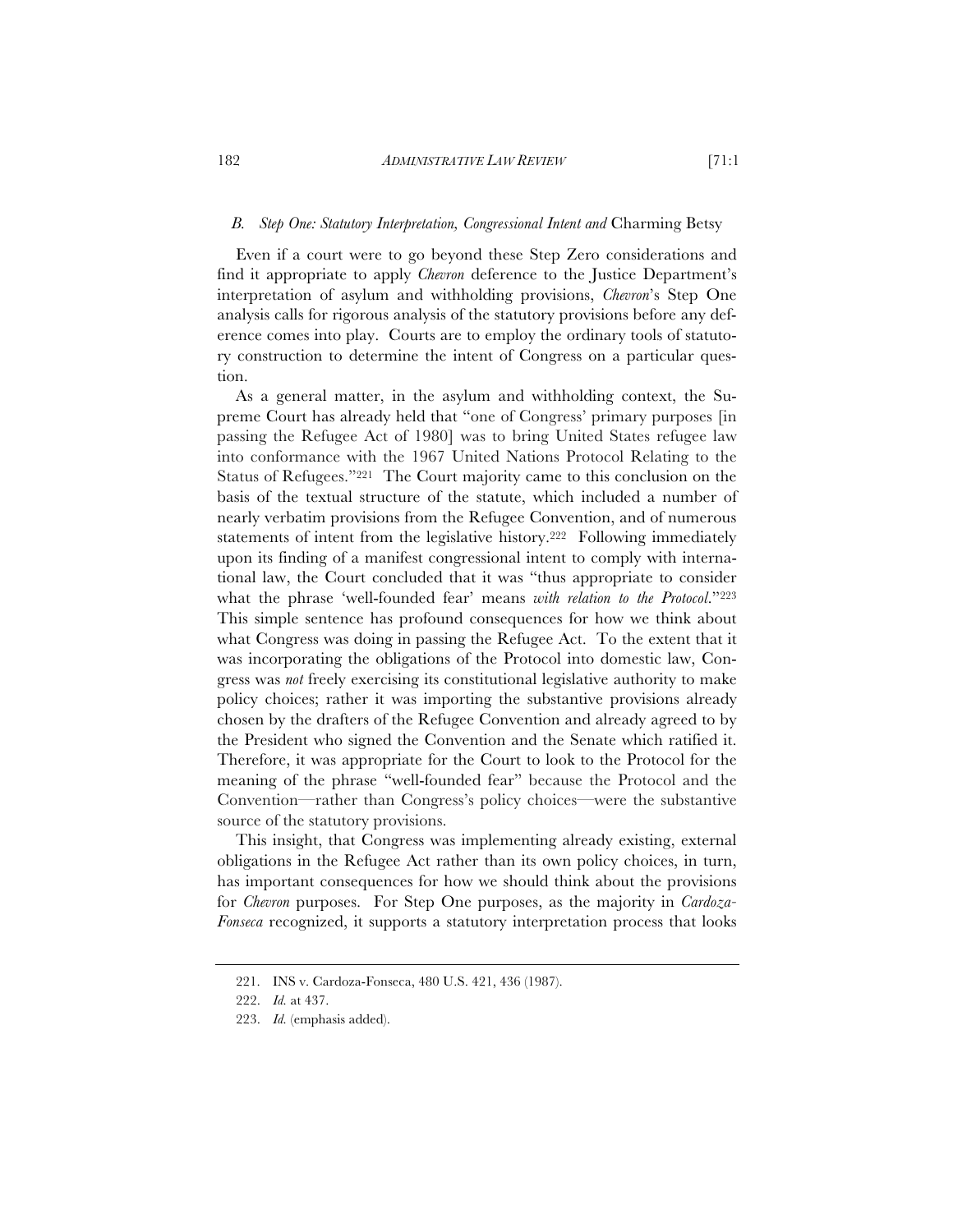to international understandings of Convention obligations, to identify with what it was that Congress intended to comply. Reference to international law sources and to the interpretations of sister signatory nations and judicial bodies thus assist a court in applying the "ordinary canon of statutory interpretation" that provisions should be interpreted to carry out the intent of Congress. To the extent that courts can use those international sources to construe the meaning of terms in the statute,  $224$  they are engaging in simple statutory interpretation under *Chevron* Step One, identifying the expressed intent of Congress, and the question of deference to an agency interpretation does not arise.225

<sup>224.</sup> Such sources could include UNHCR guidance, as well as the statutes and court decisions of other signatory nations and international tribunals such as the Inter-American Court of Human Rights and the European Court of Human Rights. See the discussion of *Abbott v. Abbott*, *infra* note 236–243 and accompanying text, for an example of the use of such sources by the Supreme Court in interpreting a statute that derives from international treaty obligations.

<sup>225.</sup> It should be noted that this reference to international sources has never been noncontroversial. Justice Scalia, though concurring in the opinion in *Cardoza-Fonseca*, disagreed vigorously with the majority on its reliance on extra-statutory sources to determine congressional intent. He took the textualist position that the statute itself conveyed its meaning and that reference to legislative history, purpose, and the underlying Protocol was therefore both unnecessary and unwise. *Cardoza-Fonseca*, 480 U.S. at 452–55. This difference of opinion would persist in *Chevron* jurisprudence down through the years. Justice Scalia would famously maintain his suspicion of extra-textual sources for divining congressional intent—indeed of the ability of any court to know Congress's intent at all—and insist on reliance on the statutory text alone. Scalia, *supra* note 70, at 517; *see* Gluck, *supra* note 102, at 82 ("Textualism's founders were heavily influenced by the legal realists, who argued that collective legislative intent is an impossible notion."). By the same token, Justice Stevens, writing decades after *Cardoza-Fonseca*, confirmed again his position that even where a statute is silent, it can be appropriate to use other sources to determine congressional intent in *Chevron*'s Step One. Negusie v. Holder, 555 U.S. 511, 532 (2009) (Stevens, J., concurring in part, dissenting in part). Nonetheless, the Court as a whole undoubtedly shifted in a textualist direction during Justice Scalia's tenure. *See* Gluck, *supra* note 102, at 66 (arguing that the entire Supreme Court now accepts a textualist approach to statutory interpretation: "The real divide is over how a Court that unanimously agrees on the priority of text-focused interpretation sees its *own role* in relation to Congress's written plans."). The Court has generally not taken anything more than "guidance" from international sources of law to understand the underlying provisions of the Convention or to interpret the INA's asylum or withholding of removal provisions. INS v. Aguirre-Aguirre, 526 U.S. 415, 427 (1999) (holding that the "[t]he U.N. Handbook may be a useful interpretative aid, but it is not binding on the Attorney General, the BIA, or United States courts").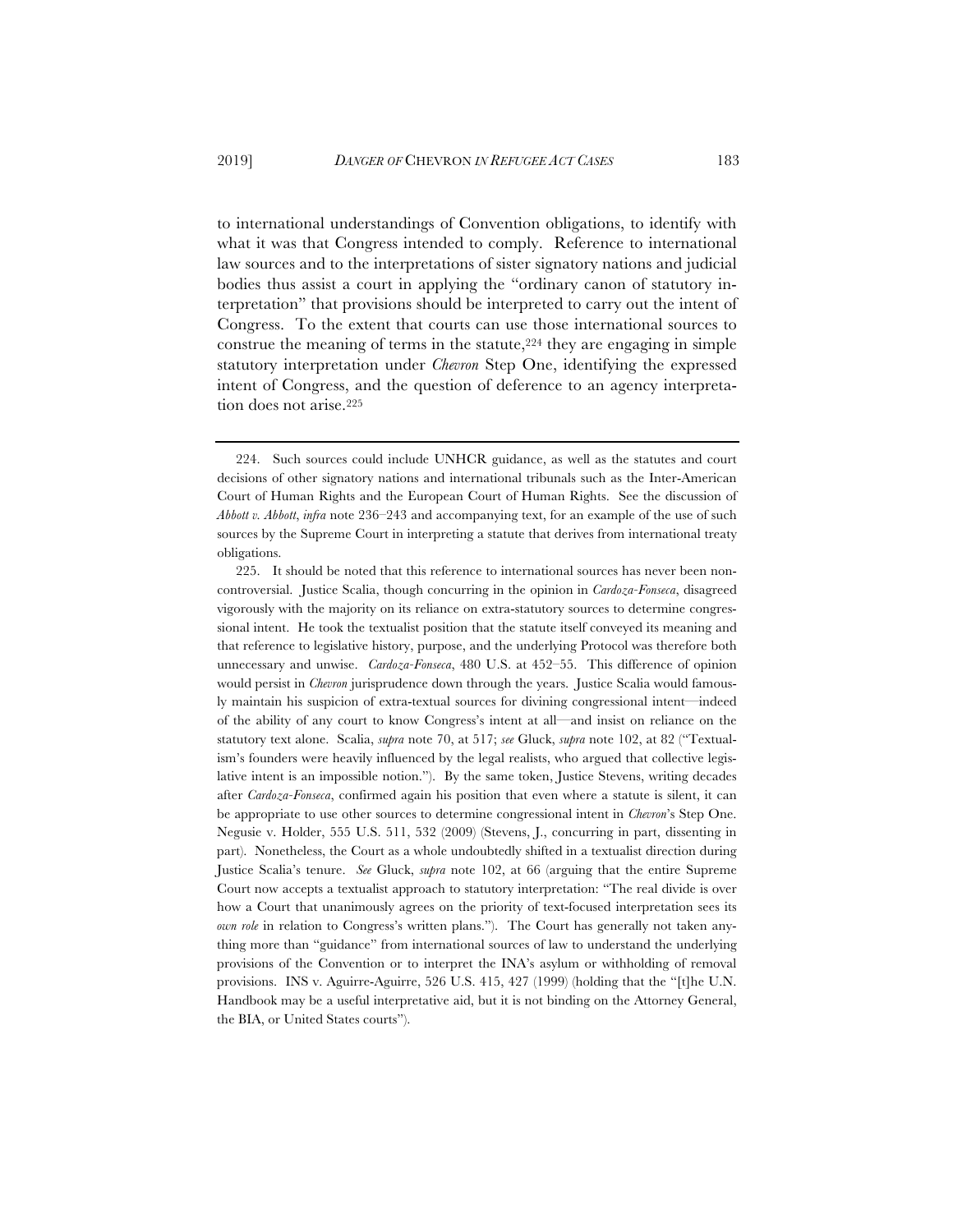#### 184 *ADMINISTRATIVE LAW REVIEW* [71:1

However, general reference to the intent of Congress is not the only "ordinary canon[] of statutory construction" that supports reference to international and comparative authority in interpreting asylum and withholding provisions under *Chevron*'s Step One.226 The 1804 case *Murray v. The Schooner Charming Betsy*<sup>227</sup> and its progeny established the principle that statutes should be construed where possible to avoid conflict with international law.228 This case law is rooted in the Supremacy Clause of the Constitution, which provides: "This Constitution, and the Laws of the United States which shall be made in Pursuance thereof; *and all Treaties made*, or which shall be made, under the Authority of the United States, shall be the supreme Law of the Land . . . ."229 Relying on this constitutional prioritizing of treaty law, the Supreme Court in *Charming Betsy* held that "an act of Congress ought never to be construed to violate the law of nations if any other possible construction remains . . . ."230 And while it is true that Congress can choose to enact domestic law that conflicts with international law, it must give a clear indication of that intent in order to do so.231 Absent express language indicating such an intent, statutes should not be interpreted to conflict with international obligations.232 This principle has become a "classic tenet of statutory interpretation"233 based on the assumption that Congress takes into account the nation's treaty obligations and the sovereign interests of other nations when it legislates.234 Courts thus can, should, and do look to international law to interpret a statute that incorporates treaty obligations.235

The Supreme Court did just that not long ago in *Abbott v. Abbott*,<sup>236</sup> a case

229. U.S. CONST. art. VI, cl. 2 (emphasis added).

233. SNR Roulements v. United States, 341 F. Supp. 2d 1334, 1341–42 (Ct. Int'l Trade 2004).

234. Sale v. Haitian Ctrs. Council, 509 U.S. 155, 178 (1993) (acknowledging that a treaty obligation could provide the "controlling rule of law" over a narrower statutory provision); *see also* F. Hoffmann-La Roche Ltd. v. Empagran S.A., 542 U.S. 155, 164 (2004) (assuming legislators take account of the legitimate sovereign interests of other nations, citing, *inter alia*, *Charming Betsy*).

235. *Hoffmann-La Roche*, 542 U.S. at 164–65.

236. 560 U.S. 1, 5 (2010).

<sup>226.</sup> *Cardoza-Fonseca*, 480 U.S. at 449.

<sup>227. 6</sup> U.S. 64 (1804).

<sup>228.</sup> *Id.* at 118.

<sup>230. 6</sup> U.S. at 118.

<sup>231.</sup> Fed. Mogul Corp. v. United States, 63 F.3d 1572, 1581 (Fed. Cir. 1995).

<sup>232.</sup> *Id.*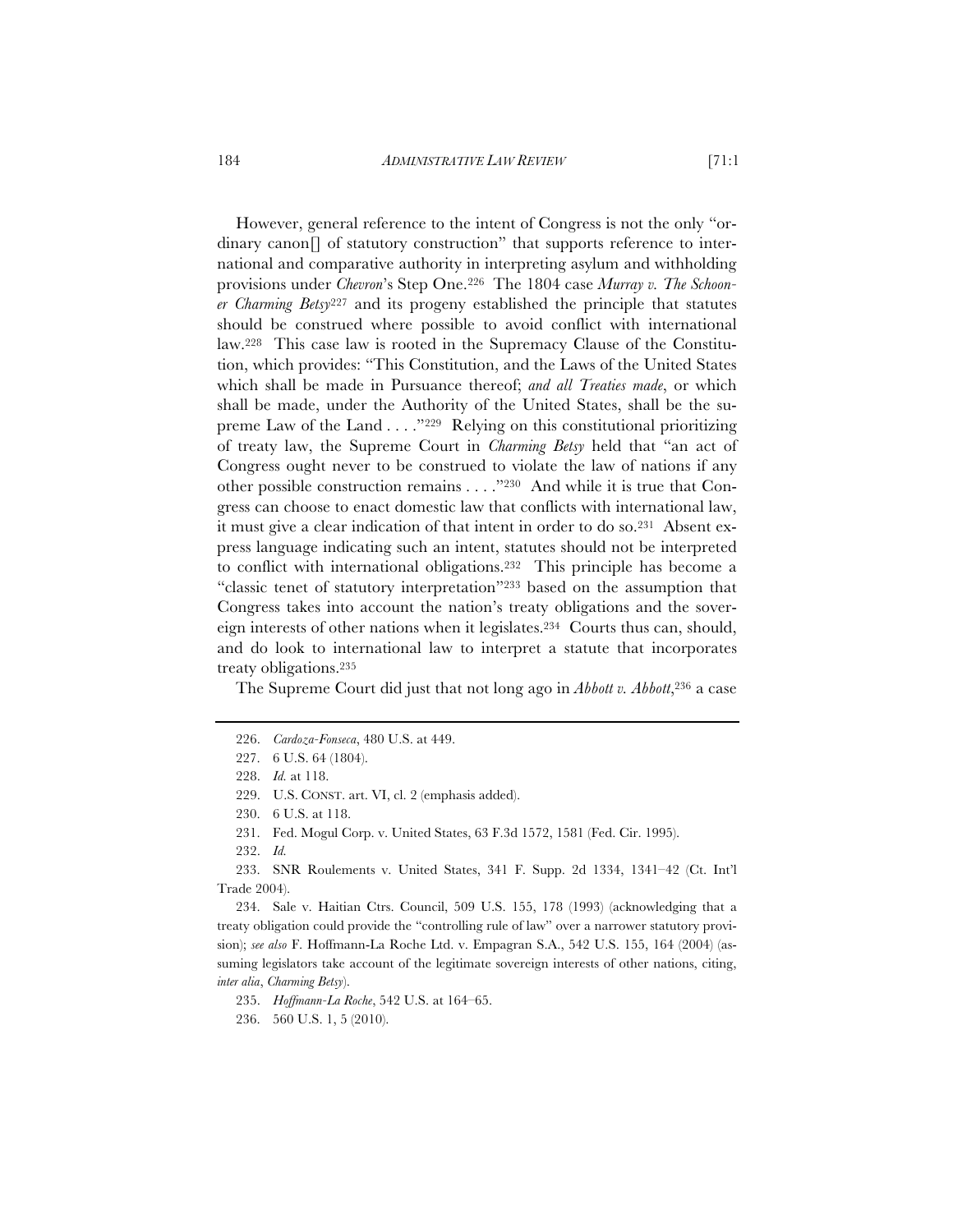involving a U.S. statute that incorporated the Hague Convention on Civil Aspects of International Child Abduction.237 The Court unabashedly looked to interpretations of the Hague Convention's requirements in order to interpret the U.S. statute.238 It appealed to ordinary principles of treaty interpretation and considered the text of the Convention, the views of the U.S. State Department on the meaning of the Convention, decisions of sister signatory states, and the purposes of the Convention.239 Though there was an incorporating statute, the Court spent the first six pages of its legal analysis interpreting the Convention rather than the statute.240 And while it gave "great weight" to the Department of State's interpretation, it was the Department's interpretation *of the Convention*, not of the statute, that the Court considered.241 The Court also looked to international consensus on the meaning of certain aspects of the Convention that developed after the Convention was drafted, relying on materials from scholars, international meetings, articles, and books.242 And it interpreted the Convention in light of its stated purpose of preventing the wrongful removal of children across international borders.243

In the same way, courts should look to international and comparative law as authoritative sources in interpreting language imported into the INA from the Refugee Convention, as did Justice Stevens in *Cardoza-Fonseca* and analogous to what the Court did in *Abbott*.244 This would require a recali-

<sup>237.</sup> International Child Abduction Remedies Act (ICARA), 22 U.S.C. § 9001 (2014) (originally codified at 42 U.S.C. § 11601 (1988) (incorporating the Hague Convention on the Civil Aspects of International Child Abduction, Oct. 25, 1980)).

<sup>238.</sup> *See id.*

<sup>239.</sup> *Abbott*, 560 U.S. at 9–10, 15–20.

<sup>240.</sup> *Id.* at 8–13.

<sup>241.</sup> *Id.* at 15.

<sup>242.</sup> *Id.* at 18–19.

<sup>243.</sup> *Id.* at 11.

<sup>244.</sup> *See* Fatma E. Marouf, *The Role of Foreign Authorities in U.S. Asylum Adjudication*, 45 N.Y.U. J. INT'L L. & POL. 391, 417 (2013). Ambiguities remaining in the Convention-based language represent unresolved details passed along from the international instrument itself, and the international community is the proper locus of an ongoing interpretive, adjudicative process to flesh out the meaning of the Convention's provisions. As national and international bodies around the world interpret the Convention's language, they build a body of authority on the proper meaning of the Convention. It is fair to assume that Congress intended that the Refugee Act would ensure compliance with the international obligations of the United States under the Convention on an ongoing basis and in conformity with evolving international understandings of the Convention's demands.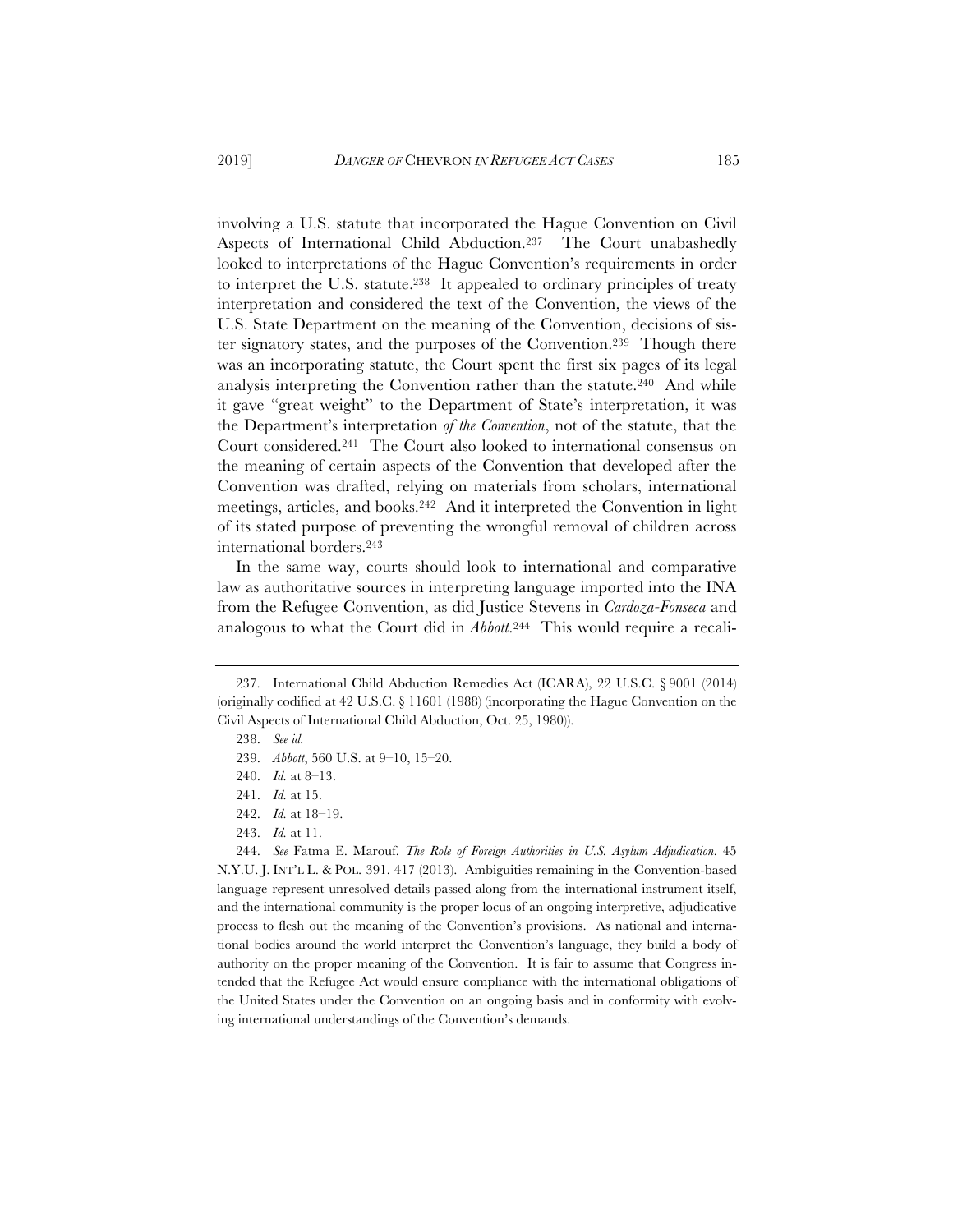bration of the way courts and the BIA have treated such sources in much of the Refugee Act jurisprudence, in which they have often been willing to bat down guidance or interpretations from non-U.S. sources as "non-binding" without engaging them substantively.245 Asylum decisionmakers would need to treat as persuasive the guidance of international bodies such as the United Nations High Commissioner for Refugees (UNHCR) and decisions of regional human rights bodies such as the Inter-American Commission and Court of Human Rights and the European Court of Human Rights, as well as the interpretations of those obligations as incorporated into the domestic law of sister signatory states.246 Finally, just as the Supreme Court did in *Abbott*, adjudicators would have to look to the terms, purpose, and history of the underlying Convention for guidance on interpreting its provisions and, by extension, the INA provisions enacted to incorporate it.<sup>247</sup>

For *Chevron* purposes, this analysis is a Step One enterprise undertaken by a court—ordinary statutory construction in light of congressional intent and employing the *Charming Betsy* canon of statutory interpretation. It is for the court to undertake with no obligation of deference to any agency interpretation. This interpretive context could be contrasted with the interpretation of other undefined or ambiguous terms in the INA, such as "good moral character" or "extreme hardship."248 These (non-Convention-based) terms are, in fact, the product of congressional policy decisions in a more ordinary sense, and are more properly the subject of deference to what

247. *See Abbott,* U.S. 560 at 20. The BIA recently engaged in precisely this type of analysis in its long-awaited *Negusie* decision on the duress exception to the asylum persecutor bar. Matter of Daniel Girmai Negusie, 27 I. & N. Dec. 347 (BIA 2018). Unfortunately, Attorney General Sessions stayed that decision and certified it for Attorney General review, which remains pending as of this moment. Matter of Daniel Girmai Negusie, 27 I. & N. Dec. 481 (A.G. 2018).

<sup>245.</sup> *See, e.g.*, INS v. Aguirre-Aguirre, 526 U.S. 415, 427 (1999); Matter of N-A-I-, 27 I. & N. Dec. 72, 80 n.4 (B.I.A. 2017) ("The UNHCR's opinion is not binding on us or controlling as to our construction of the Act.").

<sup>246.</sup> *See, e.g.*, *Abbott*, 560 U.S. at 16–18 (citing decisions from the English High Court of Justice, the Supreme Court of Israel, The Supreme Court of Austria, the Constitutional Court of South Africa, the Federal Constitutional Court of Germany, the Canadian Supreme Court and appellate courts in Australia, Scotland and France). In *The Role of Foreign Authorities in U.S. Asylum Adjudication*, Fatma Marouf demonstrates such a review of international and comparative sources, canvassing sources on the question of what constitutes a "particular social group" under the Refugee Convention. Marouf, *supra* note 244, at 425– 45.

<sup>248.</sup> *See, e.g.*, 8 U.S.C. §§ 1101(f), 1182(h)(1)(B) (2012).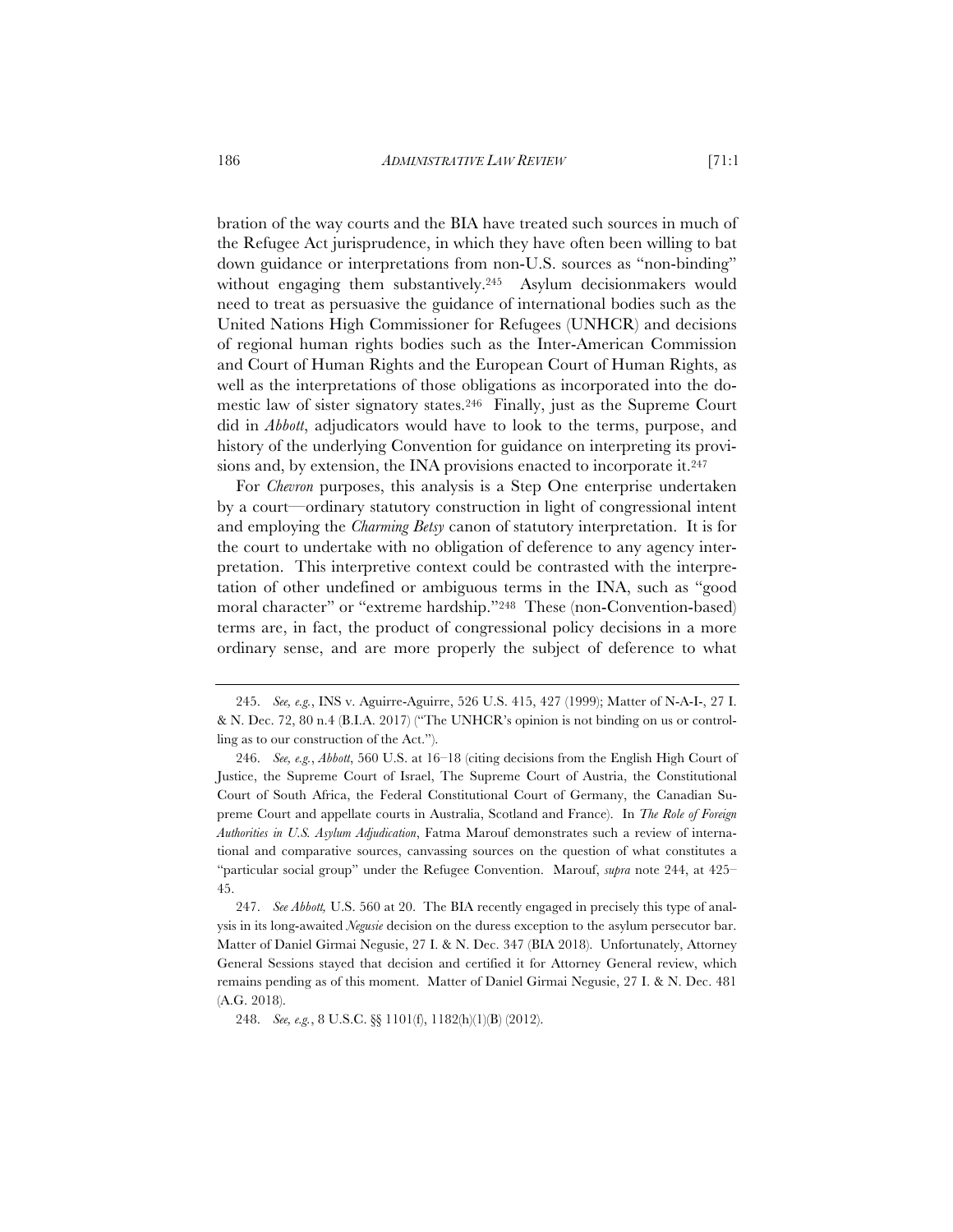Kanstroom calls the agency's "general interpretive discretion."249 In contrast, here, where the terms derive from an external instrument with which Congress signaled its intention to comply, ordinary statutory interpretation weighs in favor of giving courts primary responsibility for construing those terms and of having them consult directly with sources related to that external instrument. This is what the Court did in *Cardoza-Fonseca*, where the process of statutory construction resolved an apparent ambiguity in the statute.250

As noted earlier, the Supreme Court has engaged in similar pre-*Chevron* analysis to discern congressional intent in other (non-Refugee Act) INA provisions. One example is the case of *INS v. St. Cyr* in 2001, where the Court applied statutory construction principles regarding retroactivity and lenity to resolve the question of whether a recent change in the INA should be applied retroactively: "Because a statute that is ambiguous with respect to retroactive application is construed under our precedent to be unambiguously prospective, there is, for *Chevron* purposes, no ambiguity in such a statute for an agency to resolve."251 Because the "normal tools of statutory construction" resolved the question, the Court declined the Justice Department's invitation to accord *Chevron* deference to the agency's retroactive application of the new provision.252

Another, slightly different way of conceptualizing the dynamics created by statutes incorporating international obligations is proposed by Thomas Merrill, who suggests that courts should consider international law obligations in a *Chevron* "Step Zero" analysis in which courts would exercise independent judgment from an agency.253 This would be analogous to the way that courts consider preliminary questions of constitutionality or preemption before considering the agency's views.254 Such an approach would

<sup>249.</sup> Kanstroom, *supra* note 123, at 761.

<sup>250.</sup> INS v. Cardoza-Fonseca, 480 U.S. 421, 446 (1987) ("The question whether Congress intended the two standards to be identical is a pure question of statutory construction for the courts to decide. Employing traditional tools of statutory construction, we have concluded that Congress did not intend the two standards to be identical.").

<sup>251.</sup> INS v. St. Cyr, 533 U.S. 289, 320 n.45, 323–24 (2001) (citing Landgraf v. USI Film Prods., 511 U.S. 244, 264 (1994)) (striking down the BIA's retroactive application of the elimination of the commonly used Section 212(c) waiver for individuals who had resolved criminal cases with the assumption that the waiver would be available to them).

<sup>252.</sup> *Id.* at 320–21 n.45.

<sup>253.</sup> Merrill, *Step Zero*, *supra* note 92, at 785.

<sup>254.</sup> *Id.* at 785 n.189.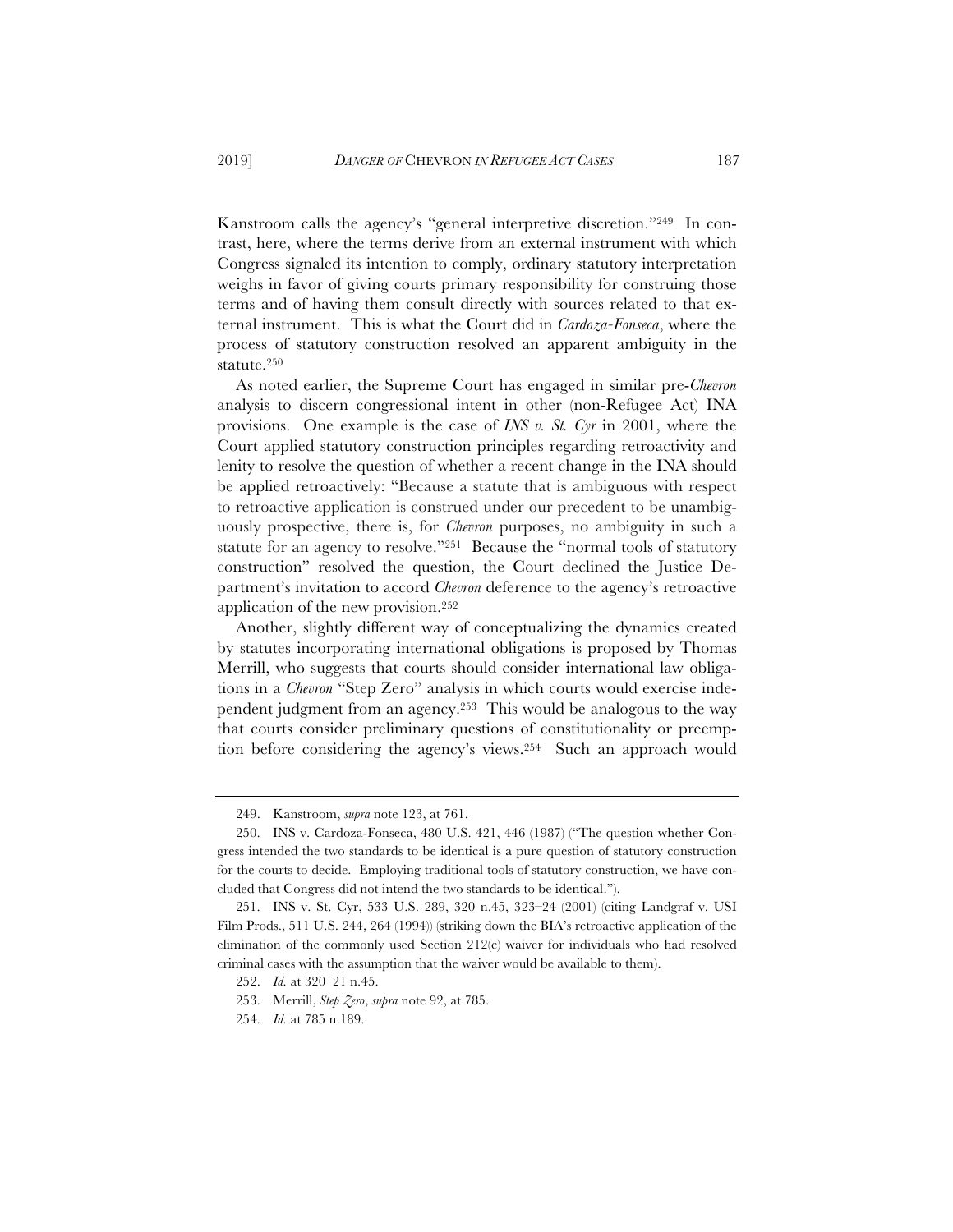acknowledge the growing importance of international human rights instruments as an authoritative legal framework in the last fifty years<sup>255</sup> and it would accord them interpretive primacy as the "law of the land" analogous to the Constitution under the Supremacy Clause.256 This pre-*Chevron* consideration would befit the nature of a framework rooted in fundamental and universal human rights, which operates explicitly as a check on sovereign national powers, usually in the form of the nation's executive power.

The human rights framework operates precisely by *not* deferring to a nation's potentially self-serving interpretations of its own obligations, consistent with a Step Zero *Chevron* analysis, and it would be in keeping with both *Chevron*'s concern for a structural balance of governmental powers and with a Step One *Charming Betsy* analysis.

In sum, at *Chevron*'s Step One, courts are required to make a rigorous effort to interpret a statute before engaging any claim of executive deference. The ordinary canons of statutory interpretation require courts to interpret the INA's asylum and withholding provisions to implement the intent of Congress (to comply with the external obligations of the Refugee Convention) and to avoid conflict with the Convention under *Charming Betsy*. Courts should engage in this analysis directly and without deference to the BIA or the Attorney General, to determine "what the law is."257 And to the extent that international and comparative law sources can clarify the meaning of statutory terms or phrases that derive from the Convention—like "persecution," "well-founded fear," and "particular social group"258 courts should look to and rely on those sources. This *Chevron* Step One (or, arguably, Step Zero) analysis is the province of the courts, which should delve into it without deference to any executive interpretation.259

<sup>255.</sup> *See, e.g.*, BRINGING HUMAN RIGHTS HOME: A HISTORY OF HUMAN RIGHTS IN THE UNITED STATES (Cynthia Soohoo, Catherine Albisa & Martha F. Davis eds., 2009).

<sup>256.</sup> U.S. CONST. art. VI, cl. 2*; see also* Henkin, *supra* note 200, at 886 ("International law is the law of the land.").

<sup>257.</sup> *See* Marbury v. Madison, 5 U.S. 137, 177 (1803) (stating that it is the "duty of the judicial department to say what the law is"); Michigan v. EPA, 135 S. Ct. 2699, 2712 (2015) (Thomas, J., concurring) (holding that *Chevron* gives the Courts the ultimate interpretative authority to "say what the law is").

<sup>258.</sup> Refugee Convention, *supra* note 1, at 152–53.

<sup>259.</sup> This Article has focused on reasons that deference to the Justice Department is not appropriate in refugee determination cases as a general matter. In the case of a specific Justice Department decision on some aspect of asylum or withholding law, there may also be challenges to the reasonableness of the decision even under a *Chevron* Step Two analysis. *See,*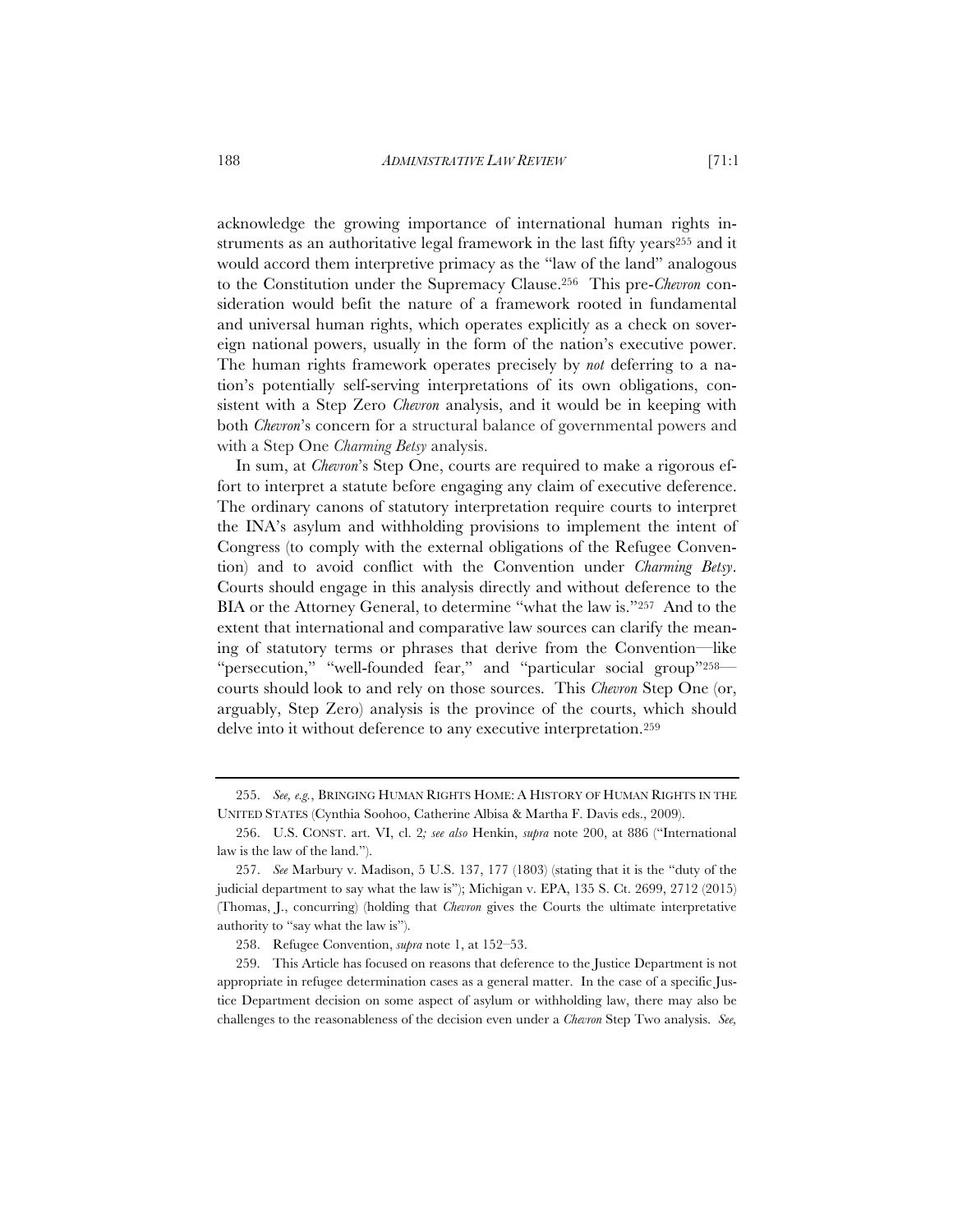## VI. CONCLUSION

The last thirty years have seen an evolution of the rhetoric around and the way people think about immigration in the United States. Political candidates and successive administrations alike have transformed the complex dynamics of human migration—the constellation of such push and pull factors as family, opportunity, physical danger, political movements, poverty, economic markets, natural disasters, social dynamics, and personal initiative—into a simplistic question of law and order: "What part of 'illegal' don't you understand?" Immigration—specifically immigration enforcement—has become one of the most potent political issues of the day, wielded often by politicians who have no deep experience with the realities of immigration or the communities most affected by it, but who recognize the power the issue has to mobilize political support by defining a clear "us" in opposition to a clear "them." Anyone in unlawful immigration status is deemed to be irredeemably a "lawbreaker." The immigration agencies, under intense political pressure and with the justification that they are "restoring law and order," focus on combating fraud and on detaining, expelling, or removing anyone who is out of lawful immigration status. Under the past three administrations, this has even included dedication of considerable Justice Department resources to the actual criminal prosecution of tens of thousands of unauthorized border crossers, culminating in the Trump Administration's "zero tolerance" commitment to criminally prosecute every unauthorized crosser.

With regard to refugee protection specifically, this criminalization of immigration has highlighted longstanding dilemmas inherent in a system that entrusts humanitarian protection to the very agencies charged with the hyper-politicized task of enforcing border control. The dilemmas arise because *border entry laws are not the totality of our immigration law*. The INA requires the protection of vulnerable refugees just as much as it prohibits unlawful entry. We need the same kind of rigor in enforcing the treaty-based obligation to protect as we see in enforcing entry restrictions; that obligation is equally part of a "lawful" immigration system. If anything, asylum and withholding provisions are *less* open to executive interpretation as a

*e.g.*, *Michigan v. EPA*, 135 S. Ct. at 2712 (declining to defer under *Chevron* Step Two, finding the agency failed to operate within the bounds of reasonable interpretation). Many of the Courts of Appeals that declined to defer to *Matter of Silva-Trevino* did so on grounds that the Attorney General's interpretation was unreasonable; *see* Matter of Cristoval Silva-Trevino, 26 I. & N. Dec. 550, 553 (A.G. 2015).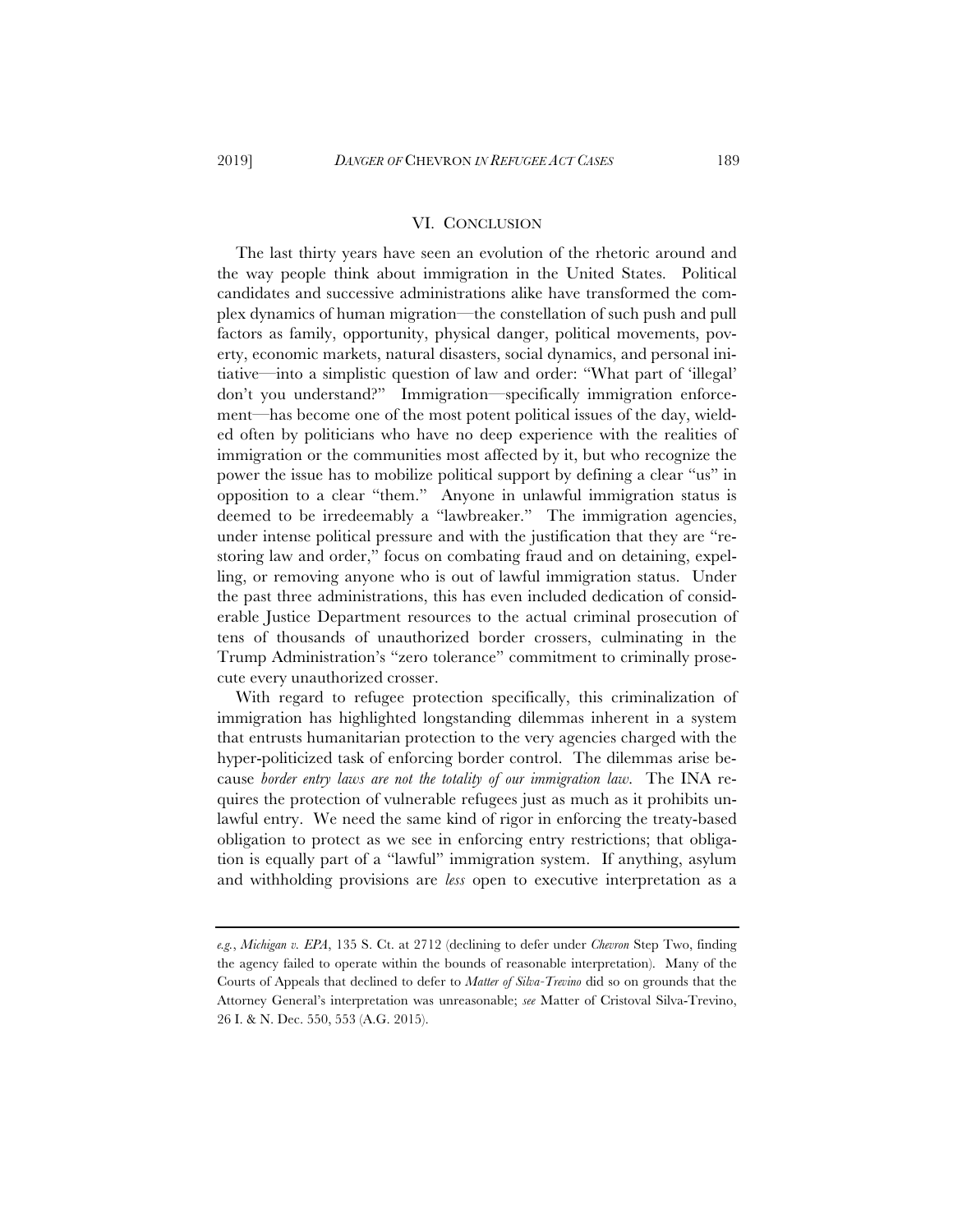constitutional matter than other parts of the INA, because they reflect treaty obligations, which are—indisputably when they have been incorporated into a federal statute—the "supreme law of the land." And yet the executive agencies have few political incentives to rigorously enforce the protection of these vulnerable people, who have no vote and little influence in the political system. To the contrary, agencies and administrations have very powerful incentives to run roughshod over this protection, to reap the benefit of public perceptions of strong border control.

The *Chevron* Court's fundamental concern was for the proper balance of powers between the branches of government. Since 1984, the Court has recognized that executive deference does not automatically extend to every agency on every type of question. Where there are reasons to doubt that Congress would have intended to give an agency unchecked power over a particular question, the Court has recognized the important judicial role of rigorous review. And on the question of humanitarian protection under the Refugee Act, there are indeed a number of reasons to believe that Congress did not intend to delegate unchecked interpretive power to the immigration enforcement agencies.

First, there is reason to believe that Congress would not have entrusted unchecked authority over the protection of the fundamental human rights of vulnerable and politically powerless migrants to the very enforcement agencies charged with combating irregular migration. The Immigration Court system is located firmly within the Department of Justice, one of the principal immigration enforcement agencies, and it is under the direct institutional control of the Attorney General, the nation's chief law enforcement officer—and a politically appointed Cabinet member closely tied to the President. The Attorney General has both the power and the political incentives to shortchange asylum seekers in favor of border control. Former Attorney General Sessions' recent decision in *Matter of A-B-* is a clear attempt to cut off asylum protection—as that has been recognized through the regular adjudicatory process of the Board, no less—for survivors of domestic violence and gang related violence. Sessions articulated a priority of limiting access to the asylum process and tied this priority explicitly to the political mandate he saw President Trump as having received in the election—to shut down irregular migration at the border.

I do not intend with this argument to question the good faith of many of the individual attorneys, judges and Board Members who work within the Immigration Court system day after day. Many fight valiantly to ensure due process and a fair application of the law to the thousands of individuals who appear before them. But it is worth noting that the structure of their agency *contributes* to the difficulty of their performing their jobs well rather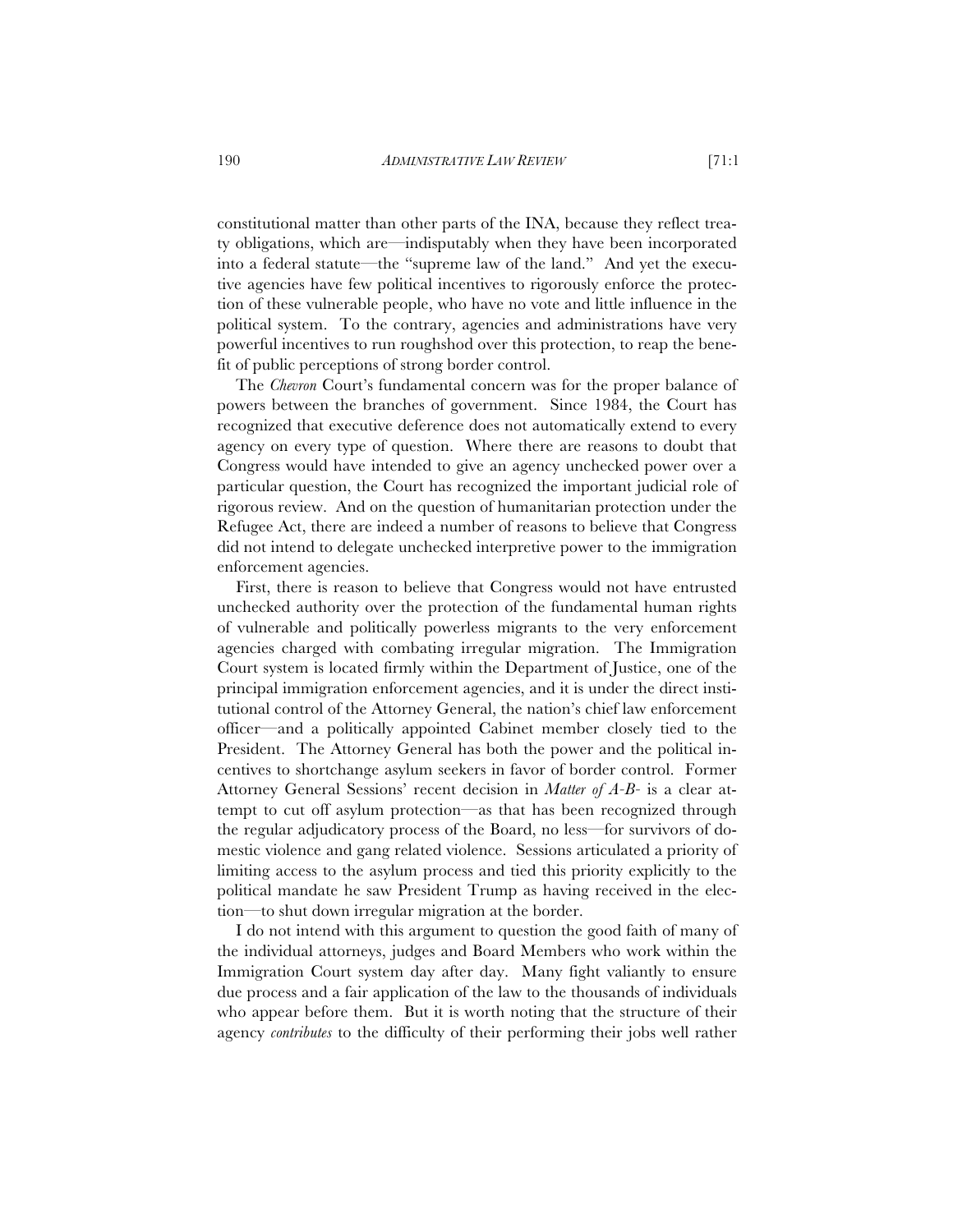than mitigating it. The conflict of interest in asylum cases is not, for the most part, personal—it is fundamental to the institutional structure of a politicized executive agency. This structural conflict is at the heart of the National Association of Immigration Judges's advocacy for a truly independent immigration court system.

It is also at the crux of why courts should not defer to the Justice Department on matters of asylum and withholding. The agency's principal immigration charge is understood as enforcing restrictions *against* irregular migration, and it is therefore unreasonable as a matter of government structure to believe that Congress would have entrusted unchecked power to that enforcement agency to interpret the terms of asylum eligibility. And while majoritarian political accountability is often considered an advantage on true questions of policy, it is a distinct *dis*advantage in any attempt to protect the fundamental rights of politically vulnerable minorities. These are all reasons that it is unlikely that Congress would have assigned unchecked power over such individual protection to the whims of any given executive's politicized decisions on immigration enforcement. As such, courts should decline to exercise *Chevron* deference on asylum and withholding decisions by the Attorney General and the BIA.

Furthermore, Congress clearly, affirmatively intended to protect refugees when it passed the Refugee Act and incorporated the Refugee Convention's obligations into the INA's asylum and withholding of removal provisions. The determination of the content of those obligations, as reflected in statute, is a process of legal interpretation that belongs to the courts under *Marbury v. Madison*,260 the *Charming Betsy* canon of statutory interpretation, and *Chevron* Step One. It is thus the courts' responsibility under the Constitution to determine what the law of asylum is, that is, how Congress intended to define the word "refugee" when it imported that definition from the Refugee Convention. The essentially "law-like" nature of this interpretive exercise, together with the lack of expertise within the BIA on the interpretation of international and comparative law, supports this preference for the courts to do this interpretation. And the fact that the obligations arise from such an authoritative external source means that they are not negotiable "policy" questions on which the political branches might be free to impose their preferences.

Full enforcement of the law requires full enforcement of provisions that grant protection as well as provisions that restrict border entry. This is the